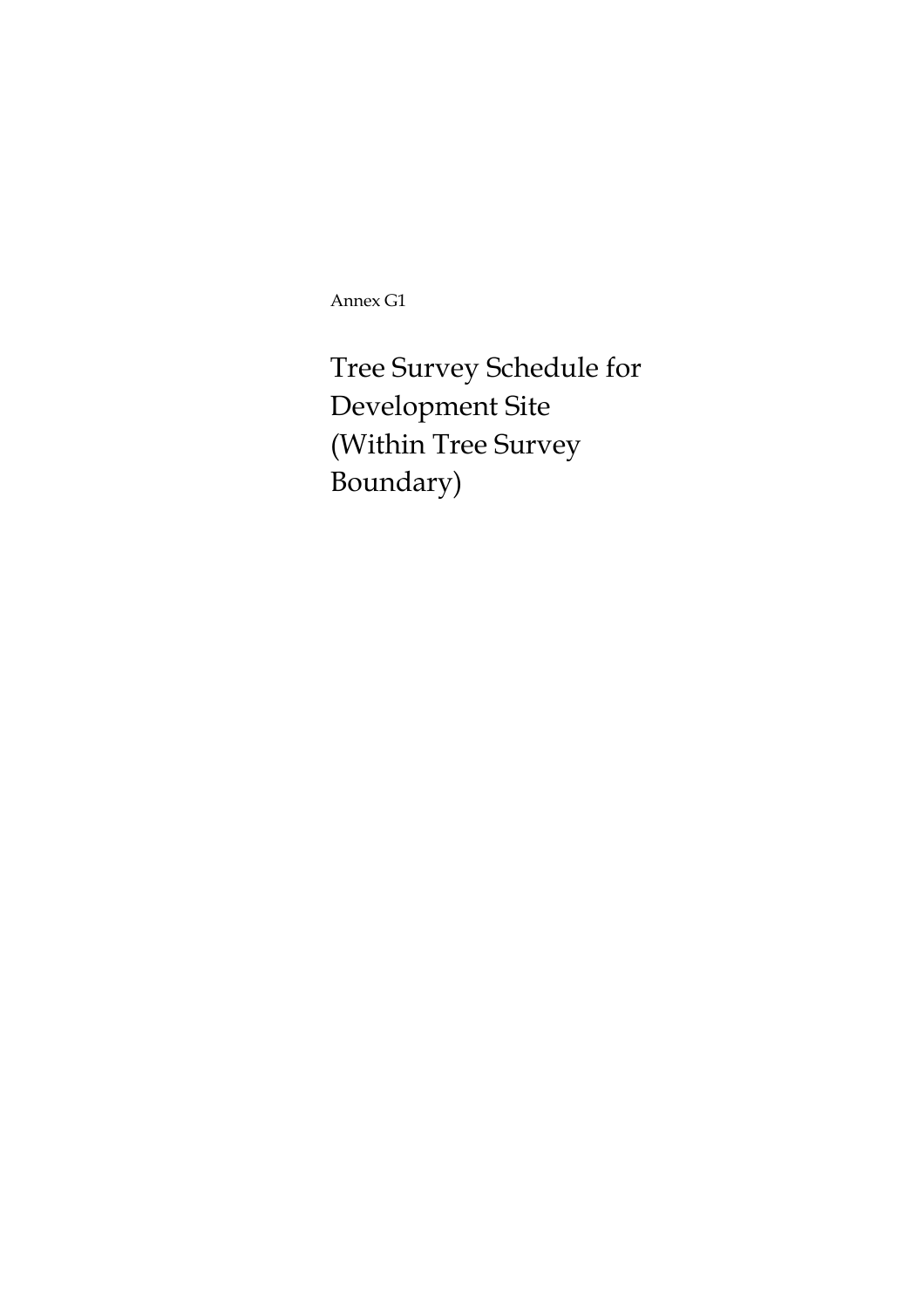| A        |                                  | B                             | C        | D       | E.           |                                  | G              | Н                |                  | $\mathbf{J}$   |   | К         |    | L                   |              |                                  | М            |              |      | N                         |                | 0                                                                               |                     |
|----------|----------------------------------|-------------------------------|----------|---------|--------------|----------------------------------|----------------|------------------|------------------|----------------|---|-----------|----|---------------------|--------------|----------------------------------|--------------|--------------|------|---------------------------|----------------|---------------------------------------------------------------------------------|---------------------|
| Tree No. | <b>Species Name</b>              | Common Name                   | Northing | Easting | Trunk        | Trunk Circumference   Height (m) |                | Crown            | <b>Tree Form</b> | Health         |   | Amenity   |    | Survival Rate after |              | <b>Conflict with Development</b> |              |              |      | <b>Proposed Treatment</b> |                | Brief comments and description                                                  | Within the Boundary |
|          |                                  |                               | (m)      | (m)     | Diameter (m) | (m)                              |                | Spread (m)       |                  | Condition      |   | Value     |    | Transplantation     |              |                                  |              |              |      |                           |                |                                                                                 | of Development Site |
|          |                                  |                               |          |         |              |                                  |                |                  |                  |                |   |           |    |                     |              |                                  |              |              |      |                           |                |                                                                                 |                     |
|          |                                  |                               |          |         |              |                                  |                |                  | G F              | G  <br>F       | P | H M<br>L. | H  | M                   | -L.          | Yes.<br>Buildings                | Yes.<br>Road | No           | Fell | Retain                    | Transpla<br>nt |                                                                                 |                     |
| T001     | Musa x paradisiaca               | Common Banana                 | 837398   | 836774  | 0.15         | 0.47                             | -5             | $\Lambda$        |                  |                |   |           |    |                     |              |                                  |              |              |      |                           |                | Multiple trunks.                                                                | Yes                 |
| T003     | Carica papaya                    | Papaya                        | 837404   | 836773  | 0.15         | 0.47                             | $\Lambda$      | $\overline{2}$   |                  |                |   |           |    |                     |              |                                  |              |              |      | $\overline{1}$            |                | Leaning trunk.                                                                  | Yes                 |
| T004     | Alangium chinense                | Chinese Alangium              | 837406   | 836772  | 0.20         | 0.63                             | 6              | -5               |                  |                |   |           |    |                     |              |                                  |              | $\mathbf{1}$ |      | $\overline{1}$            |                | Multiple cuts on the trunks.                                                    | Yes                 |
| T005     | Carica papaya                    | Papaya                        | 837408   | 836776  | 0.10         | 0.31                             | -5             | 3                |                  |                |   |           |    |                     |              |                                  |              | $\mathbf{1}$ |      | $\overline{1}$            |                | Leaning trunk                                                                   | Yes                 |
| T007     | Schefflera heptaphylla           | lvy Tree                      | 837411   | 836802  | 0.15         | 0.47                             |                | -5               |                  |                |   |           |    | -1                  |              |                                  |              |              |      | $\overline{1}$            |                | Leaning trunk                                                                   | Yes                 |
| T008     | Schefflera heptaphylla           | lvy Tree                      | 837411   | 836801  | 0.15         | 0.47                             | 8              | -5               |                  |                |   |           |    | -1                  |              |                                  |              | -1           |      | $\mathbf{1}$              |                | eaning trunk                                                                    | Yes                 |
| T009     | Schefflera heptaphylla           | lvy Tree                      | 837411   | 836799  | 0.25         | 0.79                             | 10             | 8                |                  |                |   |           | -1 |                     |              |                                  |              | -1           |      | $\mathbf{1}$              |                | Crown spread evenly.                                                            | Yes                 |
| T010     | Litsea glutinosa                 | Pond Spice                    | 837408   | 836792  | 0.10         | 0.31                             | $\overline{4}$ | -4               |                  |                |   |           |    |                     |              |                                  |              |              |      | $\mathbf{1}$              |                | Elongated leaning trunk.                                                        | Yes                 |
| T011     | Schima superba                   | Schima                        | 837409   | 836792  | 0.13         | 0.41                             |                | $\overline{4}$   |                  |                |   |           |    |                     |              |                                  |              |              |      | $\mathbf{1}$              |                | Elongated leaning trunk.                                                        | Yes                 |
| T012     | Schefflera heptaphylla           | lvy Tree                      | 837409   | 836791  | 0.15         | 0.47                             | 6              | -5               |                  |                |   |           |    |                     |              |                                  |              |              |      |                           |                | Elongated leaning trunk.                                                        | Yes                 |
| T013     | Schefflera heptaphylla           | lvy Tree                      | 837408   | 836789  | 0.30         | 0.94                             | 10             | 6                |                  |                |   |           |    |                     |              |                                  |              | $\mathbf{1}$ |      | $\mathbf{1}$              |                | Mature, crown spread evenly.                                                    | Yes                 |
| T014     | Schima superba                   | Schima                        | 837406   | 836790  | 0.40         | 1.26                             | 12             | -8               |                  |                |   |           |    |                     | $\mathbf{1}$ |                                  |              | $\mathbf{1}$ |      | $\overline{1}$            |                | Mature, crown spread evenly.                                                    | Yes                 |
| T015     | Ficus hispida                    | Opposite-leaved Fig           | 837396   | 836788  | 0.10         | 0.31                             | 5              | $\overline{4}$   |                  |                |   |           |    |                     |              |                                  |              |              |      | $\overline{1}$            |                | Multiple trunks.                                                                | Yes                 |
| T016     | Schefflera heptaphylla           | lvy Tree                      | 837395   | 836788  | 0.20         | 0.63                             |                | $\mathbf{A}$     |                  |                |   |           |    |                     |              |                                  |              | 1            |      | $\overline{1}$            |                | Multiple trunks.                                                                | Yes                 |
| T017     | Alangium chinense                | Chinese Alangium              | 837396   | 836788  | 0.10         | 0.31                             | 6              | $\overline{4}$   |                  |                |   |           |    |                     |              |                                  |              |              |      | $\overline{1}$            |                | Jnbalanced tree form.                                                           | Yes                 |
| T018     | Phyllanthus emblica              | Myrobalan                     | 837395   | 836789  | 0.15         | 0.47                             |                | $\overline{4}$   |                  |                |   |           |    |                     |              |                                  |              |              |      | $\overline{1}$            |                |                                                                                 | Yes                 |
| T019     | Phyllanthus emblica              | Myrobalan                     | 837393   | 836790  | 0.10         | 0.31                             |                | $\overline{3}$   |                  |                |   |           |    |                     |              |                                  |              |              |      |                           |                | eaning trunk and unbalanced tree form.<br>eaning trunk and unbalanced tree form | Yes                 |
| T020     | Rhus succedanea                  | Wax Tree                      | 837393   | 836789  | 0.15         | 0.47                             | 6              | $\overline{3}$   |                  | $\overline{1}$ |   |           |    | $\mathbf{1}$        |              |                                  |              | $\mathbf{1}$ |      | $\overline{1}$            |                | Forked trunk                                                                    | Yes                 |
| T021     | Viburnum odoratissimum           | Sweet Viburnum                | 837393   | 836788  | 0.20         | 0.63                             | 6              | 3                |                  |                |   |           |    |                     |              |                                  |              |              |      | $\mathbf{1}$              |                | Unbalanced tree form.                                                           | Yes                 |
| T022     | Ficus hispida                    | Opposite-leaved Fig           | 837392   | 836787  | 0.25         | 0.79                             | -5             | $\overline{4}$   |                  |                |   |           |    | $\overline{1}$      |              |                                  |              |              |      | $\overline{1}$            |                | Unbalanced tree form.                                                           | Yes                 |
| T024     | Schima superba                   | Schima                        | 837359   | 836786  | 0.15         | 0.47                             | -5             | 3                |                  |                |   |           |    |                     |              |                                  |              |              |      | -1                        |                | Broken branches and unbalanced tree                                             | Yes                 |
| T025     |                                  |                               | 837349   | 836781  | 0.15         | 0.47                             | -7             | -5               |                  | $\mathbf{1}$   |   |           |    | $\overline{1}$      |              |                                  |              | 1            |      | $\overline{1}$            |                | Multiple trunks.                                                                | Yes                 |
| T028     | Syzgium championii               | Champion's Syzygium<br>Schima | 837338   | 836778  | 0.25         | 0.79                             | 10             | 6                |                  |                |   |           |    | -1                  |              |                                  |              |              |      |                           |                |                                                                                 | Yes                 |
| T029     | Schima superba<br>Schima superba | Schima                        | 837318   | 836790  | 0.30         | 0.94                             | 10             | -5               |                  |                |   |           |    |                     |              | -1                               |              |              |      |                           |                | Elongated leaning trunk.<br>Unbalanced tree form.                               | Yes                 |
| T030     |                                  | Schima                        | 837314   | 836786  | 0.30         | 0.94                             | 10             | $5\phantom{.0}$  |                  |                |   |           |    |                     | $\mathbf{1}$ | -1                               |              |              |      |                           |                | Broken branches                                                                 | Yes                 |
| T031     | Schima superba<br>Schima superba | Schima                        | 837305   | 836789  | 0.30         | 0.94                             | 10             | $\overline{4}$   |                  |                |   |           |    |                     |              |                                  |              |              |      |                           |                | Broken branches.                                                                | Yes                 |
| T032     | Acacia confusa                   | Acacia                        | 837326   | 836771  | 1.10         | 3.45                             | 12             | 12               |                  |                |   |           |    |                     | $\mathbf{1}$ |                                  |              |              |      | $\overline{1}$            |                |                                                                                 | No                  |
|          |                                  |                               |          |         |              |                                  |                |                  |                  |                |   |           |    |                     |              |                                  |              |              |      |                           |                | Mature, big trunk, in good condition;<br>outside Construction Works Boundary    |                     |
| T033     | Acacia confusa                   | Acacia                        | 837324   | 836770  | 0.40         | 1.88                             | 8              | 6                |                  |                |   |           |    |                     | $\mathbf{1}$ |                                  |              |              |      | $\overline{1}$            |                | Mature, big trunk, in good condition;                                           | No                  |
|          |                                  |                               |          |         |              |                                  |                |                  |                  |                |   |           |    |                     |              |                                  |              |              |      |                           |                | outside Construction Works Boundary                                             |                     |
| T034     | Ficus hispida                    | Opposite-leaved Fig           | 837322   | 836767  | 0.30         | 0.94                             | $\overline{A}$ | $\overline{3}$   |                  |                |   |           |    |                     |              |                                  |              |              |      |                           |                | Deformed trunk, broken branches and                                             | No                  |
|          |                                  |                               |          |         |              |                                  |                |                  |                  |                |   |           |    |                     |              |                                  |              |              |      |                           |                | twisted by climbers; outside Construction<br>Works Boundary.                    |                     |
| T035     | Dead tree                        |                               | 837323   | 836768  | 0.15         | 0.47                             | -3             | $\overline{2}$   |                  |                |   |           |    |                     | $\sim$       |                                  |              |              |      | $\overline{1}$            |                | Deheaded and dead; outside Construction No                                      |                     |
|          |                                  |                               |          |         |              |                                  |                |                  |                  |                |   |           |    |                     |              |                                  |              |              |      |                           |                | Works Boundary                                                                  |                     |
| T036     | Bridelia tomentosa               | Pop-gun Seed                  | 837319   | 836773  | 0.13         | 0.31                             | -5             | -5               |                  |                |   |           |    |                     |              |                                  |              |              |      |                           |                | Multiple trunks.                                                                | Yes                 |
| T037     | Ficus hispida                    | Opposite-leaved Fig           | 837308   | 836764  | 0.25         | 0.79                             | -5             | -5               |                  |                |   |           |    |                     |              |                                  |              |              |      |                           |                | Broken branches, contorted trunk.                                               | Yes                 |
| T038     | Phyllanthus emblica              | Myrobalan                     | 837300   | 836764  | 0.10         | 0.31                             | -5             | $\overline{4}$   |                  |                |   |           |    |                     |              |                                  |              |              |      |                           |                | Multiple trunks.                                                                | Yes                 |
| T039     | Schima superba                   | Schima                        | 837295   | 836758  | 0.60         | 1.88                             | 12             | 10               | $\mathbf{1}$     |                |   |           |    |                     |              |                                  |              |              |      |                           |                | Broken branches                                                                 | Yes                 |
| T040     | Schefflera heptaphylla           | lvy Tree                      | 837294   | 836760  | 0.10         | 0.31                             | 5              | -5               |                  |                |   |           |    | -1                  |              |                                  |              | 1            |      | $\overline{1}$            |                | Broken branches with fungal infection.                                          | Yes                 |
| T041     | Rhus succedanea                  | Wax Tree                      | 837292   | 836761  | 0.10         | 0.31                             | -5             | -4               |                  |                |   |           |    |                     |              |                                  |              |              |      |                           |                | Deformed leaning trunk.                                                         | Yes                 |
| T042     | Ficus hispida                    | Opposite-leaved Fig           | 837284   | 836764  | 0.20         | 0.63                             |                | 5                |                  |                |   |           |    |                     |              |                                  |              |              |      |                           |                | Broken branches with fungal infection.                                          | Yes                 |
| T043     | Schima superba                   | Schima                        | 837287   | 836770  | 0.50         | 1.57                             | 15             | 10 <sup>10</sup> |                  |                |   |           |    |                     |              |                                  |              |              |      |                           |                | Mature, crown spread evenly.                                                    | Yes                 |
| T045     | Schima superba                   | Schima                        | 837376   | 836825  | 0.15         | 0.47                             | 8              | 6                |                  |                |   |           |    |                     |              |                                  |              | -1           |      | $\mathbf{1}$              |                | Elongated leaning trunk.                                                        | Yes                 |
| T046     | Acronychia pedunculata           | Acronychia                    | 83737    | 836825  | 0.15         | 0.47                             | 8              | 6                |                  |                |   |           |    |                     |              |                                  |              |              |      | $\mathbf{1}$              |                | Multiple trunk.                                                                 | Yes                 |
| T051     | Schima superba                   | Schima                        | 837375   | 836832  | 0.15         | 0.47                             | 8              | -5               |                  |                |   |           |    |                     |              |                                  |              |              |      | $\mathbf{1}$              |                | Elongated leaning trunk.                                                        | Yes                 |
| T054     | Schima superba                   | Schima                        | 837374   | 836835  | 0.20         | 0.63                             | 8              | 6                |                  |                |   |           |    |                     |              |                                  |              |              |      | $\overline{1}$            |                | The tree is in good condition.                                                  | Yes                 |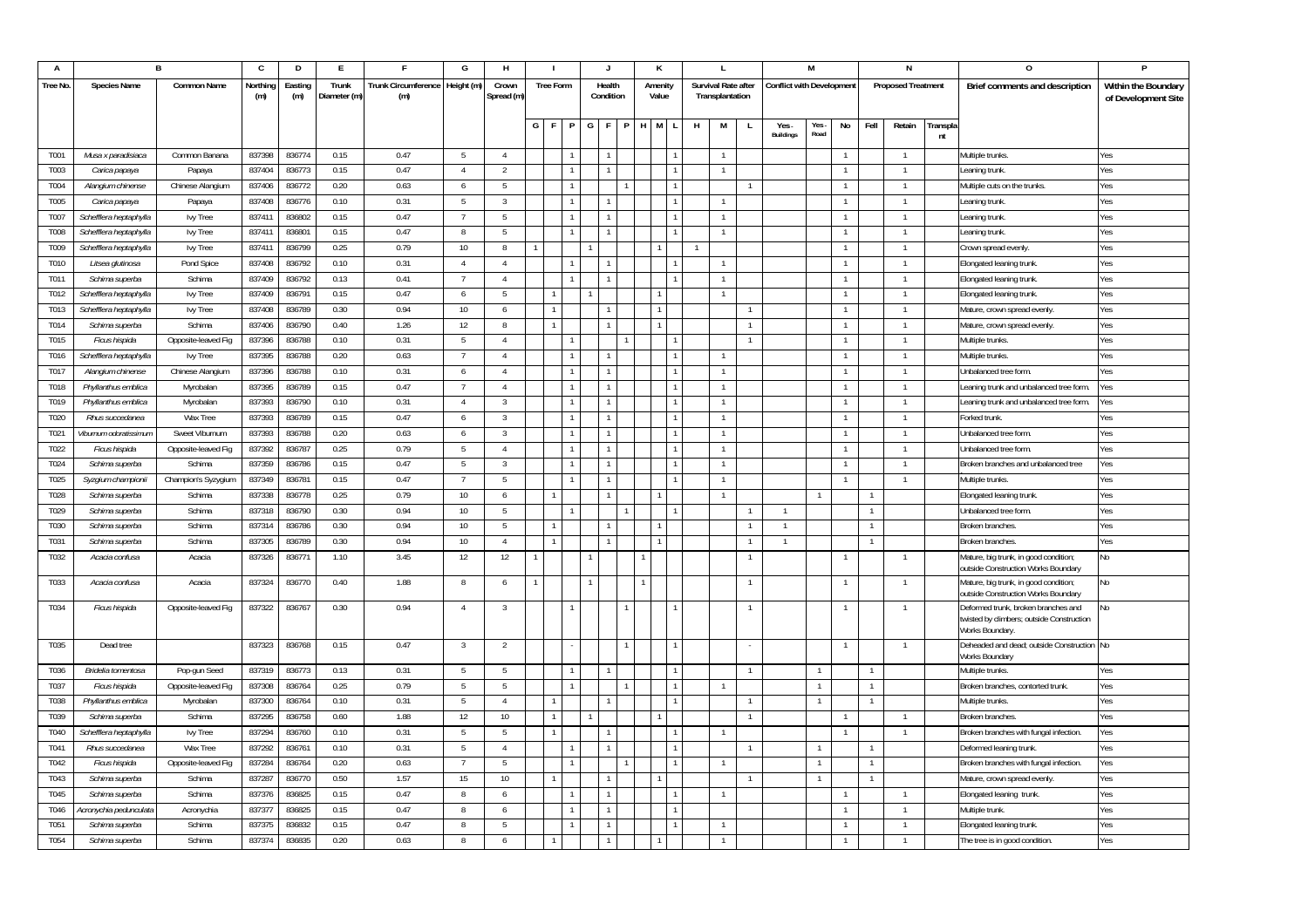| A                |                                      | B                                    | C                | D                | E            |                                | G                    | н                   |                  |              |   |                | к       |              |   |                              |                |                                  | M     |                              |      | N                         |          | 0                                                           |                     |
|------------------|--------------------------------------|--------------------------------------|------------------|------------------|--------------|--------------------------------|----------------------|---------------------|------------------|--------------|---|----------------|---------|--------------|---|------------------------------|----------------|----------------------------------|-------|------------------------------|------|---------------------------|----------|-------------------------------------------------------------|---------------------|
| Tree No.         | <b>Species Name</b>                  | Common Name                          | Northing         | Easting          | Trunk        | Trunk Circumference Height (m) |                      | Crown               | <b>Tree Form</b> |              |   | Health         | Amenity |              |   | Survival Rate after          |                | <b>Conflict with Development</b> |       |                              |      | <b>Proposed Treatment</b> |          | Brief comments and description                              | Within the Boundary |
|                  |                                      |                                      | (m)              | (m)              | Diameter (m) | (m)                            |                      | Spread (m)          |                  |              |   | Condition      | Value   |              |   | Transplantation              |                |                                  |       |                              |      |                           |          |                                                             | of Development Site |
|                  |                                      |                                      |                  |                  |              |                                |                      |                     |                  |              |   |                |         |              |   |                              |                |                                  |       |                              |      |                           |          |                                                             |                     |
|                  |                                      |                                      |                  |                  |              |                                |                      |                     | G F              | P.           | G | IF.            | H M     | L.           | H | M                            | L.             | Yes.                             | Yes - | No                           | Fell | Retain                    | Transpla |                                                             |                     |
|                  |                                      |                                      |                  |                  |              |                                |                      |                     |                  |              |   |                |         |              |   |                              |                | Buildings                        | Road  |                              |      |                           | nt       |                                                             |                     |
| T057             | Castanopsis fissa                    | Castanopsis                          | 837376           | 836847           | 0.35         | 1.10                           |                      | 10                  |                  |              |   | 1              |         |              |   |                              | $\overline{1}$ |                                  |       |                              |      |                           |          | Mature, big trunk, in good condition                        | Yes                 |
| T104             | Aporusa dioica                       | Aporusa                              | 837415           | 836802           | 0.15         | 0.47                           | 6                    | -5                  |                  |              |   | $\overline{1}$ |         |              |   |                              |                |                                  |       | $\mathbf{1}$                 |      | $\overline{1}$            |          | Contorted trunk                                             | Yes                 |
| T106             | Schima superba                       | Schima                               | 837415           | 836806           | 0.15         | 0.47                           | 8                    | -5                  |                  |              |   | $\overline{1}$ |         | 1            |   | -1                           |                |                                  |       | 1                            |      | $\overline{1}$            |          | Multiple leaning trunks.                                    | Yes                 |
| T108             | Schima superba                       | Schima                               | 837412           | 836808           | 0.15         | 0.47                           | $\overline{4}$       | $\frac{4}{3}$       |                  |              |   |                |         |              |   |                              | $\overline{1}$ |                                  |       | 1                            |      | $\overline{1}$            |          | Multiple leaning trunks with insect damage.                 | Yes                 |
| T109             | Alangium chinense                    | Chinese Alangium                     | 837417           | 836803           | 0.15         | 0.47                           | 6                    | -5                  |                  |              |   |                |         |              |   |                              |                |                                  |       |                              |      | -1                        |          | Contorted trunk.                                            | 'es                 |
| T110             | Schima superba                       | Schima                               | 837418           | 836802           | 0.30         | 0.94                           |                      | $\overline{7}$      |                  |              |   |                |         |              |   |                              | $\overline{1}$ |                                  |       | 1                            |      | $\overline{1}$            |          | Multiple leaning trunks with insect damage.                 | Yes                 |
| T128             | Schima superba                       | Schima                               | 837419           | 836811           | 0.13         | 0.41                           | 6                    | -5                  |                  |              |   |                |         |              |   |                              |                |                                  |       |                              |      | $\mathbf{1}$              |          | Damage on the trunk.                                        | es                  |
|                  |                                      |                                      |                  |                  |              |                                |                      |                     |                  |              |   |                |         |              |   |                              |                |                                  |       |                              |      |                           |          |                                                             |                     |
| T129             | Schima superba                       | Schima                               | 837420           | 836810           | 0.13         | 0.41                           |                      | -5                  |                  |              |   |                |         |              |   |                              |                |                                  |       |                              |      |                           |          | Multiple trunks and damaged by termite.                     | Yes                 |
| T130<br>T131     | Schima superba                       | Schima<br>Schima                     | 837422           | 836810           | 0.20         | 0.63<br>0.47                   |                      | -5                  |                  |              |   |                |         |              |   |                              |                |                                  |       | $\mathbf{1}$                 |      |                           |          | Multiple trunks and damaged by termite                      | ٧o                  |
| T185             | Schima superba                       | Schima                               | 837423<br>837427 | 836809<br>836834 | 0.15<br>0.25 | 0.79                           |                      | -7<br>6             |                  |              |   |                |         |              |   |                              |                |                                  |       | 1                            |      |                           |          | Multiple trunks and damaged by termite.<br>Multiple trunks. | ٧o<br>'es           |
|                  | Schima superba                       |                                      |                  |                  |              |                                |                      |                     |                  |              |   |                |         |              |   |                              |                |                                  |       |                              |      |                           |          |                                                             |                     |
| T186             | Schima superba                       | Schima                               | 837428           | 836840           | 0.22         | 0.69                           |                      | 5                   |                  |              |   |                |         |              |   |                              |                |                                  |       |                              |      | $\overline{1}$            |          | Multiple trunks.                                            | Yes                 |
| T203             | llex ficoidea                        | Fig-leaved Holly                     | 837432           | 836847           | 0.25         | 0.79                           | 6                    | - 5                 |                  |              |   | $\overline{1}$ |         |              |   |                              |                |                                  |       | $\mathbf{1}$                 |      | $\overline{1}$            |          | Contorted trunk                                             | No                  |
| T207             | Schima superba                       | Schima                               | 837440           | 836852           | 0.25         | 0.79                           | 11                   | 6                   |                  |              |   | $\mathbf{1}$   |         |              |   |                              |                |                                  |       |                              |      |                           |          | Elongated trunk                                             | No                  |
| T208             | Schefflera heptaphylla               | <b>Ivy Tree</b>                      | 837438           | 836852           | 0.11         | 0.35                           | 8                    | 4                   |                  |              |   | $\mathbf{1}$   |         |              |   |                              |                |                                  |       | $\mathbf{1}$                 |      | $\mathbf{1}$              |          | Elongated trunk                                             | No                  |
| T209             | Schefflera heptaphylla               | lvy Tree                             | 837441           | 836855           | 0.17         | 0.53                           |                      | 5                   |                  |              |   |                |         |              |   |                              |                |                                  |       | $\mathbf{1}$                 |      |                           |          | longated trunk and twisted by climbers.                     | ٧o                  |
| T210             | Schima superba                       | Schima                               | 837442           | 836854           | 0.15         | 0.47                           | 8                    | -5                  |                  |              |   |                |         |              |   |                              |                |                                  |       |                              |      | $\mathbf{1}$              |          | Multiple leaning trunks                                     | J٥                  |
| T211             | Dead tree                            |                                      | 837442           | 836856           | 0.13         | 0.41                           | -5<br>$\mathsf{Q}$   | $\overline{2}$      |                  |              |   |                |         | $\mathbf{1}$ |   |                              |                |                                  |       | $\mathbf{1}$<br>$\mathbf{1}$ |      |                           |          | Deheaded and dead.                                          | No                  |
| T212<br>T213     | Schefflera heptaphylla               | Ivy Tree                             | 837442<br>837442 | 836857<br>836858 | 0.23<br>0.20 | 0.72<br>0.47                   |                      |                     |                  |              |   |                |         |              |   |                              |                |                                  |       | $\overline{1}$               |      |                           |          | Multiple trunks                                             | No                  |
| T214             | llex ficoidea<br>llex ficoidea       | Fig-leaved Holly<br>Fig-leaved Holly | 837430           | 836847           | 0.10         | 0.31                           | 6<br>$5\overline{2}$ | 6<br>$\overline{2}$ |                  |              |   |                |         |              |   | $\mathbf{1}$<br>$\mathbf{1}$ |                |                                  |       | $\mathbf{1}$                 |      | $\overline{1}$            |          | Multiple leaning trunks<br>Multiple leaning trunks          | No<br>No            |
| T <sub>215</sub> | Schima superba                       | Schima                               | 837432           | 836845           | 0.20         | 0.53                           | 8                    | .5                  |                  |              |   |                |         |              |   |                              |                |                                  |       |                              |      |                           |          | wisted by climbers.                                         | J٥                  |
| T218             | Schima superba                       | Schima                               | 837421           | 836845           | 0.25         | 0.79                           |                      | 6                   |                  |              |   | $\overline{1}$ |         |              |   |                              |                |                                  |       |                              |      |                           |          | Trunk with damages                                          | Yes                 |
| T219             | Schima superba                       | Schima                               | 837422           | 836847           | 0.40         | 1.26                           | 10                   | 8                   |                  |              |   |                |         |              |   |                              |                |                                  |       |                              |      |                           |          | Mature, big trunk, crown spread evenly                      | Yes                 |
|                  |                                      |                                      |                  |                  |              |                                |                      |                     |                  |              |   |                |         |              |   |                              |                |                                  |       |                              |      |                           |          |                                                             |                     |
| T221             | llex ficoidea                        | Fig-leaved Holly                     | 837417           | 836847           | 0.20         | 0.63                           |                      | $\overline{2}$      |                  |              |   |                |         |              |   |                              |                |                                  |       | 1                            |      | $\overline{1}$            |          | Trunk damaged by termites.                                  | Yes                 |
| T223             | Schima superba                       | Schima                               | 837417           | 836850           | 0.30         | 0.94                           | 8                    | 6                   |                  |              |   |                |         |              |   |                              |                |                                  |       | 1                            |      | $\overline{1}$            |          | Multiple trunks                                             | Yes                 |
| T224             | llex ficoidea                        | Fig-leaved Holly                     | 837418           | 836853           | 0.40         | 1.26                           | -9                   | -7                  |                  |              |   | $\mathbf{1}$   |         |              |   |                              | $\mathbf{1}$   |                                  |       | -1                           |      | $\mathbf{1}$              |          | Mature, in good condition.                                  | Yes                 |
| T226             | Schima superba                       | Schima                               | 837419           | 836854           | 0.13         | 0.31                           | $\mathbf{R}$         | -7                  |                  |              |   | $\overline{1}$ |         |              |   |                              |                |                                  |       |                              |      | $\mathbf{1}$              |          | Contorted trunk.                                            | Yes                 |
| T227             | Schima superba                       | Schima                               | 837421           | 836854           | 0.15         | 0.47                           |                      | 5                   |                  |              |   |                |         |              |   |                              |                |                                  |       |                              |      |                           |          | Multiple trunks.                                            | ٧o                  |
| T228             | Schima superba                       | Schima                               | 837422           | 836855           | 0.15         | 0.47                           | -8                   | -5                  | $\overline{1}$   |              |   | $\overline{1}$ |         |              |   | $\overline{1}$               |                |                                  |       | $\overline{1}$               |      |                           |          | Contorted trunk                                             | No                  |
| T229             | Schima superba                       | Schima                               | 837423           | 836858           | 0.17         | 0.53                           | 6                    | 3                   |                  |              |   |                |         |              |   |                              |                |                                  |       |                              |      |                           |          | Multiple trunks                                             | No                  |
| T231             | Schima superba                       | Schima                               | 837416           | 836856           | 0.15         | 0.47                           |                      | $\overline{2}$      |                  |              |   |                |         |              |   |                              |                |                                  |       |                              |      |                           |          | imited growth space.                                        | No                  |
| T <sub>232</sub> | llex ficoidea                        | Fig-leaved Holly                     | 837422           | 836861           | 0.18         | 0.57                           | 8                    | 3                   |                  |              |   |                |         |              |   |                              |                |                                  |       | $\mathbf{1}$                 |      |                           |          | Multiple trunks                                             | No                  |
| T233             | Schima superba                       | Schima                               | 837422           | 836863           | 0.30         | 0.94                           | 12<br>10             | 5<br>$\overline{4}$ |                  |              |   | $\overline{1}$ |         |              |   |                              |                |                                  |       | $\overline{1}$               |      | $\overline{1}$            |          | Elongated trunk                                             | ٧o                  |
| T234<br>T235     | llex ficoidea                        | Fig-leaved Holly<br>Schima           | 837421<br>837420 | 836864<br>836861 | 0.15<br>0.25 | 0.47<br>0.79                   | 13                   | 6                   |                  |              |   |                |         |              |   |                              |                |                                  |       |                              |      |                           |          | Elongated trunk                                             | No<br>No            |
| T236             | Schima superba<br>Ormosia pachycarpa | Hair-fruited Ormosia                 | 837418           | 836863           | 0.13         | 0.41                           | 11                   | 8                   |                  |              |   | $\overline{1}$ |         |              |   |                              |                |                                  |       | $\mathbf{1}$                 |      | $\mathbf{1}$              |          | longated leaning trunk.<br>Multiple trunks.                 | No                  |
| T <sub>237</sub> | Schima superba                       | Schima                               | 837419           | 836863           | 0.13         | 0.41                           | 12                   | $\overline{2}$      |                  |              |   |                |         |              |   |                              |                |                                  |       | $\mathbf{1}$                 |      |                           |          | longated trunk                                              | ٧o                  |
| T238             | Schefflera heptaphylla               | Ivy Tree                             | 837420           | 836864           | 0.13         | 0.41                           | 12                   | $\overline{2}$      |                  |              |   |                |         |              |   |                              |                |                                  |       |                              |      |                           |          | Elongated trunk                                             | No                  |
| T239             | Schefflera heptaphylla               | lvy Tree                             | 837424           | 836862           | 0.30         | 0.94                           | 10                   | 6                   |                  |              |   | $\overline{1}$ |         |              |   |                              |                |                                  |       | $\mathbf{1}$                 |      |                           |          | Good tree form                                              | No                  |
| T240             | Schefflera heptaphylla               | lvy Tree                             | 837420           | 836864           | 0.15         | 0.47                           | 11                   | $\Lambda$           |                  |              |   | $\mathbf{1}$   |         |              |   |                              |                |                                  |       | $\mathbf{1}$                 |      | $\overline{1}$            |          | Elongated trunk                                             | No                  |
| T241             | Schima superba                       | Schima                               | 837422           | 836867           | 0.40         | 1.26                           | 14                   | 8                   |                  |              |   |                |         |              |   |                              |                |                                  |       |                              |      |                           |          | Mature with good tree form.                                 | No                  |
| T242             | Syzgium championii                   | Champion's Syzygium                  | 837426           | 836866           | 0.25         | 0.79                           | $\boldsymbol{8}$     | 5                   |                  |              |   |                |         |              |   |                              |                |                                  |       | $\mathbf{1}$                 |      |                           |          | Multiple elongated trunks                                   | No                  |
| T244             | Schima superba                       | Schima                               | 837430           | 836866           | 0.50         | 1.57                           | 14                   | 8                   |                  |              |   |                |         |              |   |                              |                |                                  |       |                              |      |                           |          | Crown spread out with mature trunk                          | ٧o                  |
| T245             | Schima superba                       | Schima                               | 837434           | 836868           | 0.50         | 1.57                           | 15                   | 8                   |                  |              |   | $\overline{1}$ |         |              |   |                              | $\overline{1}$ |                                  |       | $\mathbf{1}$                 |      |                           |          | Crown spread out with mature trunk                          | No                  |
| T246             | Ormosia pachycarpa                   | Hair-fruited Ormosia                 | 837432           | 836865           | 0.13         | 0.31                           | 10                   | -5                  |                  | $\mathbf{1}$ |   | $\overline{1}$ |         |              |   |                              | $\mathbf{1}$   |                                  |       | $\mathbf{1}$                 |      | $\overline{1}$            |          | <b>Elongated trunk</b>                                      | No                  |
| T247             | Schima superba                       | Schima                               | 837434           | 836863           | 0.30         | 0.94                           | 8                    | $\overline{4}$      |                  |              |   |                |         |              |   |                              |                |                                  |       |                              |      |                           |          | Elongated trunk                                             | No                  |
| T254             | llex ficoidea                        | Fig-leaved Holly                     | 837417           | 836866           | 0.15         | 0.47                           | 13                   | $\overline{2}$      |                  |              |   | $\mathbf{1}$   |         |              |   |                              |                |                                  |       | $\mathbf{1}$                 |      | $\mathbf{1}$              |          | Elongated trunk                                             | No                  |
| T256             | Schima superba                       | Schima                               | 837415           | 836867           | 0.40         | 1.26                           | 14                   | 6                   |                  |              |   |                |         |              |   |                              |                |                                  |       |                              |      |                           |          | Mature trunk and in good condition.                         | ٧o                  |
| T <sub>257</sub> | Schima superba                       | Schima                               | 837419           | 836867           | 0.15         | 0.47                           | 13                   | $\overline{2}$      |                  |              |   | $\overline{1}$ |         |              |   |                              |                |                                  |       | 1                            |      |                           |          | Elongated trunk with fungal infection.                      | No                  |
| T258             | Schima superba                       | Schima                               | 837423           | 836870           | 0.30         | 0.94                           | 16                   | 8                   |                  |              |   |                |         |              |   |                              |                |                                  |       |                              |      |                           |          | Mature trunk and in good condition.                         | No                  |
| T259             | Schima superba                       | Schima                               | 837424           | 836870           | 0.35         | 0.94                           | 16                   | 8                   |                  |              |   |                |         |              |   |                              |                |                                  |       |                              |      |                           |          | Elongated trunk                                             | ٧o                  |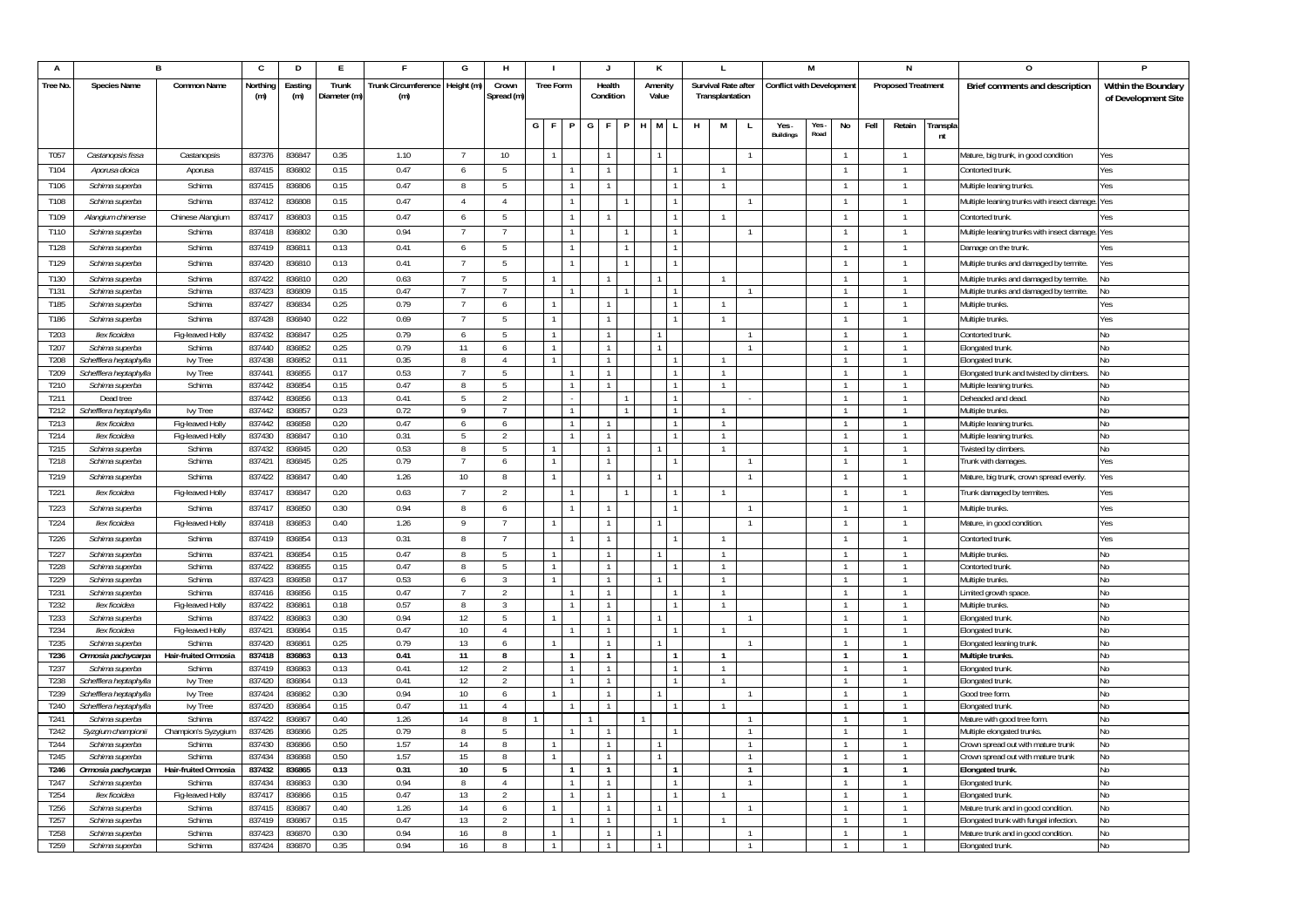| A                |                        | B                      | C        | D       | E            |                     | G               | н               |                  |     |                |     | к       |   | L                   |              |                                  | M     |                |      | N                         |          |                                          |                     |
|------------------|------------------------|------------------------|----------|---------|--------------|---------------------|-----------------|-----------------|------------------|-----|----------------|-----|---------|---|---------------------|--------------|----------------------------------|-------|----------------|------|---------------------------|----------|------------------------------------------|---------------------|
| Tree No.         | Species Name           | Common Name            | Northing | Easting | Trunk        | Trunk Circumference | Height (m)      | Crown           | <b>Tree Form</b> |     | Health         |     | Amenity |   | Survival Rate after |              | <b>Conflict with Development</b> |       |                |      | <b>Proposed Treatment</b> |          | Brief comments and description           | Within the Boundary |
|                  |                        |                        | (m)      | (m)     | Diameter (m) | (m)                 |                 | Spread (m)      |                  |     | Condition      |     | Value   |   | Transplantation     |              |                                  |       |                |      |                           |          |                                          | of Development Site |
|                  |                        |                        |          |         |              |                     |                 |                 |                  |     |                |     |         |   |                     |              |                                  |       |                |      |                           |          |                                          |                     |
|                  |                        |                        |          |         |              |                     |                 |                 | G   F            | - P | GF             | PHM |         | H | M                   | L.           | Yes.                             | Yes - | No             | Fell | Retain                    | Transpla |                                          |                     |
|                  |                        |                        |          |         |              |                     |                 |                 |                  |     |                |     |         |   |                     |              | Buildings                        | Road  |                |      |                           | nt       |                                          |                     |
|                  |                        |                        |          |         |              |                     |                 |                 |                  |     |                |     |         |   |                     |              |                                  |       |                |      |                           |          |                                          |                     |
| T260             | Syzgium championii     | Champion's Syzygium    | 837429   | 836870  | 0.30         | 0.94                |                 | $\overline{4}$  |                  |     | $\overline{1}$ |     |         |   |                     |              |                                  |       | $\overline{1}$ |      |                           |          | Multiple leaning trunks.                 | No                  |
| T <sub>261</sub> | Schefflera heptaphylla | <b>Ivy Tree</b>        | 837428   | 836872  | 0.18         | 0.57                | -8              | -5              |                  |     | $\overline{1}$ |     |         |   | $\overline{1}$      |              |                                  |       | $\overline{1}$ |      | $\overline{1}$            |          | Elongated trunk                          | No                  |
| T263             | Schima superba         | Schima                 | 837437   | 836871  | 0.15         | 0.47                | 6               | 3               |                  |     | $\overline{1}$ |     |         |   | -1                  |              |                                  |       | $\overline{1}$ |      | -1                        |          | Elongated trunl                          | No                  |
| T <sub>265</sub> | Schima superba         | Schima                 | 837432   | 836876  | 0.15         | 0.47                | $\mathbf{R}$    | 3               |                  |     |                |     |         |   | $\mathbf{1}$        |              |                                  |       | $\mathbf{1}$   |      | $\overline{1}$            |          | Elongated trunk                          | No                  |
| T266             | Schefflera heptaphylla | Ivy Tree               | 837428   | 836877  | 0.20         | 0.47                |                 | $\overline{4}$  |                  |     |                |     |         |   |                     |              |                                  |       | 1              |      |                           |          | eaning trunk.                            | N٥                  |
| T267             | Schefflera heptaphylla | lvy Tree               | 837420   | 836877  | 0.15         | 0.57                | -8              | -5              |                  |     | $\overline{1}$ |     |         |   | $\overline{1}$      |              |                                  |       | $\overline{1}$ |      | $\mathbf{1}$              |          | eaning trunk.                            | No                  |
| T268             | Schefflera heptaphylla | lvy Tree               | 837419   | 836878  | 0.11         | 0.35                |                 |                 |                  |     |                |     |         |   |                     |              |                                  |       | $\mathbf{1}$   |      |                           |          | eaning trunk.                            | No                  |
| T269             | Schefflera heptaphylla | lvy Tree               | 837414   | 836881  | 0.20         | 0.63                | 11              | 6               |                  |     | $\mathbf{1}$   |     |         |   | $\mathbf{1}$        |              |                                  |       | $\overline{1}$ |      | -1.                       |          | Mature and in good condition.            | No                  |
| T270             | <b>Ficus virens</b>    | Big-leaved Fig         | 83741    | 836879  | 0.18         | 0.57                |                 | -5              |                  |     |                |     |         |   | -1                  |              |                                  |       | $\mathbf{1}$   |      | $\mathbf{1}$              |          | Elongated leaning trunk                  | No                  |
| T271             | Schefflera heptaphylla | lvy Tree               | 837415   | 836880  | 0.17         | 0.53                |                 | $\overline{4}$  |                  |     |                |     |         |   |                     |              |                                  |       | $\mathbf{1}$   |      |                           |          | Elongated leaning trunk.                 | No                  |
| T274             | Schefflera heptaphylla | lvy Tree               | 83740    | 836870  | 0.13         | 0.41                | -5              | $\overline{3}$  |                  |     |                |     |         |   | $\overline{1}$      |              |                                  |       | $\overline{1}$ |      | $\overline{1}$            |          | Nearly dead and twisted by climbers      | No                  |
| T275             | Schefflera heptaphylla | lvy Tree               | 837411   | 836873  | 0.18         | 0.57                |                 | $\overline{4}$  |                  |     |                |     |         |   |                     |              |                                  |       | $\mathbf{1}$   |      |                           |          | eaning trunk.                            | No                  |
| T276             | Machilus chinensis     | Hong Kong Machilus     | 837411   | 836868  | 0.20         | 0.63                | -8              | 4               |                  |     | $\mathbf{1}$   |     |         |   | $\overline{1}$      |              |                                  |       | $\overline{1}$ |      | $\overline{1}$            |          | Multiple elongated trunks.               | No                  |
| T277             | Schefflera heptaphylla | lvy Tree               | 837415   | 836871  | 0.20         | 0.63                | 8               | $\Delta$        |                  |     |                |     |         |   |                     |              |                                  |       | $\mathbf{1}$   |      |                           |          | Elongated trunk                          | No                  |
| T279             | Machilus chinensis     | Hong Kong Machilus     | 837418   | 836871  | 0.40         | 1.26                | 13              | $\mathbf{R}$    |                  |     |                |     |         |   |                     |              |                                  |       | $\mathbf{1}$   |      |                           |          | Mature in size and in good condition.    | N٥                  |
| T280             | llex ficoidea          | Fig-leaved Holly       | 83741    | 836869  | 0.20         | 0.63                | -8              | 6               |                  |     | $\mathbf{1}$   |     |         |   |                     |              |                                  |       | $\overline{1}$ |      | $\mathbf{1}$              |          | Multiple trunks.                         | No                  |
| T283             | Schima superba         | Schima                 | 837413   | 836863  | 0.20         | 0.47                | 11              | 6               |                  |     | $\overline{1}$ |     |         |   |                     |              |                                  |       | 1              |      |                           |          | Multiple trunks.                         | No                  |
| T284             | Schima superba         | Schima                 | 837412   | 836866  | 0.20         | 0.63                | 12              | $\overline{4}$  |                  |     | $\mathbf{1}$   |     |         |   | -1                  |              |                                  |       | $\mathbf{1}$   |      | $\mathbf{1}$              |          | Multiple trunks                          | No                  |
| T285             | Machilus chinensis     | Hong Kong Machilus     | 83741    | 836865  | 0.13         | 0.41                | 8               | $\overline{2}$  |                  |     |                |     |         |   |                     |              |                                  |       | 1              |      |                           |          | Elongated trunk                          | No                  |
| T286             | Machilus chinensis     | Hong Kong Machilus     | 837411   | 836866  | 0.13         | 0.41                |                 | $\mathcal{L}$   |                  |     |                |     |         |   |                     |              |                                  |       | $\mathbf{1}$   |      |                           |          | Multiple elongated trunks.               | No                  |
| T290             | Machilus chinensis     | Hong Kong Machilus     | 837404   | 836862  | 0.30         | 0.94                | 10              | $\overline{7}$  |                  |     | $\mathbf{1}$   |     |         |   |                     |              |                                  |       | $\overline{1}$ |      |                           |          | Multiple trunks                          | No                  |
| T292             | Schefflera heptaphylla | lvy Tree               | 837403   | 836860  | 0.12         | 0.38                | 6               | $\mathcal{L}$   |                  |     | $\overline{1}$ |     |         |   |                     |              |                                  |       | 1              |      |                           |          | Elongated leaning trunk.                 | No                  |
| T293             | Schima superba         | Schima                 | 837402   | 836860  | 0.15         | 0.47                |                 | $\overline{3}$  |                  |     | $\mathbf{1}$   |     |         |   | $\overline{1}$      |              |                                  |       | $\overline{1}$ |      | $\overline{1}$            |          | Elongated leaning trunk                  | No                  |
| T294             | Schima superba         | Schima                 | 83740    | 836861  | 0.20         | 0.63                | 8               | $\overline{4}$  |                  |     |                |     |         |   |                     |              |                                  |       | $\mathbf{1}$   |      | $\overline{1}$            |          | Elongated leaning trunk and twisted by   | No                  |
|                  |                        |                        |          |         |              |                     |                 |                 |                  |     |                |     |         |   |                     |              |                                  |       |                |      |                           |          | :limbers.                                |                     |
| T296             | Sterculia lanceolata   | Lance-leaved Sterculia | 837399   | 836866  | 0.20         | 0.63                | 10              | -5              |                  |     |                |     |         |   | $\overline{1}$      |              |                                  |       | $\overline{1}$ |      | $\overline{1}$            |          | Broken trunk with fungal infection.      | No                  |
| T <sub>297</sub> | Dead tree              |                        | 83739    | 836862  | 0.18         | 0.57                |                 | $\overline{4}$  |                  |     |                |     |         |   |                     |              |                                  |       | $\overline{1}$ |      |                           |          | Deheaded and dead                        | No                  |
| T299             | Schefflera heptaphylla | lvy Tree               | 837395   | 836866  | 0.15         | 0.47                |                 | -5              |                  |     |                |     |         |   |                     |              |                                  |       | $\overline{1}$ |      | $\mathbf{1}$              |          | Elongated leaning trunk                  | No                  |
| T301             | Sterculia lanceolata   | Lance-leaved Sterculia | 837392   | 836863  | 0.18         | 0.57                | $\mathbf{R}$    | -5              |                  |     |                |     |         |   |                     |              |                                  |       | $\mathbf{1}$   |      | $\mathbf{1}$              |          | Broken trunk and nearly dead             | No                  |
| T302             | Sterculia lanceolata   | Lance-leaved Sterculia | 837393   | 836859  | 0.30         | 0.94                | 10 <sup>°</sup> | 6               |                  |     |                |     |         |   |                     |              |                                  |       | $\mathbf{1}$   |      |                           |          | Broken trunk and nearly dead.            | No                  |
| T305             | Machilus chinensis     | Hong Kong Machilus     | 837403   | 836857  | 0.15         | 0.47                | $\mathbf{Q}$    | $\overline{a}$  |                  |     |                |     |         |   |                     |              |                                  |       | $\overline{1}$ |      | $\mathbf{1}$              |          | Elongated trunk                          | No                  |
| T306             | Schima superba         | Schima                 | 837402   | 836855  | 0.25         | 0.79                | 10              | 6               |                  |     | $\overline{1}$ |     |         |   |                     |              |                                  |       | 1              |      |                           |          | <b>Elongated trunk</b>                   | No                  |
| T307             | Schima superba         | Schima                 | 837405   | 836853  | 0.18         | 0.57                | 8               | 4               |                  |     | $\overline{1}$ |     |         |   |                     |              |                                  |       | $\overline{1}$ |      | $\mathbf{1}$              |          | Multiple elongated trunk.                | Yes                 |
|                  |                        |                        |          |         |              |                     |                 |                 |                  |     |                |     |         |   |                     |              |                                  |       |                |      |                           |          |                                          |                     |
| T308             | Machilus chinensis     | Hong Kong Machilus     | 837406   | 836854  | 0.15         | 0.47                |                 | 3               |                  |     |                |     |         |   |                     |              |                                  |       | 1              |      | $\mathbf{1}$              |          | Elongated trunk                          | No                  |
| T309             | Machilus chinensis     | Hong Kong Machilus     | 837408   | 836857  | 0.15         | 0.47                |                 | $\mathbf{A}$    |                  |     |                |     |         |   |                     |              |                                  |       |                |      |                           |          | Multiple elongated trunk.                | No                  |
| T310             | Acronychia pedunculata | Acronychia             | 837408   | 836858  | 0.15         | 0.47                | 8               | $\varLambda$    |                  |     |                |     |         |   |                     |              |                                  |       | $\mathbf{1}$   |      |                           |          | Multiple elongated trunk.                | No                  |
| T311             | Acronychia pedunculata | Acronychia             | 837409   | 836858  | 0.15         | 0.47                | 6               | $\overline{4}$  |                  |     | $\overline{1}$ |     |         |   | $\overline{1}$      |              |                                  |       | $\overline{1}$ |      | $\overline{1}$            |          | Multiple elongated trunk                 | No                  |
| T313             | Schefflera heptaphylla | lvy Tree               | 837410   | 836862  | 0.17         | 0.53                |                 | -5              |                  |     | $\overline{1}$ |     |         |   |                     |              |                                  |       | $\overline{1}$ |      | $\mathbf{1}$              |          | wisted by climbers.                      | No                  |
| T315             | Schima superba         | Schima                 | 837413   | 836858  | 0.35         | 1.10                | 12              | -7              |                  |     | $\mathbf{1}$   |     |         |   |                     |              |                                  |       | $\overline{1}$ |      | -1                        |          | Mature in size and in good condition.    | No                  |
| T317             | Litsea glutinosa       | Pond Spice             | 83741    | 836854  | 0.20         | 0.63                | 10              | 6               |                  |     |                |     |         |   |                     |              |                                  |       | $\mathbf{1}$   |      |                           |          | wisted by climbers                       | No                  |
| T318             | Schima superba         | Schima                 | 837409   | 836853  | 0.40         | 1.26                | 12              | 8               |                  |     |                |     |         |   |                     |              |                                  |       | -1             |      |                           |          | Mature in size and in good condition.    | Yes                 |
| T333             | Schima superba         | Schima                 | 83741    | 836886  | 0.35         | 1.10                | 9               |                 |                  |     |                |     |         |   |                     |              |                                  |       | $\mathbf{1}$   |      |                           |          | Good tree form and in good condition.    | No                  |
| T334             | Schima superba         | Schima                 | 837409   | 836886  | 0.35         | 1.10                | 12              | 8               | -1               |     | $\overline{1}$ |     |         |   |                     | $\mathbf{1}$ |                                  |       | $\overline{1}$ |      | -1                        |          | Mature and good tree form                | No                  |
| T335             | Sterculia lanceolata   | Lance-leaved Sterculia | 837408   | 836883  | 0.23         | 0.72                |                 | 6               |                  |     |                |     |         |   |                     | $\mathbf{1}$ |                                  |       | $\overline{1}$ |      | $\overline{1}$            |          | Broken branches and twisted by climbers. | No                  |
| T337             | Schima superba         | Schima                 | 837403   | 836883  | 0.38         | 1.19                | 10              | 6               |                  |     |                |     |         |   |                     |              |                                  |       | -1             |      |                           |          | Mature in size                           | No                  |
| T338             | Schima superba         | Schima                 | 837402   | 836881  | 0.22         | 0.69                | $\mathbf{8}$    | $5\overline{2}$ |                  |     |                |     |         |   |                     |              |                                  |       | $\mathbf{1}$   |      |                           |          | Good condition                           | No                  |
| T340             | llex ficoidea          | Fig-leaved Holly       | 837401   | 836879  | 0.15         | 0.47                | 8               | 2               |                  |     |                |     |         |   |                     |              |                                  |       | $\mathbf{1}$   |      |                           |          | Elongated leaning trunk.                 | No                  |
| T341             | Schima superba         | Schima                 | 83740    | 836879  | 0.25         | 0.79                | 10              | -5              |                  |     | $\overline{1}$ |     |         |   |                     |              |                                  |       | $\overline{1}$ |      | $\mathbf{1}$              |          | Mature and in good condition             | <b>No</b>           |
| T344             | Schima superba         | Schima                 | 837399   | 836877  | 0.17         | 0.53                | $\mathsf{o}$    | $\mathfrak{a}$  |                  |     | $\overline{1}$ |     |         |   |                     |              |                                  |       | $\overline{1}$ |      | $\mathbf{1}$              |          | Elongated leaning trunk                  | No                  |
| T346             | Schima superba         | Schima                 | 837399   | 836873  | 0.30         | 0.94                | 10              | 8               |                  |     |                |     |         |   |                     |              |                                  |       | $\mathbf{1}$   |      |                           |          | Mature and in good condition             | No                  |
| T347             | Dead tree              |                        | 837396   | 836876  | 0.18         | 0.57                |                 | $\overline{a}$  |                  |     |                |     |         |   |                     |              |                                  |       | $\mathbf{1}$   |      |                           |          | wisted by climbers                       | No                  |
| T348             | Schima superba         | Schima                 | 837394   | 836874  | 0.18         | 0.57                |                 | $\mathfrak{a}$  |                  |     |                |     |         |   |                     |              |                                  |       | 1              |      |                           |          | <b>Elongated trunk</b>                   | No                  |
| T349             | llex ficoidea          | Fig-leaved Holly       | 837393   | 836873  | 0.13         | 0.41                |                 | 3               |                  |     | $\overline{1}$ |     |         |   |                     |              |                                  |       | $\overline{1}$ |      |                           |          | Elongated trunk                          | No                  |
| T350             | Schima superba         | Schima                 | 837393   | 836873  | 0.17         | 0.53                |                 | $\overline{4}$  |                  |     | $\overline{1}$ |     |         |   |                     |              |                                  |       | $\mathbf{1}$   |      |                           |          | longated trunk                           | No                  |
| T351             |                        |                        | 837392   | 836876  | 0.17         | 0.53                |                 |                 |                  |     |                |     |         |   |                     |              |                                  |       | $\mathbf{1}$   |      |                           |          |                                          |                     |
|                  | llex ficoidea          | Fig-leaved Holly       |          |         |              |                     |                 | 6               |                  |     |                |     |         |   |                     |              |                                  |       |                |      |                           |          | Multiple trunks with fungal infection.   | No                  |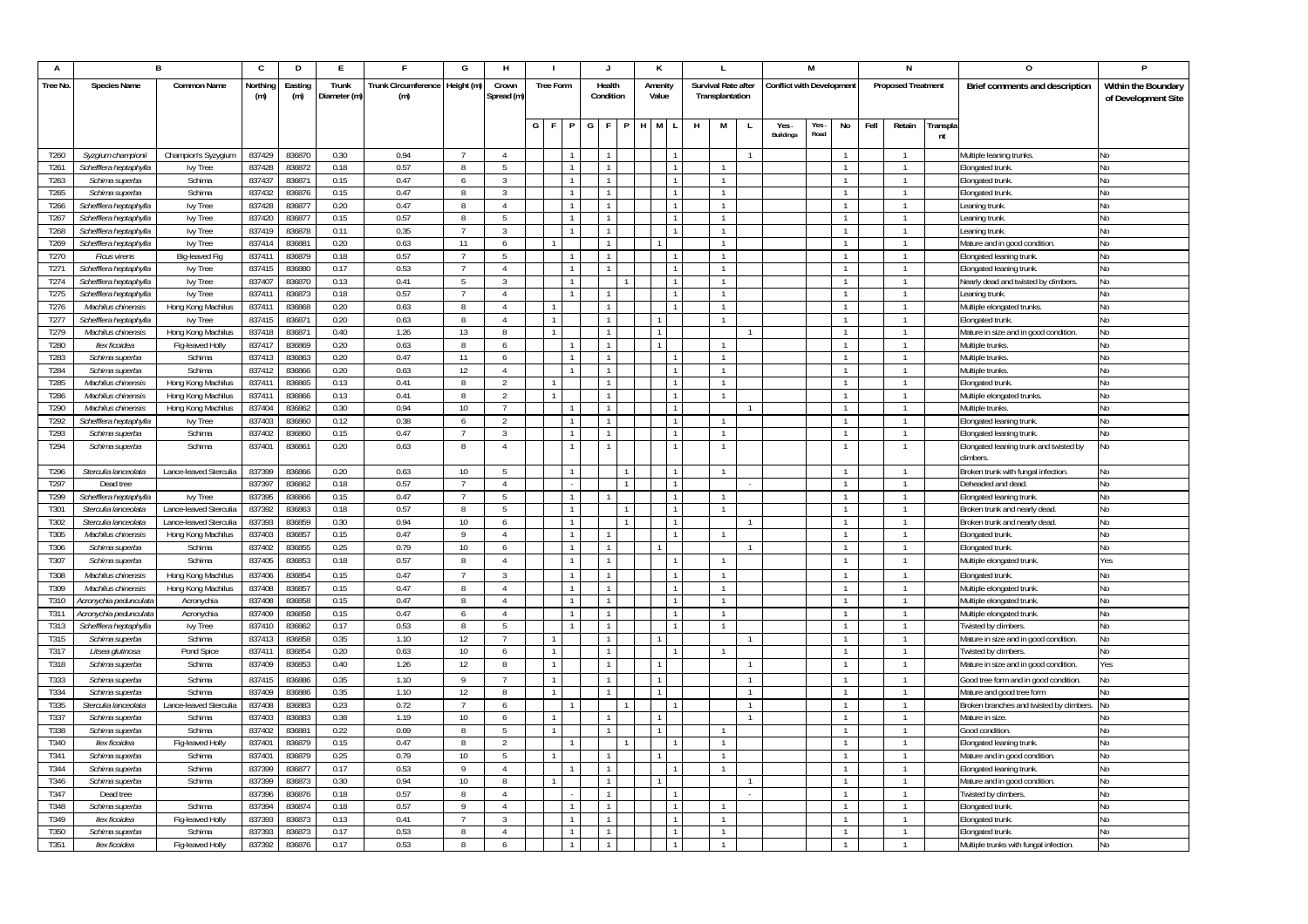| A            |                                  | B                        | C                | D                | E            |                                | G                | Н                       |                  |              |                |                |   | ĸ       |              |                     | L              |                |                                  | M     |              |      | N                         |          | 0                                                      |                     |
|--------------|----------------------------------|--------------------------|------------------|------------------|--------------|--------------------------------|------------------|-------------------------|------------------|--------------|----------------|----------------|---|---------|--------------|---------------------|----------------|----------------|----------------------------------|-------|--------------|------|---------------------------|----------|--------------------------------------------------------|---------------------|
| Tree No.     | <b>Species Name</b>              | Common Name              | Northing         | Easting          | Trunk        | Trunk Circumference Height (m) |                  | Crown                   | <b>Tree Form</b> |              | Health         |                |   | Amenity |              | Survival Rate after |                |                | <b>Conflict with Development</b> |       |              |      | <b>Proposed Treatment</b> |          | Brief comments and description                         | Within the Boundary |
|              |                                  |                          | (m)              | (m)              | Diameter (m) | (m)                            |                  | Spread (m)              |                  |              | Condition      |                |   | Value   |              | Transplantation     |                |                |                                  |       |              |      |                           |          |                                                        | of Development Site |
|              |                                  |                          |                  |                  |              |                                |                  |                         |                  |              |                |                |   |         |              |                     |                |                |                                  |       |              |      |                           |          |                                                        |                     |
|              |                                  |                          |                  |                  |              |                                |                  |                         | G F              | P            | G<br>- F       | <b>D</b>       | н | M       | $\mathbf{L}$ | H                   | M              | L.             | Yes.                             | Yes - | No           | Fell | Retain                    | Transpla |                                                        |                     |
|              |                                  |                          |                  |                  |              |                                |                  |                         |                  |              |                |                |   |         |              |                     |                |                | Buildings                        | Road  |              |      |                           | nt       |                                                        |                     |
| T353         | Schima superba                   | Schima                   | 837388           | 836873           | 0.40         | 1.26                           | 13               | 10                      |                  |              |                |                |   |         |              |                     |                |                |                                  |       |              |      |                           |          | Mature in size, in good condition                      | No                  |
| T355         | Schima superba                   | Schima                   | 837389           | 836870           | 0.20         | 0.63                           |                  | $\overline{4}$          |                  |              |                |                |   |         |              |                     |                |                |                                  |       |              |      |                           |          | Iongated trunk                                         | No                  |
| T358         | Schefflera heptaphylla           | lvy Tree                 | 837396           | 836870           | 0.23         | 0.72                           | 10               | 8                       |                  |              |                |                |   |         |              |                     |                |                |                                  |       |              |      |                           |          | Mature, in good condition, crown spread                | ٧o                  |
|              |                                  |                          |                  |                  |              |                                |                  |                         |                  |              |                |                |   |         |              |                     |                |                |                                  |       |              |      |                           |          | evenly.                                                |                     |
| T359         | Schefflera heptaphylla           | lvy Tree                 | 837387           | 836861           | 0.15         | 0.47                           | $\overline{4}$   | $\overline{3}$          |                  |              |                |                |   |         |              |                     |                |                |                                  |       | $\mathbf{1}$ |      |                           |          | wisted by climbers.                                    | No                  |
| T361         | Schima superba                   | Schima                   | 837401           | 836851           | 0.23         | 0.72                           | 10 <sup>10</sup> | 7                       | $\overline{1}$   |              |                |                |   |         |              |                     | -1.            |                |                                  |       |              |      | -1                        |          | Mature, in good condition, crown spread                | 'es                 |
|              |                                  |                          |                  |                  |              |                                |                  |                         |                  |              |                |                |   |         |              |                     |                |                |                                  |       |              |      |                           |          | evenlv                                                 |                     |
| T362         | Schima superba                   | Schima                   | 837400           | 836850           | 0.30         | 0.94                           | 11               |                         | $\overline{1}$   |              |                | $\mathbf{1}$   |   |         |              |                     |                | $\mathbf{1}$   |                                  |       |              |      | $\overline{1}$            |          | Mature, in good condition, crown spread                | Yes                 |
|              |                                  |                          |                  |                  |              |                                |                  |                         |                  |              |                |                |   |         |              |                     |                |                |                                  |       |              |      | $\overline{1}$            |          | evenlv.                                                |                     |
| T364         | Schima superba                   | Schima                   | 837403           | 836850           | 0.25         | 0.79                           | 12               | 8                       |                  |              |                |                |   |         |              |                     | $\overline{1}$ |                |                                  |       |              |      |                           |          | Mature, in good condition, crown spread<br>venly.      | Yes                 |
| T366         | Schima superba                   | Schima                   | 837407           | 836852           | 0.15         | 0.47                           | 10               | $\overline{\mathbf{3}}$ |                  | 1            | $\mathbf{1}$   |                |   |         |              |                     | -1             |                |                                  |       | 1            |      | $\overline{1}$            |          | Multiple trunks.                                       | Yes                 |
|              |                                  |                          |                  |                  | 0.27         | 0.85                           |                  |                         |                  | $\mathbf{1}$ | $\overline{1}$ |                |   |         |              |                     |                | $\mathbf{1}$   |                                  |       |              |      |                           |          |                                                        |                     |
| T368         | Schima superba                   | Schima                   | 837408           | 836850           |              |                                | 11               | $\overline{1}$          |                  |              |                |                |   |         |              |                     |                |                |                                  |       | $\mathbf{1}$ |      | $\overline{1}$            |          | Multiple trunks.                                       | Yes                 |
| T369         | Acronychia pedunculata           | Acronychia               | 837407           | 836845           | 0.15         | 0.47                           | 6                | $\overline{4}$          |                  |              |                |                |   |         |              |                     | -1.            |                |                                  |       |              |      | $\mathbf{1}$              |          | Elongated leaning trunk.                               | 'es                 |
| T370         | Acronychia pedunculata           | Acronychia               | 837408           | 836846           | 0.20         | 0.63                           | 8                | 6                       |                  |              | $\mathbf{1}$   |                |   |         |              |                     | $\overline{1}$ |                |                                  |       | 1            |      | $\overline{1}$            |          | Multiple trunks.                                       | Yes                 |
| T372         | Schima superba                   | Schima                   | 837412           | 836845           | 0.25         | 0.72                           | 8                | 6                       |                  |              |                |                |   |         |              |                     |                |                |                                  |       |              |      |                           |          | Mature, in good condition, crown spread                | Yes                 |
|              |                                  |                          |                  |                  |              |                                |                  |                         |                  |              |                |                |   |         |              |                     |                |                |                                  |       |              |      |                           |          | :venly.                                                |                     |
| T375         | Acronychia pedunculat            | Acronychia               | 837403           | 836847           | 0.13         | 0.41                           |                  | $\overline{2}$          |                  | $\mathbf{1}$ |                |                |   |         |              |                     | $\overline{1}$ |                |                                  |       |              |      | $\overline{1}$            |          | Elongated leaning trunk.                               | Yes                 |
| T376         | Schefflera heptaphylla           | lvy Tree                 | 837422           | 836871           | 0.17         | 0.53                           | 8                | 5                       |                  |              |                |                |   |         |              |                     |                |                |                                  |       |              |      | $\overline{1}$            |          | Elongated leaning trunk.                               | No                  |
| T384         | Dead tree                        |                          | 837408           | 836891           | 0.22         | 0.69                           |                  | 5                       |                  | $\mathbf{1}$ |                |                |   |         |              |                     |                |                |                                  |       |              |      |                           |          | ead.                                                   | ٧o                  |
| T385         | Schima superba                   | Schima                   | 837405           | 836891           | 0.12         | 0.38                           |                  | $\overline{3}$          |                  | 1            |                |                |   |         |              |                     |                |                |                                  |       | $\mathbf{1}$ |      | $\overline{1}$            |          | Iongated leaning trunk.                                | No                  |
| T386         | Schima superba                   | Schima                   | 837404           | 836893           | 0.15         | 0.47                           | 8                | 5                       |                  | $\mathbf{1}$ |                |                |   |         |              |                     | $\overline{1}$ |                |                                  |       | $\mathbf{1}$ |      | $\overline{1}$            |          | Multiple elongated trunks.                             | No                  |
| T387         | Schima superba                   | Schima                   | 837411           | 836894           | 0.13         | 0.41                           | 6                | $\overline{4}$          |                  |              | $\mathbf{1}$   | 1              |   |         |              |                     | -1             |                |                                  |       | -1           |      |                           |          | Elongated trunk.                                       | N٥                  |
| T388         | Schima superba                   | Schima                   | 837400           | 836892           | 0.20         | 0.63                           | 6                | $\overline{4}$          |                  |              |                |                |   |         |              |                     | $\mathbf{1}$   |                |                                  |       |              |      | $\overline{1}$            |          | Mature, in good condition, crown spread                | No                  |
| T389         |                                  | Fig-leaved Holly         | 837401           | 836894           | 0.20         | 0.53                           | 9                | -7                      |                  |              |                |                |   |         |              |                     | -1.            |                |                                  |       | 1            |      |                           |          | venly.                                                 |                     |
| T390         | llex ficoidea<br>Dead tree       |                          | 837399           | 836892           | 0.35         | 1.10                           | 5                | $\overline{3}$          |                  |              |                |                |   |         |              |                     |                |                |                                  |       |              |      | $\overline{1}$            |          | Multiple trunks.<br>Broken trunk and fungal infection. | No<br>No            |
| T391         | Schima superba                   | Schima                   | 837399           | 836891           | 0.15         | 0.47                           | 6                | 3                       |                  |              | $\overline{1}$ |                |   |         |              |                     |                |                |                                  |       | $\mathbf{1}$ |      | $\overline{1}$            |          | Elongated trunk.                                       | ٧o                  |
| T393         | Schima superba                   | Schima                   | 837398           | 836887           | 0.30         | 0.79                           | 11               | 8                       |                  |              | $\overline{1}$ |                |   |         |              |                     | $\overline{1}$ |                |                                  |       | $\mathbf{1}$ |      | $\overline{1}$            |          | Mature, in good condition, crown spread                | ٧o                  |
|              |                                  |                          |                  |                  |              |                                |                  |                         |                  |              |                |                |   |         |              |                     |                |                |                                  |       |              |      |                           |          | evenly.                                                |                     |
| T394         | Schima superba                   | Schima                   | 837400           | 836889           | 0.17         | 0.53                           |                  | $\overline{4}$          |                  |              |                |                |   |         |              |                     |                |                |                                  |       | $\mathbf{1}$ |      |                           |          | Multiple elongated trunks.                             | ٧o                  |
| T396         | Schima superba                   | Schima                   | 837402           | 836887           | 0.20         | 0.63                           | 9                | $\sim$                  |                  | $\mathbf{1}$ |                | $\mathbf{1}$   |   |         | $\mathbf{1}$ |                     | $\overline{1}$ |                |                                  |       | $\mathbf{1}$ |      | $\overline{1}$            |          | Multiple elongated trunks.                             | No                  |
| T397         | Schima superba                   | Schima                   | 837404           | 836888           | 0.20         | 0.63                           | $\overline{7}$   | - 5                     |                  | $\mathbf{1}$ | $\overline{1}$ |                |   |         | $\mathbf{1}$ |                     | $\mathbf{1}$   |                |                                  |       | $\mathbf{1}$ |      | $\overline{1}$            |          | Multiple elongated trunks.                             | No                  |
| T398         | Schima superba                   | Schima                   | 837403           | 836886           | 0.17         | 0.53                           | -6               | 3                       |                  |              |                | $\mathbf{1}$   |   |         |              |                     | $\mathbf{1}$   |                |                                  |       | -1           |      |                           |          | Elongated trunk.                                       | No                  |
| T400         | Ormosia semicastrata             | Soft-fruited Ormosia     | 837396           | 836882           | 0.30         | 0.94                           | 10               | 8                       |                  |              |                |                |   |         |              |                     |                |                |                                  |       |              |      |                           |          | Mature, in good condition, crown spread                | ٧o                  |
|              |                                  |                          |                  |                  |              |                                |                  |                         |                  |              |                |                |   |         |              |                     |                |                |                                  |       |              |      |                           |          | venly.                                                 |                     |
| T401         | Ormosia semicastrata             | Soft-fruited Ormosia     | 837396           | 836881           | 0.18         | 0.57                           | 10               | -5                      |                  |              |                |                |   |         |              |                     | $\mathbf{1}$   |                |                                  |       |              |      |                           |          | Elongated leaning trunk.                               | No                  |
| T407         | Schima superba                   | Schima                   | 837391           | 836885           | 0.15         | 0.47                           |                  | $\overline{3}$          |                  |              |                |                |   |         |              |                     |                |                |                                  |       | $\mathbf{1}$ |      | $\overline{1}$            |          | Elongated trunk                                        | No                  |
| T408<br>T409 | Schima superba                   | Schima<br>Schima         | 837389<br>837389 | 836885<br>836888 | 0.40<br>0.40 | 1.26<br>1.26                   | 10<br>13         | 6<br>6                  | $\overline{1}$   |              | $\overline{1}$ | $\overline{1}$ |   |         |              |                     |                | $\mathbf{1}$   |                                  |       | $\mathbf{1}$ |      | $\overline{1}$            |          | Mature and in good condition                           | No<br>No            |
| T411         | Schima superba<br>Schima superba | Schima                   | 837383           | 836889           | 0.18         | 0.57                           | $\overline{7}$   | 6                       |                  | $\mathbf{1}$ | $\overline{1}$ |                |   |         |              |                     | $\mathbf{1}$   |                |                                  |       | $\mathbf{1}$ |      | $\overline{1}$            |          | Mature and in good condition<br>Multiple trunks.       | No                  |
| T413         | Schima superba                   | Schima                   | 837381           | 836886           | 0.30         | 0.94                           | 12               | 7                       |                  |              | $\mathbf{1}$   |                |   |         |              |                     |                |                |                                  |       | -1           |      |                           |          | Mature and in good condition.                          | No                  |
| T414         | Schima superba                   | Schima                   | 837380           | 836885           | 0.17         | 0.53                           | $\mathbf{8}$     | -5                      |                  |              |                |                |   |         |              |                     |                |                |                                  |       |              |      |                           |          | Elongated trunk                                        | N٥                  |
| T415         | Schima superba                   | Schima                   | 83738            | 836884           | 0.40         | 1.26                           | 13               | 8                       |                  |              | $\overline{1}$ |                |   |         |              |                     |                |                |                                  |       |              |      |                           |          | Mature and in good condition.                          | No                  |
| T416         | Schima superba                   | Schima                   | 837385           | 836883           | 0.45         | 1.41                           | 13               | 9                       | $\overline{1}$   |              | $\overline{1}$ |                |   |         |              |                     |                |                |                                  |       | 1            |      |                           |          | rown spread evenly                                     | No                  |
| T418         | Schima superba                   | Schima                   | 837383           | 836880           | 0.45         | 1.41                           | 14               | 10                      |                  |              |                |                |   |         |              |                     |                |                |                                  |       |              |      | $\overline{1}$            |          | Mature in size and in good condition, crown No         |                     |
|              |                                  |                          |                  |                  |              |                                |                  |                         |                  |              |                |                |   |         |              |                     |                |                |                                  |       |              |      |                           |          | spread evenly                                          |                     |
| T420         | Schima superba                   | Schima                   | 837389           | 836880           | 0.20         | 0.63                           | - 5              | $\overline{3}$          |                  | $\mathbf{1}$ |                | $\mathbf{1}$   |   |         |              |                     | $\overline{1}$ |                |                                  |       | $\mathbf{1}$ |      | $\overline{1}$            |          | <b>Elongated trunk</b>                                 | No                  |
| T424         | Schima superba                   | Schima                   | 837378           | 836878           | 0.35         | 1.10                           | 12               | 11                      | $\overline{1}$   |              |                | $\mathbf{1}$   |   |         |              |                     |                | $\overline{1}$ |                                  |       | $\mathbf{1}$ |      | $\overline{1}$            |          | Mature in size and crown spread evenly                 | No                  |
| T426         | Schima superba                   | Schima                   | 837384           | 836876           | 0.17         | 0.53                           | $\mathsf{Q}$     | 6                       |                  |              | $\overline{1}$ |                |   |         |              |                     |                |                |                                  |       | -1           |      | $\mathbf{1}$              |          | Mature in size and in good condition.                  | No                  |
| T427         | Schima superba                   | Schima                   | 837384           | 836877           | 0.25         | 0.79                           | 15               | 8                       |                  |              |                |                |   |         |              |                     |                |                |                                  |       | $\mathbf{1}$ |      | $\overline{1}$            |          | Mature in size and in good condition.                  | No                  |
| T428         | Schima superba                   | Schima                   | 837385           | 836873           | 0.25         | 0.79                           | 10               |                         |                  |              | $\overline{1}$ |                |   |         |              |                     |                |                |                                  |       |              |      |                           |          | Mature in size and in good condition.                  | No                  |
| T432         | Schima superba                   | Schima                   | 837376           | 836879           | 0.15         | 0.47                           | 5                | $\overline{4}$          |                  |              |                |                |   |         |              |                     |                |                |                                  |       | $\mathbf{1}$ |      | $\overline{1}$            |          | Elongated trunk                                        | No                  |
| T433         | Schima superba                   | Schima                   | 83737            | 836882           | 0.13         | 0.41                           | 6                | $\overline{4}$          |                  |              |                |                |   |         |              |                     |                |                |                                  |       |              |      |                           |          | Multiple elongated trunks.                             | No                  |
| T435         | Glochidion hirsutum              | Thick-leaved Abacus Plan | 837385           | 836866           | 0.33         | 1.04                           | 6                | 6                       |                  |              |                |                |   |         |              |                     |                |                |                                  |       |              |      |                           |          | Mature and expressed crown                             | No                  |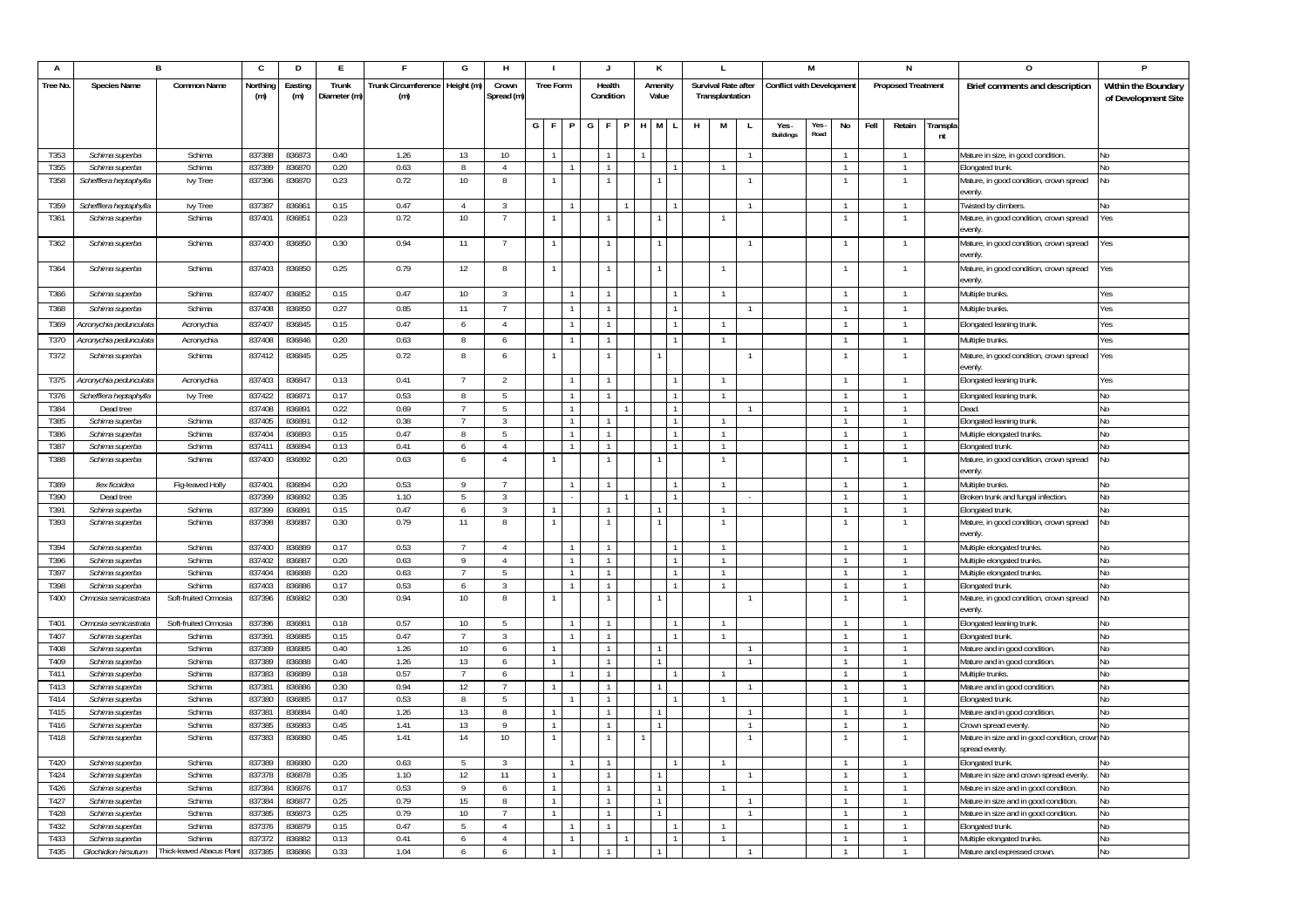| A              |                                     | B                        | C                | D                | E.           |                                | G              | H                   |                  |              | $\mathbf{J}$   |              | К       |   |                     | Τ.             |                |                                  | M             |              |      | N                         |          | 0                                                                  |                     |
|----------------|-------------------------------------|--------------------------|------------------|------------------|--------------|--------------------------------|----------------|---------------------|------------------|--------------|----------------|--------------|---------|---|---------------------|----------------|----------------|----------------------------------|---------------|--------------|------|---------------------------|----------|--------------------------------------------------------------------|---------------------|
| <b>Tree No</b> | <b>Species Name</b>                 | <b>Common Name</b>       | Northing         | Easting          | Trunk        | Trunk Circumference Height (m) |                | Crown               | <b>Tree Form</b> |              | Health         |              | Amenity |   | Survival Rate after |                |                | <b>Conflict with Development</b> |               |              |      | <b>Proposed Treatment</b> |          | Brief comments and description                                     | Within the Boundary |
|                |                                     |                          | (m)              | (m)              | Diameter (m) | (m)                            |                | Spread (m)          |                  |              | Condition      |              | Value   |   | Transplantation     |                |                |                                  |               |              |      |                           |          |                                                                    | of Development Site |
|                |                                     |                          |                  |                  |              |                                |                |                     |                  |              |                |              |         |   |                     |                |                |                                  |               |              |      |                           |          |                                                                    |                     |
|                |                                     |                          |                  |                  |              |                                |                |                     | GF               | P G          | -F             | H            | M       |   | H                   | M              | L              | Yes.                             | Yes -<br>Road | No           | Fell | Retain                    | Transpla |                                                                    |                     |
|                |                                     |                          |                  |                  |              |                                |                |                     |                  |              |                |              |         |   |                     |                |                | <b>Buildings</b>                 |               |              |      |                           | nt       |                                                                    |                     |
| T436           | Schima superba                      | Schima                   | 837366           | 836877           | 0.40         | 1.26                           | 12             | 8                   | $\overline{1}$   |              | $\overline{1}$ |              |         |   |                     |                | $\overline{1}$ |                                  |               |              |      |                           |          | Mature in size, crown spread evenly                                | No                  |
| T437           | Schima superba                      | Schima                   | 837367           | 836872           | 0.30         | 0.94                           | 13             |                     | $\overline{1}$   |              | $\overline{1}$ |              |         |   |                     |                | $\overline{1}$ |                                  |               | $\mathbf{1}$ |      |                           |          | Mature in size, crown spread evenly                                | No                  |
| T438           | Schima superba                      | Schima                   | 837369           | 836868           | 0.30         | 0.94                           | 13             | 8                   |                  |              | $\overline{1}$ |              |         |   |                     |                | -1.            |                                  |               | 1            |      | $\mathbf{1}$              |          | Mature in size, crown spread evenly                                | No                  |
| T439           | Schima superba                      | Schima                   | 837369           | 836865           | 0.30         | 0.94                           | 10             | $\overline{7}$      |                  |              |                |              |         |   |                     |                |                |                                  |               |              |      |                           |          | Iongated trunk                                                     | Nο                  |
| T440           | Schefflera heptaphylla              | Ivy Tree                 | 837371           | 836867           | 0.20         | 0.63                           | 5              | 3                   | $\overline{1}$   |              |                |              |         |   |                     |                |                |                                  |               |              |      |                           |          | eaning trunk                                                       | ٧o                  |
| T444<br>T450   | Schima superba<br>Castanopsis fissa | Schima<br>Castanopsis    | 837366<br>837371 | 836863<br>836859 | 0.20<br>0.50 | 0.63<br>1.57                   | 6<br>6         | $\overline{4}$<br>5 |                  |              | $\overline{1}$ |              |         |   |                     | $\overline{1}$ |                |                                  |               | $\mathbf{1}$ |      | $\overline{1}$<br>-1      |          | Multiple trunks<br>Main trunk dead while the axillary branches Yes | No                  |
|                |                                     |                          |                  |                  |              |                                |                |                     |                  |              |                |              |         |   |                     |                |                |                                  |               |              |      |                           |          | alive                                                              |                     |
| T452           | Castanopsis fissa                   | Castanopsis              | 837372           | 836856           | 0.55         | 1.73                           | 14             | 10 <sup>10</sup>    |                  |              |                |              |         |   |                     |                |                |                                  |               |              |      |                           |          | Mature in size and in good condition                               | Yes                 |
| T454           | Castanopsis fissa                   | Castanopsis              | 837376           | 836852           | 0.50         | 1.57                           | 15             | - 9                 |                  |              |                |              |         |   |                     |                |                |                                  |               |              |      | $\overline{1}$            |          | Mature in size and in good condition.                              | Yes                 |
| T456           | Dead tree                           |                          | 837379           | 836851           | 0.15         | 0.47                           | -8             | 6                   |                  |              |                |              |         |   |                     |                |                |                                  |               |              |      | $\overline{1}$            |          | Dead                                                               | Yes                 |
| T457           | llex ficoidea                       | Fig-leaved Holly         | 837381           | 836849           | 0.17         | 0.53                           | -8             | 6                   |                  | 1            |                | $\mathbf{1}$ |         |   |                     | -1             |                |                                  |               | 1            |      | $\overline{1}$            |          | Multiple trunks.                                                   | Yes                 |
| T458           |                                     |                          |                  |                  | 0.17         | 0.53                           | 8              |                     |                  |              |                |              |         |   |                     |                |                |                                  |               |              |      | -1                        |          |                                                                    |                     |
|                | Schima superba                      | Schima                   | 837381           | 836850           |              |                                |                | 5                   |                  |              |                |              |         |   |                     |                |                |                                  |               | -1           |      |                           |          | Multiple trunks.                                                   | Yes                 |
| T460           | Schima superba                      | Schima                   | 837380           | 836853           | 0.15         | 0.47                           |                | $\overline{4}$      |                  |              |                |              |         |   |                     |                |                |                                  |               |              |      | $\overline{1}$            |          | Multiple trunks.                                                   | 'es                 |
| T462           | Schima superba                      | Schima                   | 837376           | 836857           | 0.20         | 0.63                           |                | 6                   |                  |              |                |              |         |   |                     |                |                |                                  |               |              |      |                           |          | Multiple trunks.                                                   | 'es                 |
| T463           | Schima superba                      | Schima                   | 83737            | 836858           | 0.20         | 0.63                           | 12             |                     |                  |              |                |              |         |   |                     |                |                |                                  |               |              |      | $\overline{1}$            |          | Multiple trunks.                                                   | Yes                 |
| T465           | Schima superba                      | Schima                   | 837380           | 836846           | 0.33         | 1.04                           | 12             |                     |                  |              |                |              |         |   |                     |                |                |                                  |               |              |      |                           |          | Mature in size and crown spread evenly                             | Yes                 |
| T467           | Schima superba                      | Schima                   | 83738            | 836849           | 0.25         | 0.79                           | 13             |                     |                  |              |                |              |         |   |                     |                |                |                                  |               |              |      | $\overline{1}$            |          | Mature in size and crown spread evenly                             | Yes                 |
| T469           | Schima superba                      | Schima                   | 83738            | 836852           | 0.25         | 0.79                           | 13             | 6                   |                  |              |                |              |         |   |                     |                |                |                                  |               |              |      |                           |          | Mature in size and crown spread evenly                             | 'es                 |
| T473           | Dead tree                           |                          | 837390           | 836850           | 0.50         | 1.57                           | 8              | 8                   |                  |              |                |              |         |   |                     |                |                |                                  |               |              |      | $\overline{1}$            |          | Dead.                                                              | 'es                 |
| T475           | Schima superba                      | Schima                   | 83738            | 836844           | 0.20         | 0.63                           | 8              | $\overline{4}$      |                  |              |                |              |         |   |                     | $\overline{1}$ |                |                                  |               |              |      | $\overline{1}$            |          | Elongated trunk.                                                   | Yes                 |
| T478           | Schefflera heptaphylla              | lvy Tree                 | 837392           | 836851           | 0.25         | 0.79                           | 10             | 8                   |                  |              | $\overline{1}$ |              |         |   |                     |                |                |                                  |               | $\mathbf{1}$ |      | $\overline{1}$            |          | Mature in size and in good condition                               | Yes                 |
| T479           | Schima superba                      | Schima                   | 837394           | 836853           | 0.25         | 0.79                           | 10             | 8                   | $\mathbf{1}$     |              | $\overline{1}$ |              |         |   |                     |                | $\overline{1}$ |                                  |               | -1           |      | $\overline{1}$            |          | Mature in size and in good condition.                              | Yes                 |
| T480           | Schima superba                      | Schima                   | 837395           | 836854           | 0.33         | 1.04                           | 15             | 8                   |                  |              |                |              |         |   |                     |                |                |                                  |               |              |      |                           |          | Mature in size and in good condition.                              | No                  |
| T481           | Schima superba                      | Schima                   | 837390           | 836854           | 0.10         | 0.31                           | 6              | $\overline{4}$      |                  |              |                |              |         |   |                     |                |                |                                  |               | $\mathbf{1}$ |      | $\mathbf{1}$              |          | Elongated leaning trunk                                            | Yes                 |
| T484           | Schefflera heptaphylla              | Ivy Tree                 | 837385           | 836860           | 0.23         | 0.72                           |                | 6                   |                  | $\mathbf{1}$ | $\overline{1}$ |              |         |   |                     | $\overline{1}$ |                |                                  |               | $\mathbf{1}$ |      | $\overline{1}$            |          | Multiple trunks                                                    | No                  |
| T485           | llex ficoidea                       | Fig-leaved Holly         | 837384           | 836859           | 0.15         | 0.47                           |                | -5                  |                  | $\mathbf{1}$ | $\mathbf{1}$   |              |         | 1 |                     |                |                |                                  |               | $\mathbf{1}$ |      |                           |          | Elongated leaning trunk.                                           | No                  |
| T490           | Machilus chinensis                  | Hong Kong Machilus       | 837384           | 836854           | 0.25         | 0.79                           | 10             | $\overline{7}$      |                  | $\mathbf{1}$ | $\overline{1}$ |              |         |   |                     |                | $\mathbf{1}$   |                                  |               | $\mathbf{1}$ |      | $\overline{1}$            |          | Elongated leaning trunk                                            | Yes                 |
| T491           | Schima superba                      | Schima                   | 837386           | 836855           | 0.20         | 0.63                           | -7             | 3                   |                  | -1.          |                |              |         |   |                     |                | -1.            |                                  |               | -1           |      | $\overline{1}$            |          | deheaded trunk                                                     | Yes                 |
| T492           | Schima superba                      | Schima                   | 837387           | 836854           | 0.22         | 0.69                           | 10             | $\overline{3}$      |                  |              |                |              |         |   |                     |                |                |                                  |               |              |      |                           |          | Elongated leaning trunk.                                           | Yes                 |
| T494           | llex ficoidea                       | Fig-leaved Holly         | 837376           | 836863           | 0.23         | 0.72                           | 9              | -5                  |                  |              | $\mathbf{1}$   |              |         |   |                     |                |                |                                  |               |              |      |                           |          | Mature and in good condition                                       | J٥                  |
| T500           | Schima superba                      | Schima                   | 837414           | 836842           | 0.17         | 0.53                           | $\overline{4}$ | $\overline{2}$      |                  | $\mathbf{1}$ | $\mathbf{1}$   |              |         |   |                     | $\mathbf{1}$   |                |                                  |               | $\mathbf{1}$ |      |                           |          | Broken branches                                                    | Yes                 |
| T503           | Acronychia pedunculata              | Acronychia               | 837403           | 836843           | 0.12         | 0.38                           |                | $\frac{4}{3}$       |                  |              |                |              |         |   |                     |                |                |                                  |               | 1            |      | $\mathbf{1}$              |          | Elongated leaning trunk                                            | Yes                 |
| T504           |                                     |                          | 837403           | 836842           | 0.15         | 0.47                           | 8              | 6                   |                  | 1            |                |              |         |   |                     | -1             |                |                                  |               | 1            |      | $\overline{1}$            |          |                                                                    | Yes                 |
| T505           | Schima superba                      | Schima                   | 837402           | 836844           | 0.10         | 0.31                           |                |                     |                  |              |                |              |         |   |                     |                |                |                                  |               |              |      | л.                        |          | Elongated leaning trunk                                            |                     |
|                | Acronychia pedunculata              | Acronychia               |                  |                  |              |                                |                | $\overline{2}$      |                  |              |                |              |         |   |                     |                |                |                                  |               |              |      |                           |          | Elongated leaning trunk                                            | Yes                 |
| T506           | Schima superba                      | Schima                   | 837400           | 836844           | 0.22         | 0.69                           | 10             | $\overline{4}$      |                  |              |                |              |         |   |                     | $\overline{1}$ |                |                                  |               | -1           |      | $\overline{1}$            |          | Multiple leaning trunks.                                           | Yes                 |
| T507           | Schima superba                      | Schima                   | 837397           | 836844           | 0.16         | 0.47                           |                | 3                   |                  |              |                |              |         |   |                     |                |                |                                  |               |              |      | $\mathbf{1}$              |          | Elongated leaning trunk.                                           | Yes                 |
| T508           | Schima superba                      | Schima                   | 837396           | 836846           | 0.12         | 0.38                           | 8              | $\overline{4}$      |                  |              |                |              |         |   |                     |                |                |                                  |               |              |      | $\overline{1}$            |          | Elongated leaning trunk.                                           | Yes                 |
| T508A          | Castanopsis fissa                   | Castanopsis              | 837395           | 836845           | 0.15         | 0.38                           | 9              | $\overline{3}$      |                  |              |                |              |         |   |                     | $\overline{1}$ |                |                                  |               |              |      | $\overline{1}$            |          | Elongated leaning trunk.                                           | Yes                 |
| T509           | Schima superba                      | Schima                   | 837396           | 836842           | 0.15         | 0.38                           | $\overline{9}$ | 5                   |                  |              |                |              |         |   |                     |                |                |                                  |               |              |      | $\mathbf{1}$              |          | Multiple leaning trunks                                            | Yes                 |
| T510           | Schima superba                      | Schima                   | 837395           | 836840           | 0.28         | 0.88                           | 11             | 6                   |                  |              |                |              |         |   |                     |                |                |                                  |               |              |      |                           |          | Multiple leaning trunks                                            | 'es                 |
| T512           | Acronychia pedunculata              | Acronychia               | 837401           | 836841           | 0.16         | 0.50                           | -6             | $\overline{4}$      |                  |              |                |              |         |   |                     |                |                |                                  |               |              |      | $\overline{1}$            |          | Elongated leaning trunk                                            | Yes                 |
| T514           | Schima superba                      | Schima                   | 837402           | 836838           | 0.15         | 0.47                           |                | 6                   |                  |              |                |              |         |   |                     | $\overline{1}$ |                |                                  |               | $\mathbf{1}$ |      | $\overline{1}$            |          | Elongated leaning trunk.                                           | Yes                 |
| T516           | <b>Glochidion hirsutum</b>          | Thick-leaved Abacus Plan | 837356           | 836886           | 0.25         | 0.79                           | 8              | 6                   |                  |              | $\mathbf{1}$   |              |         |   |                     |                |                |                                  |               | -1           |      | $\overline{1}$            |          | Mature in size and in good tree form.                              | No                  |
| T519           | Schima superba                      | Schima                   | 837348           | 836879           | 0.25         | 0.79                           | $\mathbf{q}$   | 5                   | $\mathbf{1}$     |              | $\overline{1}$ |              |         |   |                     |                | $\mathbf{1}$   |                                  |               | $\mathbf{1}$ |      | $\mathbf{1}$              |          | Mature in size, crown spread evenly.                               | No                  |
| T523           | Schima superba                      | Schima                   | 837352           | 836871           | 0.12         | 0.38                           | 5              | -3                  |                  |              |                |              |         |   |                     |                |                |                                  |               |              |      |                           |          | Multiple leaning trunks.                                           | No                  |
| T527           | Schima superba                      | Schima                   | 837347           | 836875           | 0.12         | 0.38                           |                | $\overline{4}$      |                  | $\mathbf{1}$ | $\overline{1}$ |              |         |   |                     | $\overline{1}$ |                |                                  |               |              |      |                           |          | Multiple leaning trunks                                            | No                  |
| T528           | Schima superba                      | Schima                   | 837346           | 836883           | 0.20         | 0.63                           | 9              | 6                   |                  | $\mathbf{1}$ |                |              |         |   |                     |                |                |                                  |               |              |      |                           |          | Twisted by climbers                                                | No                  |
| T529           | Schima superba                      | Schima                   | 837347           | 836884           | 0.20         | 0.63                           |                | $\overline{4}$      |                  | 1            | $\overline{1}$ |              |         |   |                     |                |                |                                  |               | -1           |      |                           |          | Twisted by climbers                                                | No                  |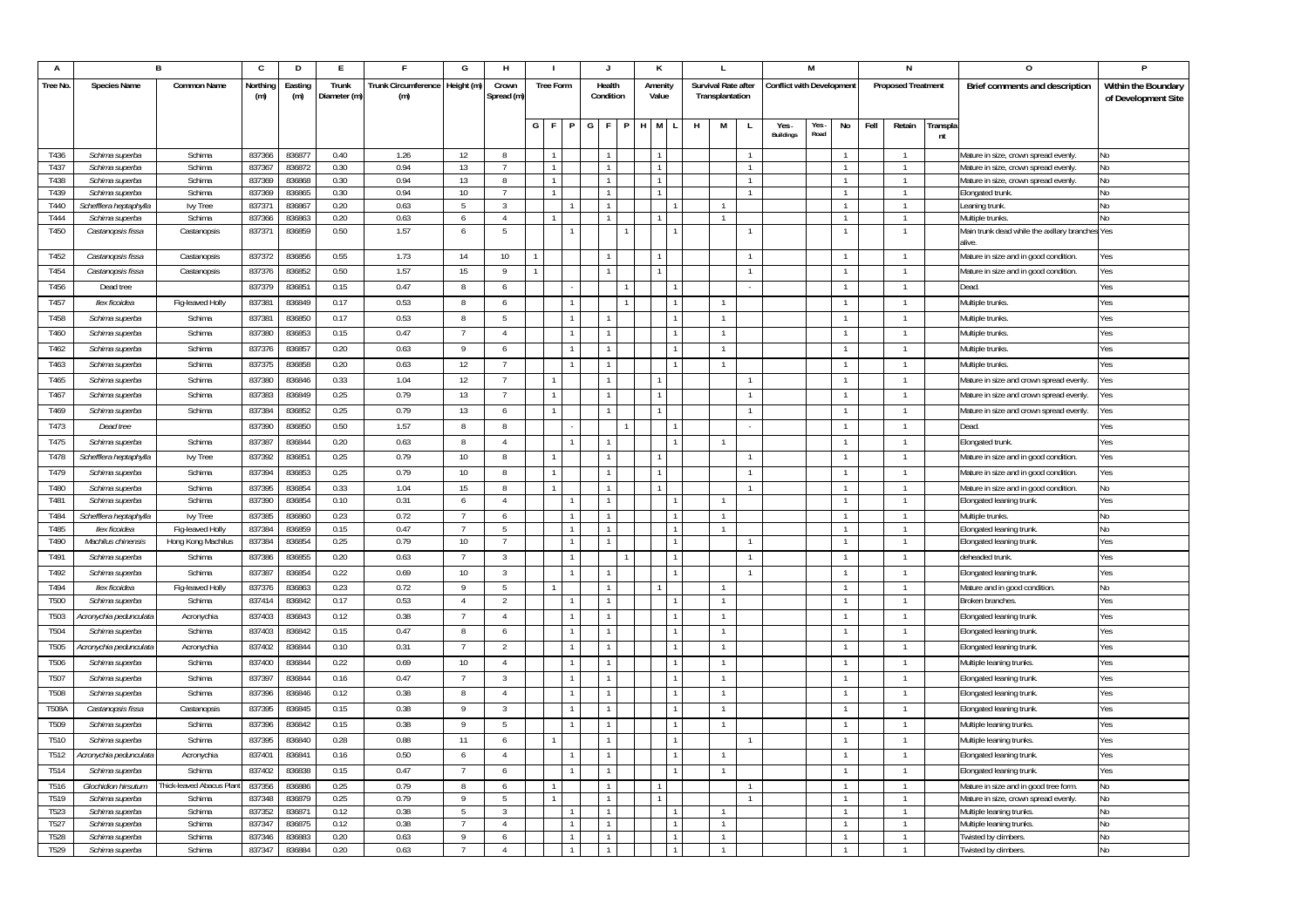| A                |                            | B                        | C        | D       | E.           |                                | G               | H              |     |                |   | $\cdot$        | К               |   | L                   |                |                                  | M     |                |      | N                         |          | 0                                              |                     |
|------------------|----------------------------|--------------------------|----------|---------|--------------|--------------------------------|-----------------|----------------|-----|----------------|---|----------------|-----------------|---|---------------------|----------------|----------------------------------|-------|----------------|------|---------------------------|----------|------------------------------------------------|---------------------|
| <b>Tree No</b>   | <b>Species Name</b>        | <b>Common Name</b>       | Northing | Easting | Trunk        | Trunk Circumference Height (m) |                 | Crown          |     | Tree Form      |   | Health         | Amenity         |   | Survival Rate after |                | <b>Conflict with Development</b> |       |                |      | <b>Proposed Treatment</b> |          | Brief comments and description                 | Within the Boundary |
|                  |                            |                          | (m)      | (m)     | Diameter (m) | (m)                            |                 | Spread (m)     |     |                |   | Condition      | Value           |   | Transplantation     |                |                                  |       |                |      |                           |          |                                                | of Development Site |
|                  |                            |                          |          |         |              |                                |                 |                |     |                |   |                |                 |   |                     |                |                                  |       |                |      |                           |          |                                                |                     |
|                  |                            |                          |          |         |              |                                |                 |                | G I | F.<br><b>P</b> | G | F.             | M<br><b>H</b> I | H | M                   | L.             | Yes.                             | Yes - | No             | Fell | Retain                    | Transpla |                                                |                     |
|                  |                            |                          |          |         |              |                                |                 |                |     |                |   |                |                 |   |                     |                | Buildings                        | Road  |                |      |                           | nt       |                                                |                     |
| T530             | Schima superba             | Schima                   | 837342   | 836886  | 0.20         | 0.63                           |                 | -6             |     |                |   |                |                 |   |                     |                |                                  |       |                |      |                           |          |                                                | No                  |
| T532             | Schima superba             | Schima                   | 837339   | 836882  | 0.25         | 0.79                           | 10              |                |     |                |   |                |                 |   |                     | $\overline{1}$ |                                  |       | $\mathbf{1}$   |      |                           |          | wisted by climbers<br>Multiple leaning trunks. | No                  |
| T534             | llex ficoidea              | Fig-leaved Holly         | 837336   | 836885  | 0.30         | 0.94                           | 10              | 6              |     |                |   | $\overline{1}$ |                 |   |                     | $\overline{1}$ |                                  |       | $\overline{1}$ |      | $\overline{1}$            |          | Mature in size and in good tree form.          | No                  |
| T535             | Glochidion hirsutun        | hick-leaved Abacus Pla   | 837367   | 836890  | 0.15         | 0.47                           | 6               | 5              |     |                |   |                |                 |   |                     |                |                                  |       | $\overline{1}$ |      |                           |          | Elongated leaning trunk                        | No                  |
| T536             | <b>Glochidion hirsutum</b> | Thick-leaved Abacus Plan | 837367   | 836889  | 0.16         | 0.44                           |                 | -5             |     |                |   |                |                 |   | -1                  |                |                                  |       | $\mathbf{1}$   |      |                           |          | Mature in size.                                | No                  |
| T537             | Acronychia pedunculat      | Acronychia               | 837369   | 836892  | 0.15         | 0.47                           | -5              | -5             |     | $\mathbf{1}$   |   |                |                 |   | $\overline{1}$      |                |                                  |       | $\mathbf{1}$   |      | $\mathbf{1}$              |          | Multiple leaning trunks.                       | <b>No</b>           |
| T540             | Schima superba             | Schima                   | 837337   | 836888  | 0.30         | 0.94                           | 10              | 8              |     |                |   |                |                 |   |                     |                |                                  |       | $\mathbf{1}$   |      |                           |          | Mature in size and crown spread evenly.        | No                  |
| T541             | Schefflera heptaphylla     | lvy Tree                 | 837342   | 836889  | 0.18         | 0.57                           | -5              | 4              |     | $\mathbf{1}$   |   |                |                 |   |                     |                |                                  |       | $\mathbf{1}$   |      | $\mathbf{1}$              |          | Twisted by climbers                            | No                  |
| T542             | Schima superba             | Schima                   | 837333   | 836888  | 0.15         | 0.47                           | 8               | $\overline{4}$ |     |                |   |                |                 |   |                     |                |                                  |       | $\mathbf{1}$   |      | $\overline{1}$            |          | wisted by climbers                             | No                  |
| T545             | Cinnamomum camphora        | Camphora Tree            | 837336   | 836896  | 0.25         | 0.79                           | 10 <sup>°</sup> |                |     |                |   |                |                 |   |                     |                |                                  |       |                |      |                           |          | Elongated leaning trunk                        | No                  |
| T548             | Schima superba             | Schima                   | 83734    | 836911  | 0.20         | 0.63                           | 5               | $\overline{4}$ |     |                |   |                |                 |   |                     |                |                                  |       | $\overline{1}$ |      |                           |          | eaning trunk twisted by climbers.              | N <sub>0</sub>      |
| T549             | Schima superba             | Schima                   | 837334   | 836882  | 0.20         | 0.63                           | -7              | $\overline{4}$ |     |                |   |                |                 |   |                     |                |                                  |       | $\mathbf{1}$   |      | $\mathbf{1}$              |          | Leaning trunk twisted by climbers.             | Yes                 |
| T <sub>551</sub> | Dead tree                  |                          | 83733    | 836885  | 0.15         | 0.47                           | -3              | 3              |     |                |   |                |                 |   |                     |                |                                  |       | $\mathbf{1}$   |      | $\mathbf{1}$              |          | Dead.                                          | Yes                 |
|                  |                            |                          |          |         |              |                                |                 |                |     |                |   |                |                 |   |                     |                |                                  |       |                |      |                           |          |                                                |                     |
| T553             | Schima superba             | Schima                   | 83732    | 836887  | 0.40         | 1.26                           | 10              | -5             |     |                |   |                |                 |   |                     |                |                                  |       | $\overline{1}$ |      | $\overline{1}$            |          | rown spread evenly, mature in size.            | N٥                  |
| T554             | llex ficoidea              | Fig-leaved Holly         | 837321   | 836894  | 0.20         | 0.63                           | -8              | - 5            |     |                |   |                |                 |   |                     |                |                                  |       | $\overline{1}$ |      | -1.                       |          | wisted by climbers.                            | No                  |
| T555             | Schima superba             | Schima                   | 837325   | 836887  | 0.20         | 0.63                           | $10$            | 6              |     |                |   |                |                 |   |                     |                |                                  |       | $\overline{1}$ |      | $\mathbf{1}$              |          | Crown spread evenly, mature in size.           | Yes                 |
| T557             | Schefflera heptaphylla     | lvy Tree                 | 837330   | 836891  | 0.15         | 0.47                           | -5              | $\overline{3}$ |     |                |   |                |                 |   |                     |                |                                  |       | $\overline{1}$ |      |                           |          | eaning trunk.                                  | Nο                  |
| T558             | Schima superba             | Schima                   | 837327   | 836884  | 0.20         | 0.63                           | 6               | $\frac{4}{3}$  |     |                |   |                |                 |   |                     |                |                                  |       | $\mathbf{1}$   |      |                           |          | Multiple trunks and expressed crown.           | Yes                 |
| T561             | Schefflera heptaphylla     | lvy Tree                 | 837333   | 836891  | 0.20         | 0.63                           | 6               | 6              |     |                |   |                |                 |   |                     |                |                                  |       | $\mathbf{1}$   |      |                           |          | Broken branches.                               | No                  |
| T562             | Schima superba             | Schima                   | 837320   | 836884  | 0.50         | 1.57                           | 12              | 12             |     | $\mathbf{1}$   |   |                |                 |   |                     | $\overline{1}$ |                                  |       | $\mathbf{1}$   |      | $\mathbf{1}$              |          | Mature in size, crown spread evenly.           | Yes                 |
| T563             | llex ficoidea              | Fig-leaved Holly         | 837323   | 836889  | 0.15         | 0.47                           | -6              | -4             |     |                |   |                |                 |   |                     |                |                                  |       | $\mathbf{1}$   |      |                           |          | Elongated trunk twisted by climbers.           | No                  |
| T564             | Schima superba             | Schima                   | 837320   | 836888  | 0.40         | 1.26                           | 10              | 5              |     |                |   |                |                 |   |                     |                |                                  |       | $\mathbf{1}$   |      |                           |          | Mature in size, crown spread evenly.           | Yes                 |
| T565             | Schima superba             | Schima                   | 83731    | 836891  | 0.30         | 0.94                           | 10              | 6              |     |                |   |                |                 |   |                     |                |                                  |       | $\overline{1}$ |      | $\overline{1}$            |          | wisted by climbers                             | <b>No</b>           |
| T566             | Schima superba             | Schima                   | 837314   | 836886  | 0.20         | 0.63                           | 6               | $\frac{4}{3}$  |     |                |   |                |                 |   |                     |                |                                  |       | $\mathbf{1}$   |      | $\mathbf{1}$              |          | Multiple trunks.                               | Yes                 |
|                  |                            |                          |          |         |              |                                |                 |                |     |                |   |                |                 |   |                     |                |                                  |       |                |      |                           |          |                                                |                     |
| T <sub>567</sub> | Schima superba             | Schima                   | 83731    | 836889  | 0.30         | 0.94                           | 11              | 6              |     |                |   |                |                 |   |                     | $\overline{1}$ |                                  |       | $\mathbf{1}$   |      | $\mathbf{1}$              |          | Mature in size, crown spread evenly.           | Yes                 |
| T573             | Schima superba             | Schima                   | 837338   | 836879  | 0.10         | 0.31                           | -5              | $\overline{2}$ |     |                |   |                |                 |   |                     |                |                                  |       | $\mathbf{1}$   |      | $\overline{1}$            |          | Elongated trunk.                               | Yes                 |
| T575             | Schima superba             | Schima                   | 837331   | 836876  | 0.13         | 0.41                           | 5               | $\overline{4}$ |     |                |   |                |                 |   |                     |                |                                  |       | $\mathbf{1}$   |      | $\overline{1}$            |          | Multiple elongated trunk.                      | Yes                 |
| T576             | Schima superba             | Schima                   | 837339   | 836877  | 0.15         | 0.47                           | 5               | -3             |     |                |   |                |                 |   |                     |                |                                  |       | -1             |      | -1                        |          | Expressed crown                                | Yes                 |
| T579             | Schima superba             | Schima                   | 837336   | 836916  | 0.50         | 1.57                           | 14              | 8              |     |                |   |                |                 |   |                     |                |                                  |       | $\mathbf{1}$   |      | $\mathbf{1}$              |          | Mature in size, crown spread evenly.           | N٥                  |
| T585             | Schima superba             | Schima                   | 837345   | 836916  | 0.35         | 1.10                           | 13              | 8              |     |                |   |                |                 |   |                     |                |                                  |       | $\mathbf{1}$   |      |                           |          | Mature in size, crown spread evenly            | Nο                  |
| T586             | Schima superba             | Schima                   | 837346   | 836917  | 0.30         | 0.94                           | 11              | -8             |     |                |   |                |                 |   |                     | $\overline{1}$ |                                  |       | $\mathbf{1}$   |      |                           |          | Mature in size, crown spread evenly            | No                  |
| T587             | Schima superba             | Schima                   | 837324   | 836907  | 0.60         | 1.88                           | 12              | 10             |     |                |   |                |                 |   |                     | $\overline{1}$ |                                  |       | $\mathbf{1}$   |      | $\overline{1}$            |          | Mature in size, crown spread evenly            | No                  |
| T588             | Dead tree                  |                          | 837349   | 836916  | 0.15         | 0.47                           | 6               | 4              |     |                |   |                |                 |   |                     |                |                                  |       | $\mathbf{1}$   |      |                           |          | hear                                           | N٥                  |
| T589             | Schima superba             | Schima                   | 837324   | 836910  | 0.50         | 1.57                           | 12              | 8              |     |                |   |                |                 |   |                     |                |                                  |       | $\overline{1}$ |      |                           |          | Mature in size, crown spread evenly.           | Nο                  |
| T592             | Schima superba             | Schima                   | 837353   | 836917  | 0.25         | 0.79                           | 5               | $\overline{4}$ |     |                |   |                |                 |   |                     |                |                                  |       | $\mathbf{1}$   |      |                           |          | nsect infection.                               | N٥                  |
| T593             | Schima superba             | Schima                   | 83731    | 836900  | 0.20         | 0.63                           | 10              | -5             |     |                |   |                |                 |   |                     | $\overline{1}$ |                                  |       | $\overline{1}$ |      |                           |          | Mature in size, crown spread evenly.           | No                  |
| T594             | Schima superba             | Schima                   | 83731    | 836899  | 0.20         | 0.63                           | 10              | 5              |     |                |   |                |                 |   |                     | $\mathbf{1}$   |                                  |       | $\overline{1}$ |      | $\overline{1}$            |          | Multiple trunks                                | No                  |
| T595             | llex ficoidea              | Fig-leaved Holly         | 83731    | 836901  | 0.20         | 0.63                           | 10              | -3             |     |                |   |                |                 |   |                     |                |                                  |       | $\mathbf{1}$   |      |                           |          | Elongated trunk with fungal infection.         | No                  |
| T597             | Schima superba             | Schima                   | 83731    | 836901  | 0.15         | 0.47                           | $\mathbf{R}$    | $\mathcal{R}$  |     |                |   |                |                 |   |                     |                |                                  |       | $\overline{1}$ |      |                           |          | Elongated leaning trunk                        | No                  |
| T598             | Schima superba             | Schima                   | 837349   | 836921  | 0.20         | 0.63                           | 8               | -5             |     |                |   |                |                 |   |                     |                |                                  |       | $\mathbf{1}$   |      |                           |          | Multiple trunks                                | No                  |
| T600             | Schima superba             | Schima                   | 837350   | 836923  | 0.20         | 0.63                           |                 | 6              |     | $\mathbf{1}$   |   |                |                 |   |                     |                |                                  |       | $\mathbf{1}$   |      |                           |          | Elongated leaning trunk.                       | No                  |
| T601             | Castanopsis fissa          | Castanopsis              | 83731    | 836908  | 0.20         | 0.63                           | 10              | 10             |     | $\mathbf{1}$   |   |                |                 |   |                     |                |                                  |       | $\overline{1}$ |      | $\overline{1}$            |          | Multiple trunks                                | No                  |
| T603             | Schima superba             | Schima                   | 837346   | 836923  | 0.25         | 0.79                           | 9               | 6              |     |                |   |                |                 |   |                     |                |                                  |       | 1              |      |                           |          | Multiple trunk, mature in size.                | No                  |
| T606             | Schima superba             | Schima                   | 837342   | 836921  | 0.20         | 0.63                           | 10              | $\mathfrak{a}$ |     |                |   |                |                 |   |                     |                |                                  |       | $\mathbf{1}$   |      |                           |          | Elongated leaning trunk                        | No                  |
| T607             | Schima superba             | Schima                   | 837342   | 836918  | 0.25         | 0.79                           | 13              | 8              |     |                |   |                |                 |   |                     |                |                                  |       | $\mathbf{1}$   |      |                           |          | Elongated leaning trunk.                       | N٥                  |
| T608             | Schima superba             | Schima                   | 837340   | 836917  | 0.25         | 0.79                           | 15              | 10             |     |                |   |                |                 |   |                     |                |                                  |       | $\mathbf{1}$   |      |                           |          | Mature in size, crown spread evenly.           | No                  |
| T609             | Schima superba             | Schima                   | 83733    | 836920  | 0.30         | 0.94                           | 15              |                |     | $\overline{1}$ |   |                |                 |   |                     |                |                                  |       | $\mathbf{1}$   |      |                           |          | Aature in size, crown spread evenly            | No                  |
| T610             | Schima superba             | Schima                   | 83733    | 836922  | 0.18         | 0.57                           | 10              | $\overline{4}$ |     |                |   |                |                 |   |                     |                |                                  |       | $\mathbf{1}$   |      |                           |          | Multiple trunks                                | No                  |
| T611             | Schima superba             | Schima                   | 837336   | 836925  | 0.30         | 0.94                           | 14              | 14             |     |                |   |                |                 |   |                     |                |                                  |       |                |      |                           |          | Mature in size, crown spread evenly            | No                  |
| T612             | Schima superba             | Schima                   | 837340   | 836924  | 0.15         | 0.47                           | 10              | $\overline{4}$ |     |                |   |                |                 |   |                     |                |                                  |       | $\mathbf{1}$   |      |                           |          | Elongated leaning trunk.                       | No                  |
| T613             | Schima superba             | Schima                   | 83734    | 836925  | 0.18         | 0.57                           | 11              | $\overline{7}$ |     |                |   |                |                 |   | $\overline{1}$      |                |                                  |       | $\mathbf{1}$   |      |                           |          | Multiple trunks                                | No                  |
| T614             | Schima superba             | Schima                   | 83734    | 836928  | 0.25         | 0.79                           | 10              | 8              |     |                |   |                |                 |   |                     |                |                                  |       | $\mathbf{1}$   |      |                           |          | Aature in size, crown spread evenly            | No                  |
| T617             | Schima superba             | Schima                   | 837348   | 836933  | 0.12         | 0.31                           | 6               | $\overline{4}$ |     |                |   |                |                 |   |                     |                |                                  |       | $\mathbf{1}$   |      |                           |          | Elongated leaning trunk.                       | No                  |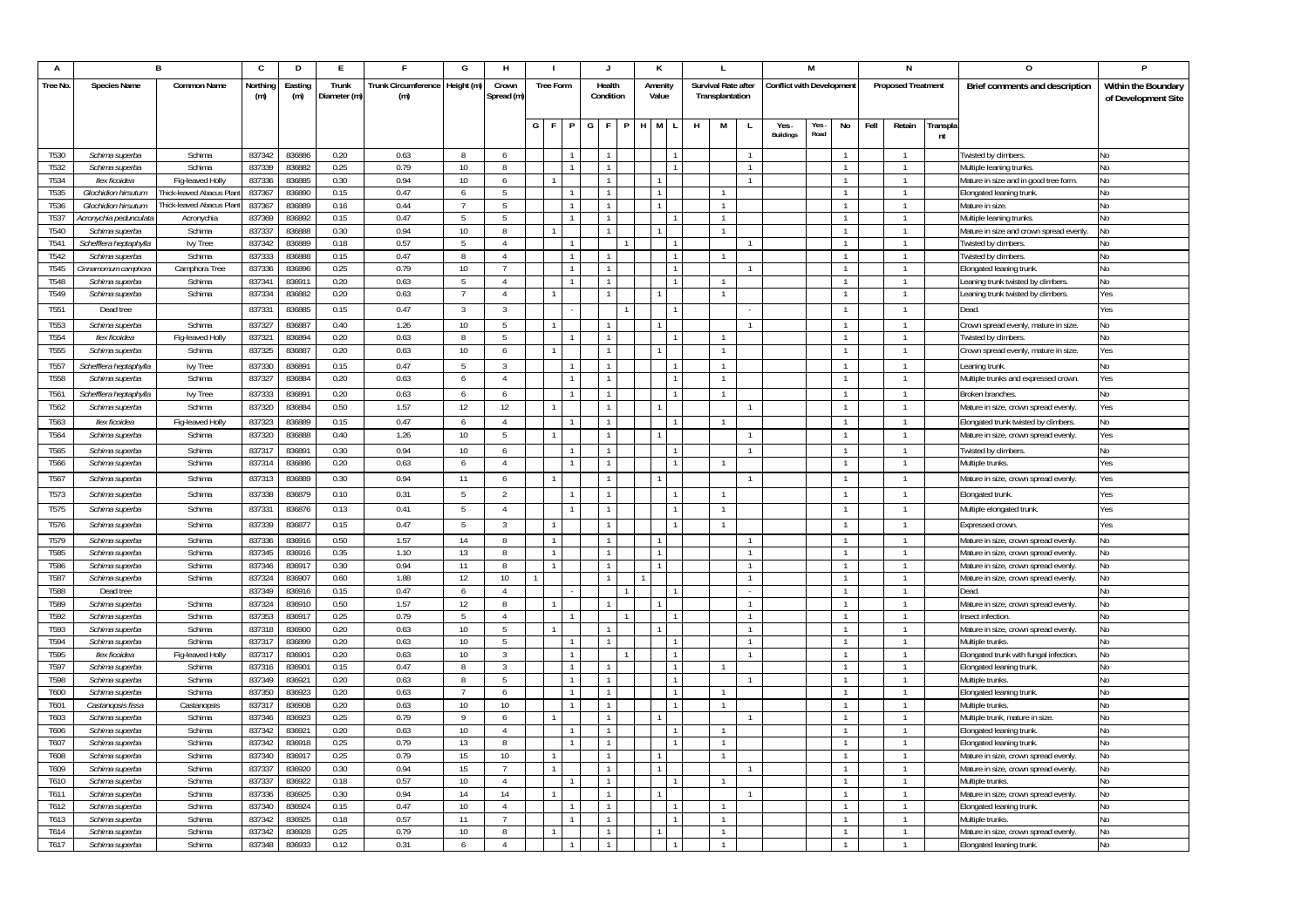| A            |                                            | B                                  | C                | D                | E.           |                                  | G                  | н               |                  |   | $\mathbf{J}$   |              |     | К              |   | L                   |              |                                  | М    |                              |      | N                              |          | $\Omega$                                                 | P                    |
|--------------|--------------------------------------------|------------------------------------|------------------|------------------|--------------|----------------------------------|--------------------|-----------------|------------------|---|----------------|--------------|-----|----------------|---|---------------------|--------------|----------------------------------|------|------------------------------|------|--------------------------------|----------|----------------------------------------------------------|----------------------|
| Tree No.     | <b>Species Name</b>                        | <b>Common Name</b>                 | Northing         | Easting          | Trunk        | Trunk Circumference   Height (m) |                    | Crown           | <b>Tree Form</b> |   | Health         |              |     | Amenity        |   | Survival Rate after |              | <b>Conflict with Development</b> |      |                              |      | <b>Proposed Treatment</b>      |          | Brief comments and description                           | Within the Boundary  |
|              |                                            |                                    | (m)              | (m)              | Diameter (m) | (m)                              |                    | Spread (m)      |                  |   | Condition      |              |     | Value          |   | Transplantation     |              |                                  |      |                              |      |                                |          |                                                          | of Development Site  |
|              |                                            |                                    |                  |                  |              |                                  |                    |                 |                  |   |                |              |     |                |   |                     |              |                                  |      |                              |      |                                |          |                                                          |                      |
|              |                                            |                                    |                  |                  |              |                                  |                    |                 | GF               | P | G<br>F.        | P.           | H M |                | H | M                   | L.           | Yes.                             | Yes. | No                           | Fell | Retain                         | Transpla |                                                          |                      |
|              |                                            |                                    |                  |                  |              |                                  |                    |                 |                  |   |                |              |     |                |   |                     |              | <b>Buildings</b>                 | Road |                              |      |                                | nt       |                                                          |                      |
| T618         | Schima superba                             | Schima                             | 837331           | 836926           | 0.40         | 1.26                             | 14                 | 12              | $\mathbf{1}$     |   | $\overline{1}$ |              |     | $\overline{1}$ |   |                     |              |                                  |      |                              |      |                                |          | Mature in size, crown spread evenly.                     | No                   |
| T619         | Schima superba                             | Schima                             | 837330           | 836923           | 0.30         | 0.94                             | 12                 | 12              | $\mathbf{1}$     |   | $\overline{1}$ |              |     |                |   |                     | $\mathbf{1}$ |                                  |      | $\overline{1}$               |      | $\overline{1}$                 |          | Mature in size, crown spread evenly                      | No                   |
| T621         | Castanopsis fissa                          | Castanopsis                        | 837316           | 836908           | 0.30         | 0.94                             | 8                  | -5              |                  |   | -1             |              |     |                |   |                     | 1            |                                  |      | 1                            |      | $\mathbf{1}$                   |          | Mature in size, crown spread evenly.                     | N <sub>o</sub>       |
| T622         | Schima superba                             | Schima                             | 837329           | 836920           | 0.45         | 1.41                             | 12                 | 6               |                  |   | $\overline{1}$ |              |     | $\sim$         |   |                     | $\mathbf{1}$ |                                  |      | $\mathbf{1}$                 |      | $\overline{1}$                 |          | Mature in size, crown spread evenly.                     | No                   |
| T623         | Schima superba                             | Schima                             | 837315           | 836906           | 0.15         | 0.47                             | 6                  | -3              |                  |   | $\overline{1}$ |              |     |                |   |                     |              |                                  |      | $\mathbf{1}$                 |      | $\overline{1}$                 |          | Elongated leaning trunk.                                 | No                   |
| T624         | Schima superba                             | Schima                             | 837332           | 836918           | 0.25         | 0.79                             | 10                 | 8               |                  |   | $\overline{1}$ |              |     |                |   |                     | $\mathbf{1}$ |                                  |      | $\overline{1}$               |      | $\overline{1}$                 |          | Multiple trunks.                                         | No                   |
| T626         | Schima superba                             | Schima                             | 83732            | 836913           | 0.30         | 0.94                             | 15                 | $\mathsf{Q}$    |                  |   |                |              |     |                |   |                     |              |                                  |      | $\mathbf{1}$                 |      | $\overline{1}$                 |          | Mature in size and in good tree form.                    | No                   |
| T627         | Schima superba                             | Schima                             | 837327           | 836914           | 0.25         | 0.79                             | 13                 | 5               |                  |   | $\overline{1}$ |              |     |                |   |                     |              |                                  |      | $\mathbf{1}$                 |      | $\overline{1}$                 |          | Elongated leaning trunk.                                 | No                   |
| T630         | Castanopsis fissa                          | Castanopsis                        | 837321           | 836915           | 0.40         | 1.26                             | 10                 | 8               |                  |   | $\overline{1}$ |              |     |                |   |                     | 1            |                                  |      | $\mathbf{1}$                 |      | $\overline{1}$                 |          | Mature in size and in good condition.                    | No                   |
| T633         | Schima superba                             | Schima                             | 837324           | 836916           | 0.40         | 1.26                             | 12                 | 6               |                  |   | $\overline{1}$ |              |     |                |   |                     | 1            |                                  |      | $\mathbf{1}$                 |      | $\overline{1}$                 |          | Mature in size and in good condition.                    | No                   |
| T634         | Schima superba                             | Schima                             | 837320           | 836918           | 0.50         | 1.57                             | 12<br>$\mathbf{8}$ | 8               |                  |   |                |              |     |                |   |                     |              |                                  |      | $\mathbf{1}$<br>$\mathbf{1}$ |      | $\mathbf{1}$<br>$\overline{1}$ |          | Mature in size and in good condition.                    | No                   |
| T636<br>T637 | Choerospondias axillar                     | Hog Plum<br>Schima                 | 837322<br>837320 | 836925<br>836929 | 0.20<br>0.18 | 0.63<br>0.63                     | 8                  | $\overline{4}$  |                  |   |                |              |     |                |   |                     |              |                                  |      | $\mathbf{1}$                 |      | $\overline{1}$                 |          | Dead.                                                    | N <sub>o</sub><br>No |
| T637A        | Schima superba<br>Zanthoxylum myriacanthun |                                    |                  |                  |              |                                  |                    | -5              |                  |   |                |              |     |                |   |                     |              |                                  |      | $\overline{1}$               |      | $\mathbf{1}$                   |          |                                                          | No                   |
| T642         | Choerospondias axillari                    | Big-leaved Prickly Ash<br>Hog Plum | 837362           | 836904           | 0.18         | 0.63                             | 8                  | $\Lambda$       |                  |   |                |              |     |                |   |                     |              |                                  |      | $\mathbf{1}$                 |      | $\mathbf{1}$                   |          | Dead                                                     | Nn                   |
| T643         | Schefflera heptaphylla                     | lvy Tree                           | 837310           | 836897           | 0.13         | 0.41                             |                    | -5              |                  |   |                |              |     |                |   |                     |              |                                  |      | $\mathbf{1}$                 |      |                                |          | Elongated leaning trunk.                                 | No                   |
| T644         | Schima superba                             | Schima                             | 837315           | 836898           | 0.15         | 0.47                             | -6                 | $\overline{4}$  |                  |   |                |              |     |                |   | $\overline{1}$      |              |                                  |      | $\mathbf{1}$                 |      | $\overline{1}$                 |          | Elongated leaning trunk.                                 | No                   |
| T646         | llex ficoidea                              | Fig-leaved Holl                    | 837314           | 836900           | 0.20         | 0.63                             | 8                  | $\mathfrak{a}$  |                  |   | $\overline{1}$ |              |     |                |   | $\mathbf{1}$        |              |                                  |      | $\mathbf{1}$                 |      | $\overline{1}$                 |          | Multiple trunks with fungal infection.                   | No                   |
| T647         | llex ficoidea                              | Fig-leaved Holly                   | 837306           | 836898           | 0.20         | 0.63                             |                    | 6               |                  |   |                |              |     |                |   | $\mathbf{1}$        |              |                                  |      | $\mathbf{1}$                 |      | $\mathbf{1}$                   |          | Twisted by climbers.                                     | No                   |
| T650         | Dead tree                                  |                                    | 837312           | 836908           | 0.15         | 0.47                             | 6                  | 6               |                  |   |                |              |     |                |   |                     |              |                                  |      | $\mathbf{1}$                 |      | $\overline{1}$                 |          | Dead                                                     | N <sub>0</sub>       |
| T651         | Castanopsis fissa                          | Castanopsis                        | 837312           | 836912           | 0.30         | 0.79                             | 10                 |                 |                  |   |                |              |     |                |   |                     |              |                                  |      | $\mathbf{1}$                 |      |                                |          | Elongated leaning trunk.                                 | No                   |
| T653         | Castanopsis fissa                          | Castanopsis                        | 837311           | 836912           | 0.40         | 1.26                             |                    | $\overline{4}$  |                  |   | $\mathbf{1}$   |              |     |                |   |                     | $\mathbf{1}$ |                                  |      | -1                           |      | $\mathbf{1}$                   |          | Mature in size, broken trunk.                            | No                   |
| T656         | Schima superba                             | Schima                             | 83731            | 836917           | 0.60         | 1.88                             | 10                 | $\overline{7}$  |                  |   |                |              |     |                |   |                     |              |                                  |      | $\mathbf{1}$                 |      | $\overline{1}$                 |          | Mature in size                                           | No                   |
| T658         | Schima superba                             | Schima                             | 837315           | 836918           | 0.20         | 0.63                             | 6                  | $\mathfrak{a}$  |                  |   |                |              |     |                |   |                     |              |                                  |      | $\mathbf{1}$                 |      |                                |          | Trunk damaged by insects.                                | No                   |
| T659         | llex ficoidea                              | Fig-leaved Holly                   | 837305           | 836904           | 0.15         | 0.47                             | 5                  | 6               |                  |   |                |              |     |                |   | $\overline{1}$      |              |                                  |      | $\mathbf{1}$                 |      | $\overline{1}$                 |          | Leaning trunk                                            | No                   |
| T660         | Schima superba                             | Schima                             | 837315           | 836921           | 0.22         | 0.63                             | 6                  | $\mathbf{3}$    |                  |   |                |              |     |                |   | $\mathbf{1}$        |              |                                  |      | $\mathbf{1}$                 |      | $\overline{1}$                 |          | Frunk damaged by insects.                                | No                   |
| T661         | Castanopsis fissa                          | Castanopsis                        | 837316           | 836921           | 0.40         | 1.26                             | 6                  | $\mathbf{3}$    |                  |   |                |              |     |                |   |                     |              |                                  |      | $\mathbf{1}$                 |      | $\mathbf{1}$                   |          | Mature in size and crown spread evenly.                  | No                   |
| T662         | Schima superba                             | Schima                             | 83730            | 836904           | 0.20         | 0.63                             | 10                 | $\mathbf{R}$    |                  |   |                |              |     |                |   |                     |              |                                  |      | $\mathbf{1}$                 |      | $\overline{1}$                 |          | Multiple trunk                                           |                      |
| T663         | Schima superba                             | Schima                             | 837318           | 836922           | 0.20         | 0.63                             | 6                  | -5              |                  |   | $\overline{1}$ |              |     |                |   | $\overline{1}$      |              |                                  |      | $\mathbf{1}$                 |      | $\overline{1}$                 |          | Multiple leaning trunk.                                  | No                   |
| T665         | Castanopsis fissa                          | Castanopsis                        | 837302           | 836908           | 0.20         | 0.63                             | 10                 | 10 <sup>°</sup> |                  |   | $\mathbf{1}$   |              |     |                |   | 1                   |              |                                  |      | 1                            |      | $\overline{1}$                 |          | Elongated leaning trunk; outside                         | No                   |
|              |                                            |                                    |                  |                  |              |                                  |                    |                 |                  |   |                |              |     |                |   |                     |              |                                  |      |                              |      |                                |          | Construction Works Boundary                              |                      |
| T666         | Schima superba                             | Schima                             | 837315           | 836925           | 0.50         | 1.57                             | 12                 | 10 <sup>1</sup> |                  |   |                |              |     |                |   |                     |              |                                  |      | 1                            |      | $\overline{1}$                 |          | Mature in size, in good condition and crown No           |                      |
|              |                                            |                                    |                  |                  |              |                                  |                    |                 |                  |   |                |              |     |                |   |                     |              |                                  |      |                              |      |                                |          | spread evenly; outside Construction Works                |                      |
|              |                                            |                                    |                  |                  |              |                                  |                    |                 |                  |   |                |              |     |                |   |                     |              |                                  |      |                              |      |                                |          | Boundary                                                 |                      |
| T667         | Schima superba                             | Schima                             | 837312           | 836924           | 0.60         | 1.88                             | 12                 | 10              |                  |   |                |              |     |                |   |                     |              |                                  |      |                              |      | $\mathbf{1}$                   |          | Mature in size, in good condition and crown No           |                      |
|              |                                            |                                    |                  |                  |              |                                  |                    |                 |                  |   |                |              |     |                |   |                     |              |                                  |      |                              |      |                                |          | spread evenly; outside Construction Works                |                      |
|              |                                            |                                    |                  |                  |              |                                  |                    |                 |                  |   |                |              |     |                |   |                     |              |                                  |      |                              |      |                                |          | Boundary.                                                |                      |
| T669         | Castanopsis fissa                          | Castanopsis                        | 837303           | 836909           | 0.18         | 0.57                             | 10                 | -5              |                  |   | $\mathbf{1}$   |              |     |                |   | -1                  |              |                                  |      |                              |      | $\mathbf{1}$                   |          | Elongated leaning trunk; outside                         | No                   |
|              |                                            |                                    |                  |                  |              |                                  |                    |                 |                  |   |                |              |     |                |   |                     |              |                                  |      |                              |      |                                |          | Construction Works Boundary                              |                      |
| T672         | Castanopsis fissa                          | Castanopsis                        | 837310           | 836921           | 0.20         | 0.63                             |                    | -5              |                  |   |                |              |     |                |   |                     |              |                                  |      | $\mathbf{1}$                 |      | $\mathbf{1}$                   |          | Multiple trunks; outside Construction                    | No                   |
|              |                                            |                                    |                  |                  |              |                                  |                    |                 |                  |   |                |              |     |                |   |                     |              |                                  |      |                              |      |                                |          | Works Boundary                                           |                      |
| T674         | Schima superba                             | Schima                             | 837309           | 836889           | 0.25         | 0.79                             | 12                 | 6               |                  |   |                |              |     |                |   | 1                   |              |                                  |      |                              |      | $\overline{1}$                 |          | eaning trunk.                                            | Yes                  |
| T675         | Dead tree                                  |                                    | 837308           | 836916           | 0.50         | 1.57                             | 6                  | 5               |                  |   |                |              |     |                |   |                     |              |                                  |      |                              |      | $\overline{1}$                 |          | Dead tree; outside Construction Works                    | Nο                   |
|              |                                            |                                    |                  |                  |              |                                  |                    |                 |                  |   |                |              |     |                |   |                     |              |                                  |      |                              |      |                                |          | Boundary                                                 |                      |
| T676         | llex ficoidea                              | Fig-leaved Holly                   | 837307           | 836916           | 0.20         | 0.63                             | 5                  | $\overline{2}$  |                  |   |                | $\mathbf{1}$ |     |                |   |                     |              |                                  |      |                              |      | $\overline{1}$                 |          | insect infection; outside Construction                   | No                   |
|              |                                            |                                    |                  |                  |              |                                  |                    |                 |                  |   |                |              |     |                |   |                     |              |                                  |      |                              |      |                                |          | Works Boundary                                           |                      |
| T684         | Dead tree                                  |                                    | 837306           | 836911           | 0.20         | 0.63                             |                    | $\overline{3}$  |                  |   |                |              |     |                |   |                     |              |                                  |      | $\mathbf{1}$                 |      | $\overline{1}$                 |          | Burnt; outside Construction Works                        | No                   |
| T685         | Dead tree                                  |                                    | 837306           | 836912           | 0.15         | 0.47                             |                    | $\overline{3}$  |                  |   |                | $\mathbf{1}$ |     |                |   |                     |              |                                  |      | $\overline{1}$               |      | $\overline{1}$                 |          | Burnt; outside Construction Works                        | No                   |
| T687         | Dead tree                                  |                                    | 83730            | 836914           | 0.20         | 0.63                             |                    | $\overline{4}$  |                  |   |                | $\mathbf{1}$ |     | $\mathbf{1}$   |   |                     |              |                                  |      | $\mathbf{1}$                 |      | $\overline{1}$                 |          | Burnt; outside Construction Works                        | No                   |
| T690         | Dead tree                                  |                                    | 837305           | 836913           | 0.15         | 0.47                             |                    | -3              |                  |   |                | $\mathbf{1}$ |     | 1              |   |                     |              |                                  |      | $\overline{1}$               |      | $\mathbf{1}$                   |          | Burnt; outside Construction Works                        | No                   |
| T693         | Castanopsis fissa                          | Castanopsis                        | 837304           | 836915           | 0.20         | 0.63                             |                    | $\overline{4}$  |                  |   |                |              |     |                |   |                     |              |                                  |      |                              |      | $\overline{1}$                 |          | Broken trunk and insect infection; outside               | No                   |
|              |                                            |                                    |                  |                  |              |                                  |                    |                 |                  |   |                |              |     |                |   |                     |              |                                  |      |                              |      |                                |          | Construction Works Boundary                              |                      |
| T694         | Castanopsis fissa                          | Castanopsis                        | 837301           | 836912           | 0.15         | 0.47                             | -5                 | 4               |                  |   |                |              |     |                |   |                     |              |                                  |      |                              |      | -1                             |          | Elongated trunk; outside Construction<br>Works Boundary. | No                   |
| T698         | Castanopsis fissa                          | Castanopsis                        | 837302           | 836919           | 0.15         | 0.47                             |                    | 6               |                  |   |                |              |     |                |   |                     |              |                                  |      |                              |      |                                |          | nsect infection; outside Construction                    | No                   |
|              |                                            |                                    |                  |                  |              |                                  |                    |                 |                  |   |                |              |     |                |   |                     |              |                                  |      |                              |      |                                |          | Works Boundary.                                          |                      |
|              |                                            |                                    |                  |                  |              |                                  |                    |                 |                  |   |                |              |     |                |   |                     |              |                                  |      |                              |      |                                |          |                                                          |                      |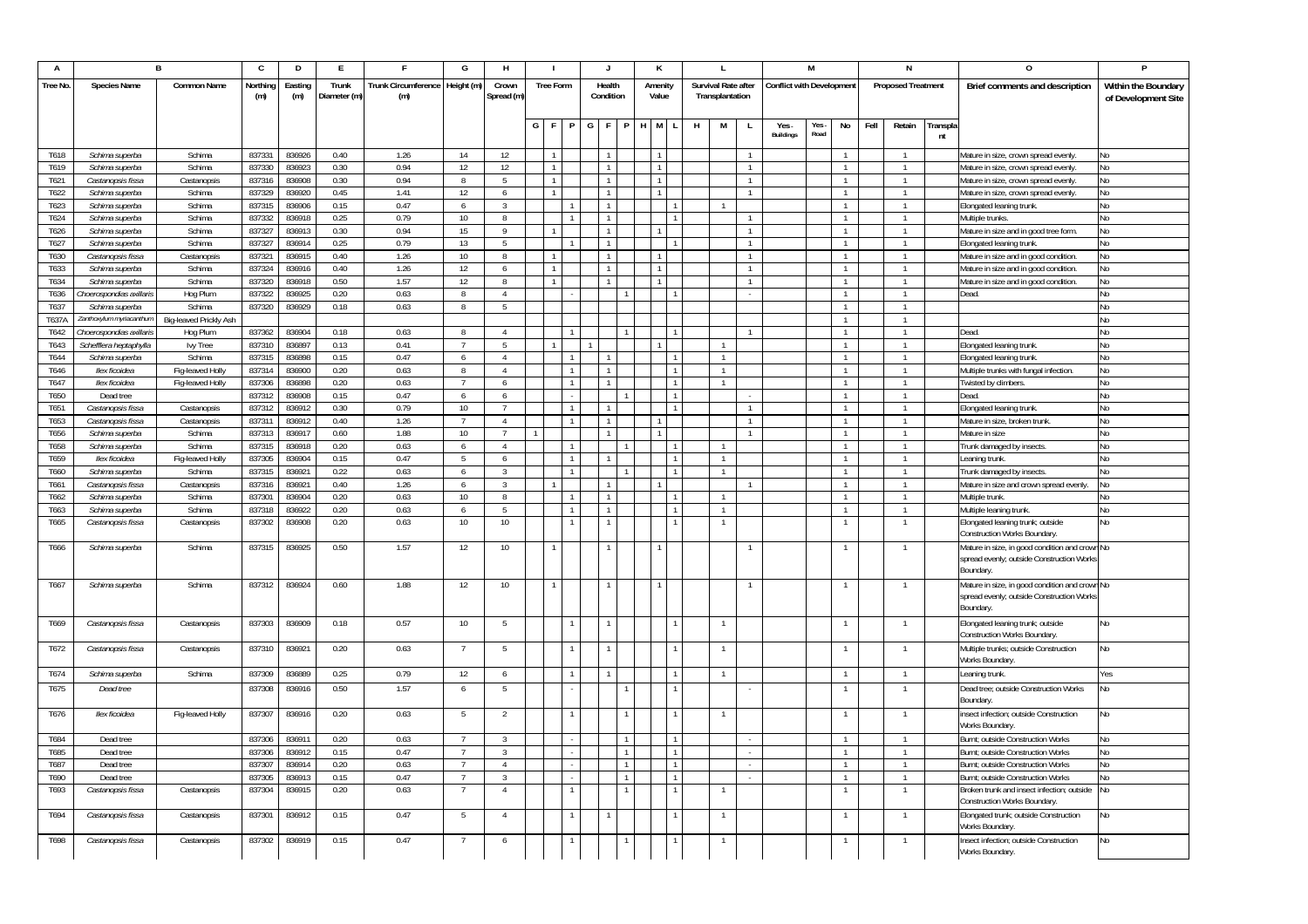| A            |                                               | В                        | C                | D                | E.           |                                | G              | н                   |     | -1               |        | $\mathbf{J}$                     |    |     | К            |   | L                   |                |                                  | М              |                              |      | N                         |                | 0                                                                 | P                   |
|--------------|-----------------------------------------------|--------------------------|------------------|------------------|--------------|--------------------------------|----------------|---------------------|-----|------------------|--------|----------------------------------|----|-----|--------------|---|---------------------|----------------|----------------------------------|----------------|------------------------------|------|---------------------------|----------------|-------------------------------------------------------------------|---------------------|
| Tree No.     | <b>Species Name</b>                           | Common Name              | Northing         | Easting          | Trunk        | Trunk Circumference Height (m) |                | Crown               |     | <b>Tree Form</b> |        | Health                           |    |     | Amenity      |   | Survival Rate after |                | <b>Conflict with Development</b> |                |                              |      | <b>Proposed Treatment</b> |                | Brief comments and description                                    | Within the Boundary |
|              |                                               |                          | (m)              | (m)              | Diameter (m) | (m)                            |                | Spread (m)          |     |                  |        | Condition                        |    |     | Value        |   | Transplantation     |                |                                  |                |                              |      |                           |                |                                                                   | of Development Site |
|              |                                               |                          |                  |                  |              |                                |                |                     |     |                  |        |                                  |    |     |              |   |                     |                |                                  |                |                              |      |                           |                |                                                                   |                     |
|              |                                               |                          |                  |                  |              |                                |                |                     | G I | F                | G<br>P | F                                | P. | H M | L            | H | M                   | L.             | Yes.<br>Buildings                | Yes.<br>Road   | No                           | Fell | Retain                    | Transpla<br>nt |                                                                   |                     |
|              |                                               |                          |                  |                  |              |                                |                |                     |     |                  |        |                                  |    |     |              |   |                     |                |                                  |                |                              |      |                           |                |                                                                   |                     |
| T700<br>T703 | Schima superba                                | Schima                   | 837408           | 836907<br>836753 | 0.17<br>0.30 | 0.53<br>0.94                   |                |                     |     |                  |        |                                  |    |     |              |   |                     | $\overline{1}$ |                                  |                | $\mathbf{1}$<br>$\mathbf{1}$ |      | $\overline{1}$            |                | Elongated trunk                                                   | ٧o<br>No            |
|              | Ficus hispida                                 | Opposite-leaved Fig      | 837298           |                  |              |                                | -5             | -5                  |     |                  |        |                                  |    |     |              |   |                     |                |                                  |                |                              |      |                           |                | Broken branches and trunk; outside<br>Construction Works Boundary |                     |
| T704         | Dead tree                                     |                          | 837292           | 836761           | 0.13         | 0.41                           | $\overline{4}$ | 2                   |     |                  |        |                                  |    |     |              |   |                     |                |                                  |                | $\mathbf{1}$                 |      | $\overline{1}$            |                | Dead.                                                             | Yes                 |
| T705         | Garcinia oblongifolia                         | Lingnan Garcinia         | 837290           | 836760           | 0.25         | 0.63                           |                | 6                   |     |                  |        |                                  |    |     |              |   |                     |                |                                  |                | $\mathbf{1}$                 |      | $\overline{1}$            |                | Fungal infection at lower branches                                | Yes                 |
| T706         | Schefflera heptaphylla                        | lvy Tree                 | 837288           | 836763           | 0.25         | 0.79                           | 8              | -5                  |     | $\mathbf{1}$     |        | $\overline{1}$                   |    |     |              |   |                     | $\overline{1}$ |                                  |                |                              |      |                           |                | In good condition.                                                | Yes                 |
| T709         | Schefflera heptaphylla                        | lvy Tree                 | 837286           | 836763           | 0.25         | 0.79                           | $\mathsf{Q}$   | 6                   |     | $\mathbf{1}$     |        | $\overline{1}$                   |    |     |              |   |                     | $\overline{1}$ |                                  | $\overline{1}$ |                              |      |                           |                | Broken branches                                                   | Yes                 |
| T710         | Schima superba                                | Schima                   | 837284           | 836763           | 0.40         | 1.26                           | 13             | $\overline{7}$      |     | $\mathbf{1}$     |        | $\overline{1}$                   |    |     | $\mathbf{1}$ |   |                     | $\overline{1}$ |                                  |                | $\overline{1}$               |      | $\overline{1}$            |                | Mature in size and in good tree form.                             | Yes                 |
| T711         | Schefflera heptaphylla                        | lvy Tree                 | 837282           | 836764           | 0.20         | 0.63                           | 6              | -5                  |     | $\mathbf{1}$     |        | $\overline{1}$                   |    |     |              |   |                     |                |                                  |                | $\overline{1}$               |      | $\overline{1}$            |                | Fungal infection.                                                 | Yes                 |
| T712         | Glochidion lanceolarium                       | Large-leaved Abacus Plan | 837282           | 836758           | 0.23         | 0.72                           |                | 6                   |     |                  |        |                                  |    |     |              |   |                     |                |                                  |                | $\mathbf{1}$                 |      | $\mathbf{1}$              |                | In good condition; outside Construction                           | No                  |
|              |                                               |                          |                  |                  |              |                                |                |                     |     |                  |        |                                  |    |     |              |   |                     |                |                                  |                |                              |      |                           |                | Works Boundary.                                                   |                     |
| T714         | Glochidion lanceolariun                       | Large-leaved Abacus Plar | 837267           | 836768           | 0.17         | 0.53                           |                | 3                   |     |                  |        |                                  |    |     |              |   | -1                  |                |                                  |                | $\mathbf{1}$                 |      | $\overline{1}$            |                | Leaning trunk                                                     | Yes                 |
| T716         | Ficus hispida                                 | Opposite-leaved Fig      | 837258           | 836776           | 0.13         | 0.41                           | $\overline{4}$ | 6                   |     |                  |        | $\overline{1}$                   |    |     |              |   | $\overline{1}$      |                |                                  |                | $\mathbf{1}$                 |      | $\overline{1}$            |                | Leaning trunk and twisted by climbers;                            | Yes                 |
|              |                                               |                          |                  |                  |              |                                |                |                     |     |                  |        |                                  |    |     |              |   |                     |                |                                  |                |                              |      |                           |                | outside Construction Works Boundary.                              |                     |
| T717<br>T718 | Schefflera heptaphylla<br>Phyllanthus emblica | lvy Tree<br>Myrobalan    | 837252<br>837249 | 836782<br>836781 | 0.25<br>0.20 | 0.79<br>0.63                   | 8              | 6<br>$\overline{7}$ |     |                  |        | $\overline{1}$<br>$\overline{1}$ |    |     |              |   | $\overline{1}$      |                |                                  |                | $\mathbf{1}$                 |      | $\overline{1}$            |                | Multiple trunks.<br>Elongated leaning trunk; outside              | No<br>No            |
|              |                                               |                          |                  |                  |              |                                |                |                     |     |                  |        |                                  |    |     |              |   |                     |                |                                  |                |                              |      |                           |                | Construction Works Boundary                                       |                     |
| T720         | Schefflera heptaphylla                        | Ivy Tree                 | 837248           | 836778           | 0.12         | 0.38                           | 6              | $\overline{2}$      |     |                  |        | $\overline{1}$                   |    |     |              |   |                     |                |                                  |                | $\mathbf{1}$                 |      | $\overline{1}$            |                | Elongated leaning trunk; outside                                  | No                  |
|              |                                               |                          |                  |                  |              |                                |                |                     |     |                  |        |                                  |    |     |              |   |                     |                |                                  |                |                              |      |                           |                | Construction Works Boundary                                       |                     |
| T725         | Schima superba                                | Schima                   | 837247           | 836780           | 0.15         | 0.47                           |                | $\overline{3}$      |     |                  |        | $\mathbf{1}$                     |    |     |              |   | $\overline{1}$      |                |                                  |                | $\mathbf{1}$                 |      | $\overline{1}$            |                | Expressed crown; outside Construction<br>Works Boundary.          | No                  |
| T726         | Ficus hispida                                 | Opposite-leaved Fig      | 837246           | 836784           | 0.17         | 0.53                           | 3              | $\overline{4}$      |     |                  |        | $\overline{1}$                   |    |     |              |   |                     |                |                                  |                | $\overline{1}$               |      | $\overline{1}$            |                | Multiple trunks and twisted by climbers;                          | No                  |
|              |                                               |                          |                  |                  |              |                                |                |                     |     |                  |        |                                  |    |     |              |   |                     |                |                                  |                |                              |      |                           |                | outside Construction Works Boundary.                              |                     |
| T728         | Celtis sinensis                               | Chinese Hackberry        | 837237           | 836791           | 0.22         | 0.69                           | 6              | 8                   |     |                  |        |                                  |    |     |              |   |                     |                |                                  |                | $\mathbf{1}$                 |      |                           |                | Unbalanced tree form; outside                                     | No                  |
|              |                                               |                          |                  |                  |              |                                |                |                     |     |                  |        |                                  |    |     |              |   |                     |                |                                  |                |                              |      |                           |                | Construction Works Boundary                                       |                     |
| T729         | Schima superba                                | Schima                   | 837236           | 836789           | 0.25         | 0.79                           | 10             | 6                   |     |                  |        |                                  |    |     |              |   |                     |                |                                  |                | $\mathbf{1}$                 |      | $\overline{1}$            |                | Multiple trunks; outside Construction<br>Works Boundary.          | No                  |
| T733         | Schima superba                                | Schima                   | 837239           | 836801           | 0.13         | 0.41                           | -6             | -5                  |     |                  |        |                                  |    |     |              |   |                     |                |                                  | 1              |                              |      |                           |                | Unbalanced tree form.                                             | Yes                 |
| T734         | Aporusa dioica                                | Aporusa                  | 837239           | 836800           | 0.13         | 0.41                           | 6              | -5                  |     | $\mathbf{1}$     |        | $\mathbf{1}$                     |    |     |              |   | $\overline{1}$      |                |                                  | $\mathbf{1}$   |                              | -1   |                           |                | Multiple trunks.                                                  | Yes                 |
| T736         | Rhus succedanea                               | Wax Tree                 | 837229           | 836802           | 0.23         | 0.72                           | 6              | -5                  |     |                  |        |                                  |    |     |              |   |                     |                |                                  |                |                              |      |                           |                | Multiple trunks and twisted by climbers.                          | No                  |
| T738         | Symplocos                                     | Laurel Sweet-leaf        | 837227           | 836799           | 0.20         | 0.63                           |                | 5                   |     |                  |        |                                  |    |     |              |   |                     |                |                                  |                | $\overline{1}$               |      | $\overline{1}$            |                | Multiple leaning trunks                                           | ٧o                  |
|              | cochinchinensis var.                          |                          |                  |                  |              |                                |                |                     |     |                  |        |                                  |    |     |              |   |                     |                |                                  |                |                              |      |                           |                |                                                                   |                     |
|              | laurina                                       |                          |                  |                  |              |                                |                |                     |     |                  |        |                                  |    |     |              |   |                     |                |                                  |                |                              |      |                           |                |                                                                   |                     |
| T739         | Symplocos<br>cochinchinensis var.             | Laurel Sweet-leaf        | 837227           | 836799           | 0.20         | 0.63                           |                | -5                  |     |                  |        |                                  |    |     |              |   |                     |                |                                  |                | $\overline{1}$               |      |                           |                | Leaning trunk.                                                    | No                  |
|              | laurina                                       |                          |                  |                  |              |                                |                |                     |     |                  |        |                                  |    |     |              |   |                     |                |                                  |                |                              |      |                           |                |                                                                   |                     |
| T740         | Symplocos                                     | Laurel Sweet-leaf        | 837227           | 836799           | 0.20         | 0.63                           |                | 5                   |     |                  |        |                                  |    |     |              |   |                     |                |                                  |                | $\mathbf{1}$                 |      |                           |                | Multiple leaning trunks.                                          | No                  |
|              | cochinchinensis var.                          |                          |                  |                  |              |                                |                |                     |     |                  |        |                                  |    |     |              |   |                     |                |                                  |                |                              |      |                           |                |                                                                   |                     |
| T741         | laurina                                       |                          | 837225           | 836801           | 0.18         | 0.57                           |                | $\overline{4}$      |     |                  |        |                                  |    |     |              |   |                     |                |                                  |                | $\mathbf{1}$                 |      | $\overline{1}$            |                |                                                                   |                     |
|              | Symplocos<br>cochinchinensis var.             | Laurel Sweet-leaf        |                  |                  |              |                                |                |                     |     |                  |        |                                  |    |     |              |   |                     |                |                                  |                |                              |      |                           |                | Multiple leaning trunks.                                          | No                  |
|              | laurina                                       |                          |                  |                  |              |                                |                |                     |     |                  |        |                                  |    |     |              |   |                     |                |                                  |                |                              |      |                           |                |                                                                   |                     |
| T742         | Symplocos                                     | Laurel Sweet-leaf        | 837223           | 836804           | 0.15         | 0.47                           | 6              | $\mathbf{A}$        |     | -1               |        |                                  |    |     |              |   |                     |                |                                  |                | $\mathbf{1}$                 |      |                           |                | Rotten trunk.                                                     | No                  |
|              | cochinchinensis var.<br>laurina               |                          |                  |                  |              |                                |                |                     |     |                  |        |                                  |    |     |              |   |                     |                |                                  |                |                              |      |                           |                |                                                                   |                     |
| T743         | Cryptocarya chinensis                         | Chinese Cryptocarya      | 837222           | 836805           | 0.17         | 0.53                           | 8              | $\overline{4}$      |     | $\mathbf{1}$     |        | $\overline{1}$                   |    |     |              |   | $\overline{1}$      |                |                                  |                | $\overline{1}$               |      | $\overline{1}$            |                | Unbalanced tree form.                                             | No                  |
| T744         | llex ficoidea                                 | Fig-leaved Holly         | 837221           | 836804           | 0.15         | 0.47                           | 8              | 5                   |     |                  |        | $\mathbf{1}$                     |    |     |              |   |                     |                |                                  |                | $\mathbf{1}$                 |      | $\overline{1}$            |                | Multiple leaning trunks and unbalanced                            | No                  |
|              |                                               |                          |                  |                  |              |                                |                |                     |     |                  |        |                                  |    |     |              |   |                     |                |                                  |                |                              |      |                           |                | tree form.                                                        |                     |
| T745         | Glochidion hirsutum                           | hick-leaved Abacus Plar  | 837220           | 836805           | 0.17         | 0.53                           | 6              | $\frac{4}{3}$       |     |                  |        |                                  |    |     |              |   | $\mathbf{1}$        |                |                                  |                | $\overline{1}$               |      | $\mathbf{1}$              |                | eaning trunk.                                                     | No                  |
| T747         | Symplocos<br>cochinchinensis var.             | Laurel Sweet-leaf        | 837224           | 836804           | 0.10         | 0.31                           | $\overline{4}$ | $\overline{2}$      |     |                  |        |                                  |    |     |              |   | -1                  |                |                                  |                | $\overline{1}$               |      | $\mathbf{1}$              |                | Unbalanced tree form and leaning trunk.                           | No                  |
|              | laurina                                       |                          |                  |                  |              |                                |                |                     |     |                  |        |                                  |    |     |              |   |                     |                |                                  |                |                              |      |                           |                |                                                                   |                     |
|              |                                               |                          |                  |                  |              |                                |                |                     |     |                  |        |                                  |    |     |              |   |                     |                |                                  |                |                              |      |                           |                |                                                                   |                     |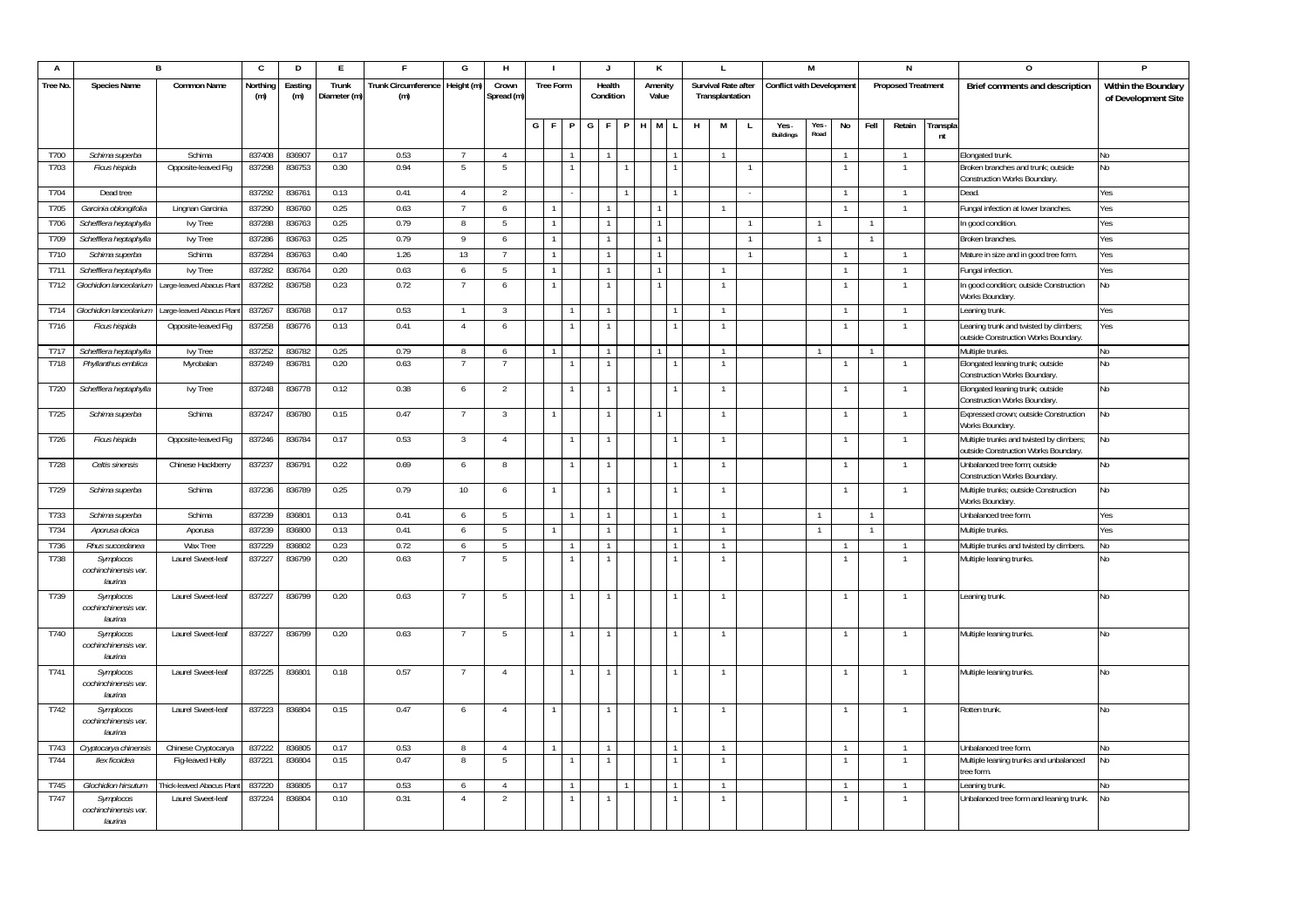| А            |                                          | B                        | C                | D                | E            |                     | G              | н              |   |                  |                | J              |  | K       |   | L                   |              |                                  | M            |              |              | N                         |                | 0                                                            |                     |
|--------------|------------------------------------------|--------------------------|------------------|------------------|--------------|---------------------|----------------|----------------|---|------------------|----------------|----------------|--|---------|---|---------------------|--------------|----------------------------------|--------------|--------------|--------------|---------------------------|----------------|--------------------------------------------------------------|---------------------|
| Tree No.     | Species Name                             | Common Name              | Northing         | Easting          | Trunk        | Trunk Circumference | Height (m)     | Crown          |   | <b>Tree Form</b> |                | Health         |  | Amenity |   | Survival Rate after |              | <b>Conflict with Development</b> |              |              |              | <b>Proposed Treatment</b> |                | Brief comments and description                               | Within the Boundary |
|              |                                          |                          | (m)              | (m)              | Diameter (m) | (m)                 |                | Spread (m)     |   |                  |                | Condition      |  | Value   |   | Transplantation     |              |                                  |              |              |              |                           |                |                                                              | of Development Site |
|              |                                          |                          |                  |                  |              |                     |                |                |   |                  |                |                |  |         |   |                     |              |                                  |              |              |              |                           |                |                                                              |                     |
|              |                                          |                          |                  |                  |              |                     |                |                | G | F.               |                | G<br>F.        |  | HM      | H | М                   | L            | Yes.<br>Buildings                | Yes.<br>Road | No           | Fell         | Retain                    | Transpla<br>nt |                                                              |                     |
| T748         |                                          | Laurel Sweet-leaf        | 837212           | 836813           | 0.25         | 0.79                | 8              | 6              |   | $\mathbf{1}$     |                | $\overline{1}$ |  |         |   |                     |              |                                  |              |              |              | $\mathbf{1}$              |                | Multiple trunks.                                             | N <sub>o</sub>      |
|              | Symplocos<br>cochinchinensis var.        |                          |                  |                  |              |                     |                |                |   |                  |                |                |  |         |   |                     |              |                                  |              |              |              |                           |                |                                                              |                     |
|              | laurina                                  |                          |                  |                  |              |                     |                |                |   |                  |                |                |  |         |   |                     |              |                                  |              |              |              |                           |                |                                                              |                     |
| T750         | Ficus hispida                            | Opposite-leaved Fig      | 837216           | 836818           | 0.17         | 0.53                | - 5            | $\mathbf{A}$   |   | $\mathbf{1}$     |                |                |  |         |   | 1                   |              |                                  |              |              |              |                           |                | Multiple trunks with broken branches.                        | Yes                 |
| T751         | Schima superba                           | Schima                   | 837205           | 836817           | 0.35         | 1.10                | 14             | $\mathbf{R}$   |   | $\overline{1}$   |                | $\overline{1}$ |  |         |   |                     |              |                                  |              |              |              |                           |                | Mature in size and in good condition.                        | N٥                  |
| T757         | Schima superba                           | Schima                   | 837191           | 836822           | 0.20         | 0.63                |                | 5              |   | $\mathbf{1}$     |                | $\mathbf{1}$   |  |         |   |                     |              |                                  |              |              |              | $\mathbf{1}$              |                | Elongated trunk; outside Construction                        | No                  |
| T761         |                                          | Schima                   | 837188           | 836820           | 0.15         | 0.47                | $\overline{7}$ | $\overline{3}$ |   |                  |                | $\overline{1}$ |  |         |   | $\overline{1}$      |              |                                  |              |              |              | $\mathbf{1}$              |                | Works Boundary.<br>Elongated trunk; outside Construction     | No                  |
|              | Schima superba                           |                          |                  |                  |              |                     |                |                |   |                  |                |                |  |         |   |                     |              |                                  |              |              |              |                           |                | Works Boundary                                               |                     |
| T762         | Schefflera heptaphylla                   | lvy Tree                 | 837188           | 836819           | 0.10         | 0.31                | 6              | $\overline{2}$ |   |                  |                | $\overline{1}$ |  |         |   | $\overline{1}$      |              |                                  |              |              |              | $\mathbf{1}$              |                | Elongated trunk; outside Construction                        | No                  |
|              |                                          |                          |                  |                  |              |                     |                |                |   |                  |                |                |  |         |   |                     |              |                                  |              |              |              |                           |                | Works Boundary.                                              |                     |
| T763         | Schima superba                           | Schima                   | 837188           | 836823           | 0.15         | 0.47                | -5             | $\overline{3}$ |   | $\mathbf{1}$     |                | -1.            |  |         |   | -1                  |              |                                  |              |              |              | 1                         |                | Elongated trunk; outside Construction<br>Works Boundary.     | No                  |
| T764         | Schima superba                           | Schima                   | 837187           | 836823           | 0.20         | 0.63                |                | 3              |   | $\mathbf{1}$     |                |                |  |         |   | -1                  |              |                                  |              |              |              | $\mathbf{1}$              |                | Elongated trunk; outside Construction                        | No                  |
|              |                                          |                          |                  |                  |              |                     |                |                |   |                  |                |                |  |         |   |                     |              |                                  |              |              |              |                           |                | Norks Boundary.                                              |                     |
| T765         | Schima superba                           | Schima                   | 83718            | 836825           | 0.20         | 0.63                |                | 3              |   | -1               |                |                |  |         |   |                     |              |                                  |              |              |              |                           |                | Elongated trunk; outside Construction                        | No                  |
|              |                                          |                          |                  |                  |              |                     |                |                |   |                  |                |                |  |         |   |                     |              |                                  |              |              |              |                           |                | <b>Norks Boundary</b>                                        |                     |
| T772         | Schima superba                           | Schima                   | 837181           | 836835           | 0.25         | 0.79                | $\overline{4}$ | 3              |   | $\mathbf{1}$     |                | $\mathbf{1}$   |  |         |   | $\mathbf{1}$        |              |                                  |              |              |              |                           |                | Broken branches                                              | Yes                 |
| T773         | Schima superba                           | Schima                   | 837180           | 836836           | 0.20         | 0.63                | -3             | 3              |   | $\mathbf{1}$     |                | $\mathbf{1}$   |  |         |   | 1                   |              |                                  |              |              |              |                           |                | Broken branches                                              | Yes                 |
| T774         | Schima superba                           | Schima                   | 837178           | 836839           | 0.30         | 0.94                | -5             | $\overline{3}$ |   | $\mathbf{1}$     |                | $\mathbf{1}$   |  |         |   |                     | $\mathbf{1}$ |                                  |              |              |              |                           |                | Broken branches.                                             | Yes                 |
| T776         | Schima superba                           | Schima                   | 837177           | 836827           | 0.50         | 1.57                | 12             | $\overline{4}$ |   |                  |                |                |  |         |   |                     |              |                                  |              |              |              | $\mathbf{1}$              |                | Twisted by climbers; outside Construction<br>Works Boundary. | No                  |
| T778         | Ficus variegata                          | Common Red-stem Fig      | 837149           | 836853           | 0.40         | 1.26                |                | 3              |   | $\mathbf{1}$     |                | $\mathbf{1}$   |  |         |   |                     | $\mathbf{1}$ |                                  |              |              |              |                           |                | Broken branches.                                             | No                  |
| T779         | Glochidion lanceolariu                   | Large-leaved Abacus Plar | 837152           | 836856           | 0.13         | 0.41                | 3              | $\overline{2}$ |   |                  |                | $\overline{1}$ |  |         |   | -1                  |              |                                  |              |              |              |                           |                | Deformed trunk                                               | Yes                 |
| T781         | Schima superba                           | Schima                   | 837095           | 836867           | 0.30         | 0.63                | $\overline{4}$ | $\overline{1}$ |   |                  |                | $\overline{1}$ |  |         |   | -1                  |              |                                  |              |              |              |                           |                | Deheaded trunk                                               | Yes                 |
| T782         | Glochidion wrightii                      | Wright's Abacus Plant    | 837094           | 836865           | 0.13         | 0.41                | -5             | 3              |   |                  |                |                |  |         |   |                     |              |                                  |              |              |              |                           |                | Jnbalanced tree form.                                        | Yes                 |
| T783         | Glochidion puberum                       | Abacus Plant             | 837084           | 836862           | 0.20         | 0.63                | $\overline{4}$ | $\overline{3}$ |   |                  |                | $\overline{1}$ |  |         |   | $\overline{1}$      |              |                                  |              |              | $\mathbf{1}$ |                           |                | eaning trunk.                                                | Yes                 |
| T784         | Schima superba                           | Schima                   | 83708            | 836863           | 0.15         | 0.47                | -5             | $\overline{3}$ |   |                  |                |                |  |         |   | $\mathbf{1}$        |              |                                  |              |              |              |                           |                | Jnbalanced tree form.                                        | Yes                 |
| T785         | Ficus hispida                            | Opposite-leaved Fig      | 837078           | 836860           | 0.17         | 0.53                | -5             | $\overline{3}$ |   |                  |                |                |  |         |   | $\mathbf{1}$        |              |                                  |              |              | $\mathbf{1}$ |                           |                | Limited growth space.                                        | Yes                 |
| T786         | Glochidion wrightii                      | Wright's Abacus Plant    | 83707            | 836863           | 0.23         | 0.72                | -3             | 3              |   |                  |                |                |  |         |   |                     |              |                                  |              |              |              |                           |                | eaning trunk                                                 | Yes                 |
| T787         | Schima superba                           | Schima                   | 83707            | 836873           | 0.40         | 1.26                | -8             | 6              |   | -1               |                |                |  |         |   |                     |              |                                  |              |              |              | 1                         |                | Limited growth space.                                        | Yes                 |
| T788         | Phyllanthus emblica                      | Myrobalan                | 837060           | 836854           | 0.15         | 0.47                | $\mathcal{R}$  | $\mathcal{R}$  |   |                  |                |                |  |         |   |                     |              |                                  |              |              |              |                           |                | eaning trunk                                                 | Yes                 |
| T790         | Ficus hispida                            | Opposite-leaved Fig      | 837044           | 836852           | 0.25         | 0.79                | 5              | $\overline{4}$ |   |                  | $\mathbf{1}$   | $\mathbf{1}$   |  |         |   | $\mathbf{1}$        |              |                                  |              |              |              |                           |                | eaning trunk                                                 | No                  |
| T794         | Dead tree                                |                          | 837199           | 836908           | 0.17         | 0.53                | 6              | 3              |   |                  |                |                |  |         |   |                     |              |                                  |              |              |              |                           |                | Dead.                                                        | Yes                 |
| T795         | Symplocos                                | Laurel Sweet-leaf        | 837201           | 836909           | 0.20         | 0.63                | 5              | 3              |   |                  |                |                |  |         |   |                     |              |                                  |              |              |              |                           |                | Multiple trunks.                                             | Yes                 |
|              | cochinchinensis var.<br>laurina          |                          |                  |                  |              |                     |                |                |   |                  |                |                |  |         |   |                     |              |                                  |              |              |              |                           |                |                                                              |                     |
| T796         | Dead tree                                |                          | 837202           | 836910           | 0.20         | 0.63                | 5              | $\overline{3}$ |   |                  |                |                |  |         |   |                     |              |                                  |              |              |              |                           |                | Dead.                                                        | Yes                 |
| T807         | Schima superba                           | Schima                   | 837255           | 836880           | 0.20         | 0.57                | -8             | 6              |   |                  |                |                |  |         |   |                     |              |                                  |              |              |              |                           |                | Elongated trunk                                              | Yes                 |
| T816         |                                          | Schima                   | 83731            | 836872           | 0.18         | 0.50                |                | $\overline{7}$ |   |                  |                |                |  |         |   |                     |              |                                  |              |              |              | 1                         |                | Multiple trunk                                               | Yes                 |
| T826         | Schima superba<br>Schefflera heptaphylla | lvy Tree                 | 83737            | 836839           | 0.17         | 0.53                | 6              | 6              |   |                  |                |                |  |         |   | $\mathbf{1}$        |              |                                  |              |              |              |                           |                | Elongated trunk                                              | Yes                 |
| T828         |                                          | Schima                   | 83737            | 836837           | 0.15         | 0.47                | 8              | $\overline{4}$ |   |                  |                |                |  |         |   | $\mathbf{1}$        |              |                                  |              |              |              | $\mathbf{1}$              |                |                                                              | Yes                 |
| T829         | Schima superba                           |                          | 837375           | 836837           | 0.17         | 0.47                | -8             |                |   |                  |                | $\overline{1}$ |  |         |   | $\mathbf{1}$        |              |                                  |              | $\mathbf{1}$ |              | $\overline{1}$            |                | Elongated trunk                                              |                     |
|              | Schima superba                           | Schima                   |                  |                  |              | 0.47                | -8             | 6              |   |                  |                | $\overline{1}$ |  |         |   | $\overline{1}$      |              |                                  |              |              |              | $\overline{1}$            |                | Elongated trunk                                              | Yes                 |
| T834<br>T843 | Schima superba                           | Schima                   | 837382<br>837384 | 836824           | 0.15         | 0.47                | 8              | 5              |   |                  | $\overline{1}$ | $\mathbf{1}$   |  |         |   |                     |              |                                  |              |              |              | $\overline{1}$            |                | Multiple trunks.                                             | Yes                 |
| T844         | Schima superba                           | Schima<br>Schima         | 837382           | 836829<br>836828 | 0.15<br>0.20 | 0.63                |                | 6              |   |                  | -1             | $\mathbf{1}$   |  |         |   | $\mathbf{1}$        |              |                                  |              | $\mathbf{1}$ |              |                           |                | Elongated trunk                                              | Yes<br>Yes          |
| T846         | Schima superba                           |                          | 837384           | 836831           | 0.15         | 0.47                | 8              | 6              |   |                  |                | $\mathbf{1}$   |  |         |   | $\mathbf{1}$        |              |                                  |              | 1            |              | $\overline{1}$            |                | Multiple elongated trunks.                                   |                     |
| T848         | Schima superba                           | Schima<br>Schima         |                  | 836834           | 0.17         | 0.53                | -8<br>-8       | 6<br>6         |   |                  |                |                |  |         |   | 1                   |              |                                  |              |              |              | $\mathbf{1}$              |                | Multiple elongated trunks.                                   | Yes                 |
|              | Schima superba                           |                          | 837385           |                  |              |                     |                |                |   |                  |                |                |  |         |   |                     |              |                                  |              |              |              |                           |                | Multiple elongated trunks.                                   | Yes                 |
| T850         | Schima superba                           | Schima                   | 837386           | 836836           | 0.15         | 0.47                | 8              | $\overline{4}$ |   |                  |                |                |  |         |   |                     |              |                                  |              |              |              | $\mathbf{1}$              |                | Multiple elongated trunks.                                   | Yes                 |
| T851         | Schima superba                           | Schima                   | 837390           | 836837           | 0.17         | 0.53                | -8             | 3              |   |                  |                |                |  |         |   | 1                   |              |                                  |              | $\mathbf{1}$ |              |                           |                | Elongated trunk.                                             | Yes                 |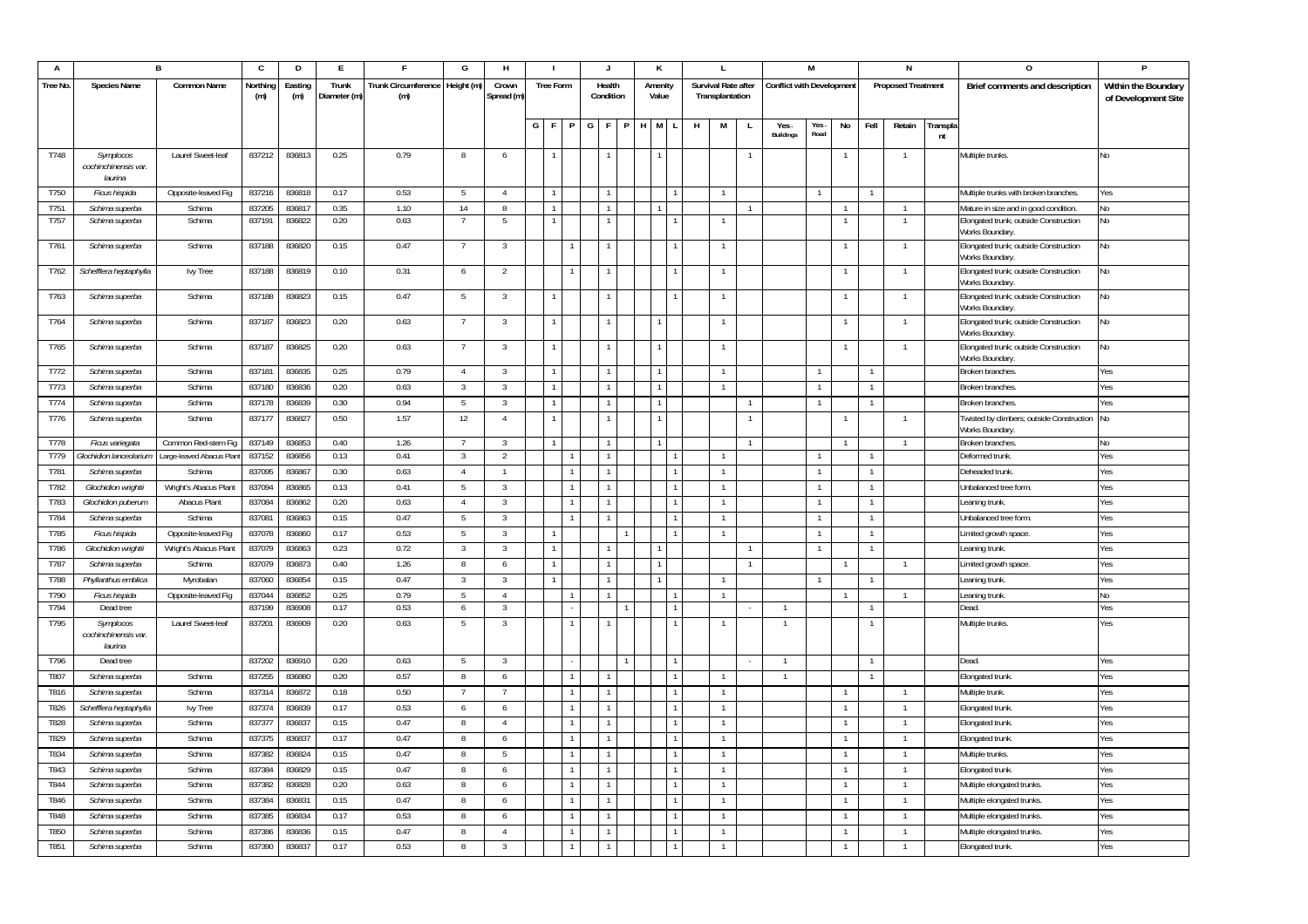| Tree No.<br><b>Species Name</b><br>Common Name<br>Northing<br>Easting<br>Trunk<br><b>Trunk Circumference</b><br>Height (m)<br>Crown<br><b>Tree Form</b><br>Health<br>Amenity<br>Survival Rate after<br><b>Conflict with Development</b><br><b>Proposed Treatment</b><br>Brief comments and description<br>Within the Boundary<br>Diameter (m<br>(m)<br>Condition<br>Value<br>Transplantation<br>(m)<br>(m)<br>Spread (m)<br>of Development Site<br>GFP<br>HML<br>G<br>F.<br>H<br>M<br>Yes.<br>Yes.<br>No<br>Fell<br>Retain<br>Transpla<br>L.<br>Road<br>Buildings<br>nt<br>T853<br>837392<br>836839<br>0.15<br>0.47<br>Schima<br>$\Lambda$<br>Multiple trunks.<br>Yes<br>Schima superba<br>T858<br>837383<br>836835<br>0.15<br>0.47<br>6<br>$\overline{4}$<br>Schefflera heptaphylla<br>lvy Tree<br>$\mathbf{1}$<br>Multiple elongated trunks.<br>Yes<br>T860<br>837382<br>836836<br>0.17<br>0.53<br>Schima superba<br>Schima<br>$\overline{7}$<br>$\mathcal{L}$<br>Elongated trunk<br>Yes<br>T864<br>837381<br>836839<br>0.30<br>0.88<br>10<br>Schima superba<br>Schima<br>12<br>$\overline{1}$<br>$\overline{1}$<br>Mature in size and in good condition.<br>Yes<br>0.47<br>T867<br>Schima superba<br>Schima<br>837384<br>836838<br>0.15<br>12<br>3<br>Elongated trunk<br>Yes<br>$\mathbf{1}$<br>$\mathbf{1}$<br>$\overline{1}$<br>T868<br>0.47<br>837385<br>0.15<br>Schima superba<br>Schima<br>836841<br>5<br>$\overline{4}$<br>$\overline{1}$<br>$\mathbf{1}$<br>Elongated trunk<br>Yes<br>$\overline{1}$<br>$\overline{1}$<br>$\mathbf{1}$<br>T869<br>0.15<br>0.47<br>837385<br>836846<br>A <i>cronychia pedunculata</i><br>Acronychia<br>$\overline{2}$<br>$\overline{2}$<br>Leaning and pressed by other trees.<br>Yes<br>$\overline{1}$<br>$\mathbf{1}$<br>$\overline{1}$<br>-1<br>T872<br>0.94<br>Schima<br>837046<br>836955<br>0.30<br>Schima superba<br>Elongated trunk.<br>Yes<br>-5<br>5<br>-1.<br>1<br>T874<br>837062<br>836946<br>0.25<br>0.63<br>$10$<br>Yes<br>Sweet Gum<br>Liquidamber formosana<br>6<br>$\mathbf{1}$<br>1<br>Elongated trunk<br>-1<br>T877<br>837074<br>836958<br>0.40<br>1.26<br>Laurel Sweet-leaf<br>No<br>Symplocos<br>9<br>Expressed crown.<br>cochinchinensis var.<br>laurina<br>T878<br>837075<br>836958<br>0.47<br>Schefflera heptaphylla<br>lvy Tree<br>0.15<br>- 9<br>Elongated trunk<br>No<br>6<br>$\overline{1}$<br>$\mathbf{1}$<br>$\mathbf{1}$<br>T887<br>1.26<br>837075<br>836963<br>0.40<br>15<br>10<br>Schima superba<br>Schima<br>Mature in size.<br>Yes<br>T888<br>Schima<br>837072<br>836964<br>0.30<br>0.94<br>13<br>Schima superba<br>$\overline{7}$<br>$\mathbf{1}$<br>Mature in size.<br>Yes<br>0.94<br>T889<br>Schima<br>837068<br>836962<br>0.30<br>$10$<br>5<br>Schima superba<br>Multiple trunks and twisted by climbers.<br>Yes<br>T890<br>0.53<br>Machilus chinensis<br>Hong Kong Machilus<br>837072<br>836966<br>0.17<br>8<br>$\overline{2}$<br>Elongated; outside Construction Works<br>Yes<br>$\mathbf{1}$<br>Boundary.<br>T891<br>0.53<br>837074<br>836966<br>0.17<br>Yes<br>llex ficoidea<br>Fig-leaved Holly<br>9<br>3<br>$\mathbf{1}$<br>Elongated trunk; outside Construction<br>$\mathbf{1}$<br>Works Boundary.<br>T892<br>837075<br>836965<br>0.17<br>0.53<br>Yes<br>Dead tree<br>-3<br>Dead.<br>T893<br>0.25<br>Dead tree<br>837078<br>836965<br>0.79<br>$\overline{9}$<br>Yes<br>$\mathbf{1}$<br>1<br>$\mathbf{1}$<br>Dead.<br>T895<br>837085<br>836965<br>0.18<br>0.57<br>llex ficoidea<br>Fig-leaved Holly<br>10<br>3<br>Elongated leaning trunk.<br>Yes<br>T896<br>Schima<br>837087<br>836964<br>0.23<br>0.72<br>12<br>Yes<br>Schima superba<br>6<br>1<br>Multiple trunks and twisted by climbers.<br>0.15<br>0.47<br>T898<br>837089<br>836970<br>llex ficoidea<br>Fig-leaved Holly<br>Elongated trunk.<br>Yes<br>$\overline{4}$<br>T901<br>837305<br>836919<br>0.40<br>1.26<br>8<br>Castanopsis fissa<br>Castanopsis<br>6<br>1<br>$\mathbf{1}$<br>$\mathbf{1}$<br>$\overline{1}$<br>Mature in size; outside Construction Works<br>No<br><b>Boundary</b><br>T902<br>0.63<br>Castanopsis fissa<br>837305<br>836922<br>0.20<br>eaning trunk; outside Construction Works No<br>Castanopsis<br>6<br>6<br>Boundary<br>0.47<br>T904<br>837303<br>836925<br>0.15<br>Dead tree<br>Dead and burnt; outside Construction<br>-6<br>$\overline{4}$<br>No<br>Works Boundary.<br>T910<br>837294<br>836906<br>0.25<br>0.79<br>Castanopsis<br>Multiple trunks and burnt.<br>No<br>Castanopsis fissa<br>6<br>T913<br>837294<br>836910<br>0.20<br>0.63<br>Dead tree<br>$\mathbf{8}$<br>6<br>Burnt and dead; outside Construction<br>No<br>Works Boundary.<br>T923<br>837290<br>0.79<br>Castanopsis fissa<br>Castanopsis<br>836888<br>0.25<br>8<br>Multiple trunks and burnt by fire<br>Yes<br>-6<br>1<br>T925<br>0.63<br>837091<br>836966<br>0.20<br>Schefflera heptaphylla<br>lvy Tree<br>-9<br>-9<br>Multiple leaning trunk<br>Yes<br>$\mathbf{1}$<br>-1<br>$\mathbf{1}$<br>$\mathbf{1}$<br>T926<br>837090<br>1.41<br>lvy Tree<br>836965<br>0.45<br>10<br>Yes<br>Schefflera heptaphylla<br>9<br>$\mathbf{1}$<br>Mature and expressed crown.<br>-1<br>$\mathbf{1}$<br>$\overline{1}$<br>T927<br>837090<br>836963<br>0.20<br>0.63<br>Yes<br>Schefflera heptaphylla<br>lvy Tree<br>Elongated leaning trunk.<br>$\overline{4}$<br>7<br>$\mathbf{1}$<br>-1<br>-1<br>T930<br>837087<br>836960<br>0.20<br>0.63<br>Yes<br>Schefflera heptaphylla<br>lvy Tree<br>9<br>Elongated leaning trunk.<br>$\overline{4}$<br>$\overline{1}$<br>-1<br>T931<br>837088<br>836960<br>0.20<br>0.63<br>Szygium championi<br>Champion's Syzygium<br>10<br>6<br>Multiple leaning trunk.<br>Yes<br>1<br>$\mathbf{1}$<br>T932<br>837090<br>836962<br>0.20<br>0.63<br>Schefflera heptaphylla<br>lvy Tree<br>3<br>3<br>Elongated leaning trunk.<br>Yes<br>$\overline{1}$<br>1<br>T933<br>0.18<br>0.57<br>Schefflera heptaphylla<br>lvy Tree<br>837090<br>836961<br>5<br>$\overline{4}$<br>Elongated leaning trunk.<br>Yes<br>1<br>0.63<br>T934<br>837089<br>836957<br>0.20<br>12<br>Ficus hispida<br>Opposite-leaved Fig<br>$\overline{1}$<br>$\overline{1}$<br>$\mathbf{1}$<br>Elongated leaning trunk.<br>No<br>6<br>$\mathbf{1}$<br>T936<br>837093<br>0.53<br>836962<br>0.17<br>5<br>Yes<br>Rhus succedanea<br>Wax Tree<br>$\frac{4}{3}$<br>$\overline{1}$<br>$\mathbf{1}$<br>$\overline{1}$<br>$\overline{1}$<br>$\overline{1}$<br>$\mathbf{1}$<br>Elongated leaning trunk.<br>T938<br>837099<br>836964<br>0.23<br>0.72<br>Thick-leaved Abacus Plar<br>5<br>Yes<br><b>Glochidion hirsutum</b><br>$\frac{4}{3}$<br>Elongated leaning trunk and twisted by<br>$\mathbf{1}$<br>climbers.<br>T949<br>1.04<br>Schima superba<br>Schima<br>837121<br>836964<br>0.33<br>12<br>Yes<br>Elongated leaning trunk.<br>$\mathbf{1}$<br>T952<br>Schefflera heptaphylla<br>837104<br>836960<br>0.15<br>0.47<br>Yes<br>lvy Tree<br>-5<br>$\frac{4}{3}$<br>In good condition.<br>T955<br>0.53<br>837117<br>836960<br>0.17<br>Glochidion lanceolarium Large-leaved Abacus Plan<br>$\overline{4}$<br>$\overline{4}$<br>Multiple trunks.<br>Yes | A | B | C | D | E. | G | H |  |  | J | к | L |  | M |  | N | 0 | P |
|-------------------------------------------------------------------------------------------------------------------------------------------------------------------------------------------------------------------------------------------------------------------------------------------------------------------------------------------------------------------------------------------------------------------------------------------------------------------------------------------------------------------------------------------------------------------------------------------------------------------------------------------------------------------------------------------------------------------------------------------------------------------------------------------------------------------------------------------------------------------------------------------------------------------------------------------------------------------------------------------------------------------------------------------------------------------------------------------------------------------------------------------------------------------------------------------------------------------------------------------------------------------------------------------------------------------------------------------------------------------------------------------------------------------------------------------------------------------------------------------------------------------------------------------------------------------------------------------------------------------------------------------------------------------------------------------------------------------------------------------------------------------------------------------------------------------------------------------------------------------------------------------------------------------------------------------------------------------------------------------------------------------------------------------------------------------------------------------------------------------------------------------------------------------------------------------------------------------------------------------------------------------------------------------------------------------------------------------------------------------------------------------------------------------------------------------------------------------------------------------------------------------------------------------------------------------------------------------------------------------------------------------------------------------------------------------------------------------------------------------------------------------------------------------------------------------------------------------------------------------------------------------------------------------------------------------------------------------------------------------------------------------------------------------------------------------------------------------------------------------------------------------------------------------------------------------------------------------------------------------------------------------------------------------------------------------------------------------------------------------------------------------------------------------------------------------------------------------------------------------------------------------------------------------------------------------------------------------------------------------------------------------------------------------------------------------------------------------------------------------------------------------------------------------------------------------------------------------------------------------------------------------------------------------------------------------------------------------------------------------------------------------------------------------------------------------------------------------------------------------------------------------------------------------------------------------------------------------------------------------------------------------------------------------------------------------------------------------------------------------------------------------------------------------------------------------------------------------------------------------------------------------------------------------------------------------------------------------------------------------------------------------------------------------------------------------------------------------------------------------------------------------------------------------------------------------------------------------------------------------------------------------------------------------------------------------------------------------------------------------------------------------------------------------------------------------------------------------------------------------------------------------------------------------------------------------------------------------------------------------------------------------------------------------------------------------------------------------------------------------------------------------------------------------------------------------------------------------------------------------------------------------------------------------------------------------------------------------------------------------------------------------------------------------------------------------------------------------------------------------------------------------------------------------------------------------------------------------------------------------------------------------------------------------------------------------------------------------------------------------------------------------------------------------------------------------------------------------------------------------------------------------------------------------------------------------------------------------------------------------------------------------------------------------------------------------------------------------------------------------------------------------------------------------------------------------------------------------------------------------------------------------------------------------------------------------------------------------------------------------------------------------------------------------------------------------------------------------------------------------------------------------------------------------------------------------------------------------------------------------------------------------------------------------------------------------------------------------------------------------------------------------------------------------------------------------|---|---|---|---|----|---|---|--|--|---|---|---|--|---|--|---|---|---|
|                                                                                                                                                                                                                                                                                                                                                                                                                                                                                                                                                                                                                                                                                                                                                                                                                                                                                                                                                                                                                                                                                                                                                                                                                                                                                                                                                                                                                                                                                                                                                                                                                                                                                                                                                                                                                                                                                                                                                                                                                                                                                                                                                                                                                                                                                                                                                                                                                                                                                                                                                                                                                                                                                                                                                                                                                                                                                                                                                                                                                                                                                                                                                                                                                                                                                                                                                                                                                                                                                                                                                                                                                                                                                                                                                                                                                                                                                                                                                                                                                                                                                                                                                                                                                                                                                                                                                                                                                                                                                                                                                                                                                                                                                                                                                                                                                                                                                                                                                                                                                                                                                                                                                                                                                                                                                                                                                                                                                                                                                                                                                                                                                                                                                                                                                                                                                                                                                                                                                                                                                                                                                                                                                                                                                                                                                                                                                                                                                                                                                                                                                                                                                                                                                                                                                                                                                                                                                                                                                                                                                                                                   |   |   |   |   |    |   |   |  |  |   |   |   |  |   |  |   |   |   |
|                                                                                                                                                                                                                                                                                                                                                                                                                                                                                                                                                                                                                                                                                                                                                                                                                                                                                                                                                                                                                                                                                                                                                                                                                                                                                                                                                                                                                                                                                                                                                                                                                                                                                                                                                                                                                                                                                                                                                                                                                                                                                                                                                                                                                                                                                                                                                                                                                                                                                                                                                                                                                                                                                                                                                                                                                                                                                                                                                                                                                                                                                                                                                                                                                                                                                                                                                                                                                                                                                                                                                                                                                                                                                                                                                                                                                                                                                                                                                                                                                                                                                                                                                                                                                                                                                                                                                                                                                                                                                                                                                                                                                                                                                                                                                                                                                                                                                                                                                                                                                                                                                                                                                                                                                                                                                                                                                                                                                                                                                                                                                                                                                                                                                                                                                                                                                                                                                                                                                                                                                                                                                                                                                                                                                                                                                                                                                                                                                                                                                                                                                                                                                                                                                                                                                                                                                                                                                                                                                                                                                                                                   |   |   |   |   |    |   |   |  |  |   |   |   |  |   |  |   |   |   |
|                                                                                                                                                                                                                                                                                                                                                                                                                                                                                                                                                                                                                                                                                                                                                                                                                                                                                                                                                                                                                                                                                                                                                                                                                                                                                                                                                                                                                                                                                                                                                                                                                                                                                                                                                                                                                                                                                                                                                                                                                                                                                                                                                                                                                                                                                                                                                                                                                                                                                                                                                                                                                                                                                                                                                                                                                                                                                                                                                                                                                                                                                                                                                                                                                                                                                                                                                                                                                                                                                                                                                                                                                                                                                                                                                                                                                                                                                                                                                                                                                                                                                                                                                                                                                                                                                                                                                                                                                                                                                                                                                                                                                                                                                                                                                                                                                                                                                                                                                                                                                                                                                                                                                                                                                                                                                                                                                                                                                                                                                                                                                                                                                                                                                                                                                                                                                                                                                                                                                                                                                                                                                                                                                                                                                                                                                                                                                                                                                                                                                                                                                                                                                                                                                                                                                                                                                                                                                                                                                                                                                                                                   |   |   |   |   |    |   |   |  |  |   |   |   |  |   |  |   |   |   |
|                                                                                                                                                                                                                                                                                                                                                                                                                                                                                                                                                                                                                                                                                                                                                                                                                                                                                                                                                                                                                                                                                                                                                                                                                                                                                                                                                                                                                                                                                                                                                                                                                                                                                                                                                                                                                                                                                                                                                                                                                                                                                                                                                                                                                                                                                                                                                                                                                                                                                                                                                                                                                                                                                                                                                                                                                                                                                                                                                                                                                                                                                                                                                                                                                                                                                                                                                                                                                                                                                                                                                                                                                                                                                                                                                                                                                                                                                                                                                                                                                                                                                                                                                                                                                                                                                                                                                                                                                                                                                                                                                                                                                                                                                                                                                                                                                                                                                                                                                                                                                                                                                                                                                                                                                                                                                                                                                                                                                                                                                                                                                                                                                                                                                                                                                                                                                                                                                                                                                                                                                                                                                                                                                                                                                                                                                                                                                                                                                                                                                                                                                                                                                                                                                                                                                                                                                                                                                                                                                                                                                                                                   |   |   |   |   |    |   |   |  |  |   |   |   |  |   |  |   |   |   |
|                                                                                                                                                                                                                                                                                                                                                                                                                                                                                                                                                                                                                                                                                                                                                                                                                                                                                                                                                                                                                                                                                                                                                                                                                                                                                                                                                                                                                                                                                                                                                                                                                                                                                                                                                                                                                                                                                                                                                                                                                                                                                                                                                                                                                                                                                                                                                                                                                                                                                                                                                                                                                                                                                                                                                                                                                                                                                                                                                                                                                                                                                                                                                                                                                                                                                                                                                                                                                                                                                                                                                                                                                                                                                                                                                                                                                                                                                                                                                                                                                                                                                                                                                                                                                                                                                                                                                                                                                                                                                                                                                                                                                                                                                                                                                                                                                                                                                                                                                                                                                                                                                                                                                                                                                                                                                                                                                                                                                                                                                                                                                                                                                                                                                                                                                                                                                                                                                                                                                                                                                                                                                                                                                                                                                                                                                                                                                                                                                                                                                                                                                                                                                                                                                                                                                                                                                                                                                                                                                                                                                                                                   |   |   |   |   |    |   |   |  |  |   |   |   |  |   |  |   |   |   |
|                                                                                                                                                                                                                                                                                                                                                                                                                                                                                                                                                                                                                                                                                                                                                                                                                                                                                                                                                                                                                                                                                                                                                                                                                                                                                                                                                                                                                                                                                                                                                                                                                                                                                                                                                                                                                                                                                                                                                                                                                                                                                                                                                                                                                                                                                                                                                                                                                                                                                                                                                                                                                                                                                                                                                                                                                                                                                                                                                                                                                                                                                                                                                                                                                                                                                                                                                                                                                                                                                                                                                                                                                                                                                                                                                                                                                                                                                                                                                                                                                                                                                                                                                                                                                                                                                                                                                                                                                                                                                                                                                                                                                                                                                                                                                                                                                                                                                                                                                                                                                                                                                                                                                                                                                                                                                                                                                                                                                                                                                                                                                                                                                                                                                                                                                                                                                                                                                                                                                                                                                                                                                                                                                                                                                                                                                                                                                                                                                                                                                                                                                                                                                                                                                                                                                                                                                                                                                                                                                                                                                                                                   |   |   |   |   |    |   |   |  |  |   |   |   |  |   |  |   |   |   |
|                                                                                                                                                                                                                                                                                                                                                                                                                                                                                                                                                                                                                                                                                                                                                                                                                                                                                                                                                                                                                                                                                                                                                                                                                                                                                                                                                                                                                                                                                                                                                                                                                                                                                                                                                                                                                                                                                                                                                                                                                                                                                                                                                                                                                                                                                                                                                                                                                                                                                                                                                                                                                                                                                                                                                                                                                                                                                                                                                                                                                                                                                                                                                                                                                                                                                                                                                                                                                                                                                                                                                                                                                                                                                                                                                                                                                                                                                                                                                                                                                                                                                                                                                                                                                                                                                                                                                                                                                                                                                                                                                                                                                                                                                                                                                                                                                                                                                                                                                                                                                                                                                                                                                                                                                                                                                                                                                                                                                                                                                                                                                                                                                                                                                                                                                                                                                                                                                                                                                                                                                                                                                                                                                                                                                                                                                                                                                                                                                                                                                                                                                                                                                                                                                                                                                                                                                                                                                                                                                                                                                                                                   |   |   |   |   |    |   |   |  |  |   |   |   |  |   |  |   |   |   |
|                                                                                                                                                                                                                                                                                                                                                                                                                                                                                                                                                                                                                                                                                                                                                                                                                                                                                                                                                                                                                                                                                                                                                                                                                                                                                                                                                                                                                                                                                                                                                                                                                                                                                                                                                                                                                                                                                                                                                                                                                                                                                                                                                                                                                                                                                                                                                                                                                                                                                                                                                                                                                                                                                                                                                                                                                                                                                                                                                                                                                                                                                                                                                                                                                                                                                                                                                                                                                                                                                                                                                                                                                                                                                                                                                                                                                                                                                                                                                                                                                                                                                                                                                                                                                                                                                                                                                                                                                                                                                                                                                                                                                                                                                                                                                                                                                                                                                                                                                                                                                                                                                                                                                                                                                                                                                                                                                                                                                                                                                                                                                                                                                                                                                                                                                                                                                                                                                                                                                                                                                                                                                                                                                                                                                                                                                                                                                                                                                                                                                                                                                                                                                                                                                                                                                                                                                                                                                                                                                                                                                                                                   |   |   |   |   |    |   |   |  |  |   |   |   |  |   |  |   |   |   |
|                                                                                                                                                                                                                                                                                                                                                                                                                                                                                                                                                                                                                                                                                                                                                                                                                                                                                                                                                                                                                                                                                                                                                                                                                                                                                                                                                                                                                                                                                                                                                                                                                                                                                                                                                                                                                                                                                                                                                                                                                                                                                                                                                                                                                                                                                                                                                                                                                                                                                                                                                                                                                                                                                                                                                                                                                                                                                                                                                                                                                                                                                                                                                                                                                                                                                                                                                                                                                                                                                                                                                                                                                                                                                                                                                                                                                                                                                                                                                                                                                                                                                                                                                                                                                                                                                                                                                                                                                                                                                                                                                                                                                                                                                                                                                                                                                                                                                                                                                                                                                                                                                                                                                                                                                                                                                                                                                                                                                                                                                                                                                                                                                                                                                                                                                                                                                                                                                                                                                                                                                                                                                                                                                                                                                                                                                                                                                                                                                                                                                                                                                                                                                                                                                                                                                                                                                                                                                                                                                                                                                                                                   |   |   |   |   |    |   |   |  |  |   |   |   |  |   |  |   |   |   |
|                                                                                                                                                                                                                                                                                                                                                                                                                                                                                                                                                                                                                                                                                                                                                                                                                                                                                                                                                                                                                                                                                                                                                                                                                                                                                                                                                                                                                                                                                                                                                                                                                                                                                                                                                                                                                                                                                                                                                                                                                                                                                                                                                                                                                                                                                                                                                                                                                                                                                                                                                                                                                                                                                                                                                                                                                                                                                                                                                                                                                                                                                                                                                                                                                                                                                                                                                                                                                                                                                                                                                                                                                                                                                                                                                                                                                                                                                                                                                                                                                                                                                                                                                                                                                                                                                                                                                                                                                                                                                                                                                                                                                                                                                                                                                                                                                                                                                                                                                                                                                                                                                                                                                                                                                                                                                                                                                                                                                                                                                                                                                                                                                                                                                                                                                                                                                                                                                                                                                                                                                                                                                                                                                                                                                                                                                                                                                                                                                                                                                                                                                                                                                                                                                                                                                                                                                                                                                                                                                                                                                                                                   |   |   |   |   |    |   |   |  |  |   |   |   |  |   |  |   |   |   |
|                                                                                                                                                                                                                                                                                                                                                                                                                                                                                                                                                                                                                                                                                                                                                                                                                                                                                                                                                                                                                                                                                                                                                                                                                                                                                                                                                                                                                                                                                                                                                                                                                                                                                                                                                                                                                                                                                                                                                                                                                                                                                                                                                                                                                                                                                                                                                                                                                                                                                                                                                                                                                                                                                                                                                                                                                                                                                                                                                                                                                                                                                                                                                                                                                                                                                                                                                                                                                                                                                                                                                                                                                                                                                                                                                                                                                                                                                                                                                                                                                                                                                                                                                                                                                                                                                                                                                                                                                                                                                                                                                                                                                                                                                                                                                                                                                                                                                                                                                                                                                                                                                                                                                                                                                                                                                                                                                                                                                                                                                                                                                                                                                                                                                                                                                                                                                                                                                                                                                                                                                                                                                                                                                                                                                                                                                                                                                                                                                                                                                                                                                                                                                                                                                                                                                                                                                                                                                                                                                                                                                                                                   |   |   |   |   |    |   |   |  |  |   |   |   |  |   |  |   |   |   |
|                                                                                                                                                                                                                                                                                                                                                                                                                                                                                                                                                                                                                                                                                                                                                                                                                                                                                                                                                                                                                                                                                                                                                                                                                                                                                                                                                                                                                                                                                                                                                                                                                                                                                                                                                                                                                                                                                                                                                                                                                                                                                                                                                                                                                                                                                                                                                                                                                                                                                                                                                                                                                                                                                                                                                                                                                                                                                                                                                                                                                                                                                                                                                                                                                                                                                                                                                                                                                                                                                                                                                                                                                                                                                                                                                                                                                                                                                                                                                                                                                                                                                                                                                                                                                                                                                                                                                                                                                                                                                                                                                                                                                                                                                                                                                                                                                                                                                                                                                                                                                                                                                                                                                                                                                                                                                                                                                                                                                                                                                                                                                                                                                                                                                                                                                                                                                                                                                                                                                                                                                                                                                                                                                                                                                                                                                                                                                                                                                                                                                                                                                                                                                                                                                                                                                                                                                                                                                                                                                                                                                                                                   |   |   |   |   |    |   |   |  |  |   |   |   |  |   |  |   |   |   |
|                                                                                                                                                                                                                                                                                                                                                                                                                                                                                                                                                                                                                                                                                                                                                                                                                                                                                                                                                                                                                                                                                                                                                                                                                                                                                                                                                                                                                                                                                                                                                                                                                                                                                                                                                                                                                                                                                                                                                                                                                                                                                                                                                                                                                                                                                                                                                                                                                                                                                                                                                                                                                                                                                                                                                                                                                                                                                                                                                                                                                                                                                                                                                                                                                                                                                                                                                                                                                                                                                                                                                                                                                                                                                                                                                                                                                                                                                                                                                                                                                                                                                                                                                                                                                                                                                                                                                                                                                                                                                                                                                                                                                                                                                                                                                                                                                                                                                                                                                                                                                                                                                                                                                                                                                                                                                                                                                                                                                                                                                                                                                                                                                                                                                                                                                                                                                                                                                                                                                                                                                                                                                                                                                                                                                                                                                                                                                                                                                                                                                                                                                                                                                                                                                                                                                                                                                                                                                                                                                                                                                                                                   |   |   |   |   |    |   |   |  |  |   |   |   |  |   |  |   |   |   |
|                                                                                                                                                                                                                                                                                                                                                                                                                                                                                                                                                                                                                                                                                                                                                                                                                                                                                                                                                                                                                                                                                                                                                                                                                                                                                                                                                                                                                                                                                                                                                                                                                                                                                                                                                                                                                                                                                                                                                                                                                                                                                                                                                                                                                                                                                                                                                                                                                                                                                                                                                                                                                                                                                                                                                                                                                                                                                                                                                                                                                                                                                                                                                                                                                                                                                                                                                                                                                                                                                                                                                                                                                                                                                                                                                                                                                                                                                                                                                                                                                                                                                                                                                                                                                                                                                                                                                                                                                                                                                                                                                                                                                                                                                                                                                                                                                                                                                                                                                                                                                                                                                                                                                                                                                                                                                                                                                                                                                                                                                                                                                                                                                                                                                                                                                                                                                                                                                                                                                                                                                                                                                                                                                                                                                                                                                                                                                                                                                                                                                                                                                                                                                                                                                                                                                                                                                                                                                                                                                                                                                                                                   |   |   |   |   |    |   |   |  |  |   |   |   |  |   |  |   |   |   |
|                                                                                                                                                                                                                                                                                                                                                                                                                                                                                                                                                                                                                                                                                                                                                                                                                                                                                                                                                                                                                                                                                                                                                                                                                                                                                                                                                                                                                                                                                                                                                                                                                                                                                                                                                                                                                                                                                                                                                                                                                                                                                                                                                                                                                                                                                                                                                                                                                                                                                                                                                                                                                                                                                                                                                                                                                                                                                                                                                                                                                                                                                                                                                                                                                                                                                                                                                                                                                                                                                                                                                                                                                                                                                                                                                                                                                                                                                                                                                                                                                                                                                                                                                                                                                                                                                                                                                                                                                                                                                                                                                                                                                                                                                                                                                                                                                                                                                                                                                                                                                                                                                                                                                                                                                                                                                                                                                                                                                                                                                                                                                                                                                                                                                                                                                                                                                                                                                                                                                                                                                                                                                                                                                                                                                                                                                                                                                                                                                                                                                                                                                                                                                                                                                                                                                                                                                                                                                                                                                                                                                                                                   |   |   |   |   |    |   |   |  |  |   |   |   |  |   |  |   |   |   |
|                                                                                                                                                                                                                                                                                                                                                                                                                                                                                                                                                                                                                                                                                                                                                                                                                                                                                                                                                                                                                                                                                                                                                                                                                                                                                                                                                                                                                                                                                                                                                                                                                                                                                                                                                                                                                                                                                                                                                                                                                                                                                                                                                                                                                                                                                                                                                                                                                                                                                                                                                                                                                                                                                                                                                                                                                                                                                                                                                                                                                                                                                                                                                                                                                                                                                                                                                                                                                                                                                                                                                                                                                                                                                                                                                                                                                                                                                                                                                                                                                                                                                                                                                                                                                                                                                                                                                                                                                                                                                                                                                                                                                                                                                                                                                                                                                                                                                                                                                                                                                                                                                                                                                                                                                                                                                                                                                                                                                                                                                                                                                                                                                                                                                                                                                                                                                                                                                                                                                                                                                                                                                                                                                                                                                                                                                                                                                                                                                                                                                                                                                                                                                                                                                                                                                                                                                                                                                                                                                                                                                                                                   |   |   |   |   |    |   |   |  |  |   |   |   |  |   |  |   |   |   |
|                                                                                                                                                                                                                                                                                                                                                                                                                                                                                                                                                                                                                                                                                                                                                                                                                                                                                                                                                                                                                                                                                                                                                                                                                                                                                                                                                                                                                                                                                                                                                                                                                                                                                                                                                                                                                                                                                                                                                                                                                                                                                                                                                                                                                                                                                                                                                                                                                                                                                                                                                                                                                                                                                                                                                                                                                                                                                                                                                                                                                                                                                                                                                                                                                                                                                                                                                                                                                                                                                                                                                                                                                                                                                                                                                                                                                                                                                                                                                                                                                                                                                                                                                                                                                                                                                                                                                                                                                                                                                                                                                                                                                                                                                                                                                                                                                                                                                                                                                                                                                                                                                                                                                                                                                                                                                                                                                                                                                                                                                                                                                                                                                                                                                                                                                                                                                                                                                                                                                                                                                                                                                                                                                                                                                                                                                                                                                                                                                                                                                                                                                                                                                                                                                                                                                                                                                                                                                                                                                                                                                                                                   |   |   |   |   |    |   |   |  |  |   |   |   |  |   |  |   |   |   |
|                                                                                                                                                                                                                                                                                                                                                                                                                                                                                                                                                                                                                                                                                                                                                                                                                                                                                                                                                                                                                                                                                                                                                                                                                                                                                                                                                                                                                                                                                                                                                                                                                                                                                                                                                                                                                                                                                                                                                                                                                                                                                                                                                                                                                                                                                                                                                                                                                                                                                                                                                                                                                                                                                                                                                                                                                                                                                                                                                                                                                                                                                                                                                                                                                                                                                                                                                                                                                                                                                                                                                                                                                                                                                                                                                                                                                                                                                                                                                                                                                                                                                                                                                                                                                                                                                                                                                                                                                                                                                                                                                                                                                                                                                                                                                                                                                                                                                                                                                                                                                                                                                                                                                                                                                                                                                                                                                                                                                                                                                                                                                                                                                                                                                                                                                                                                                                                                                                                                                                                                                                                                                                                                                                                                                                                                                                                                                                                                                                                                                                                                                                                                                                                                                                                                                                                                                                                                                                                                                                                                                                                                   |   |   |   |   |    |   |   |  |  |   |   |   |  |   |  |   |   |   |
|                                                                                                                                                                                                                                                                                                                                                                                                                                                                                                                                                                                                                                                                                                                                                                                                                                                                                                                                                                                                                                                                                                                                                                                                                                                                                                                                                                                                                                                                                                                                                                                                                                                                                                                                                                                                                                                                                                                                                                                                                                                                                                                                                                                                                                                                                                                                                                                                                                                                                                                                                                                                                                                                                                                                                                                                                                                                                                                                                                                                                                                                                                                                                                                                                                                                                                                                                                                                                                                                                                                                                                                                                                                                                                                                                                                                                                                                                                                                                                                                                                                                                                                                                                                                                                                                                                                                                                                                                                                                                                                                                                                                                                                                                                                                                                                                                                                                                                                                                                                                                                                                                                                                                                                                                                                                                                                                                                                                                                                                                                                                                                                                                                                                                                                                                                                                                                                                                                                                                                                                                                                                                                                                                                                                                                                                                                                                                                                                                                                                                                                                                                                                                                                                                                                                                                                                                                                                                                                                                                                                                                                                   |   |   |   |   |    |   |   |  |  |   |   |   |  |   |  |   |   |   |
|                                                                                                                                                                                                                                                                                                                                                                                                                                                                                                                                                                                                                                                                                                                                                                                                                                                                                                                                                                                                                                                                                                                                                                                                                                                                                                                                                                                                                                                                                                                                                                                                                                                                                                                                                                                                                                                                                                                                                                                                                                                                                                                                                                                                                                                                                                                                                                                                                                                                                                                                                                                                                                                                                                                                                                                                                                                                                                                                                                                                                                                                                                                                                                                                                                                                                                                                                                                                                                                                                                                                                                                                                                                                                                                                                                                                                                                                                                                                                                                                                                                                                                                                                                                                                                                                                                                                                                                                                                                                                                                                                                                                                                                                                                                                                                                                                                                                                                                                                                                                                                                                                                                                                                                                                                                                                                                                                                                                                                                                                                                                                                                                                                                                                                                                                                                                                                                                                                                                                                                                                                                                                                                                                                                                                                                                                                                                                                                                                                                                                                                                                                                                                                                                                                                                                                                                                                                                                                                                                                                                                                                                   |   |   |   |   |    |   |   |  |  |   |   |   |  |   |  |   |   |   |
|                                                                                                                                                                                                                                                                                                                                                                                                                                                                                                                                                                                                                                                                                                                                                                                                                                                                                                                                                                                                                                                                                                                                                                                                                                                                                                                                                                                                                                                                                                                                                                                                                                                                                                                                                                                                                                                                                                                                                                                                                                                                                                                                                                                                                                                                                                                                                                                                                                                                                                                                                                                                                                                                                                                                                                                                                                                                                                                                                                                                                                                                                                                                                                                                                                                                                                                                                                                                                                                                                                                                                                                                                                                                                                                                                                                                                                                                                                                                                                                                                                                                                                                                                                                                                                                                                                                                                                                                                                                                                                                                                                                                                                                                                                                                                                                                                                                                                                                                                                                                                                                                                                                                                                                                                                                                                                                                                                                                                                                                                                                                                                                                                                                                                                                                                                                                                                                                                                                                                                                                                                                                                                                                                                                                                                                                                                                                                                                                                                                                                                                                                                                                                                                                                                                                                                                                                                                                                                                                                                                                                                                                   |   |   |   |   |    |   |   |  |  |   |   |   |  |   |  |   |   |   |
|                                                                                                                                                                                                                                                                                                                                                                                                                                                                                                                                                                                                                                                                                                                                                                                                                                                                                                                                                                                                                                                                                                                                                                                                                                                                                                                                                                                                                                                                                                                                                                                                                                                                                                                                                                                                                                                                                                                                                                                                                                                                                                                                                                                                                                                                                                                                                                                                                                                                                                                                                                                                                                                                                                                                                                                                                                                                                                                                                                                                                                                                                                                                                                                                                                                                                                                                                                                                                                                                                                                                                                                                                                                                                                                                                                                                                                                                                                                                                                                                                                                                                                                                                                                                                                                                                                                                                                                                                                                                                                                                                                                                                                                                                                                                                                                                                                                                                                                                                                                                                                                                                                                                                                                                                                                                                                                                                                                                                                                                                                                                                                                                                                                                                                                                                                                                                                                                                                                                                                                                                                                                                                                                                                                                                                                                                                                                                                                                                                                                                                                                                                                                                                                                                                                                                                                                                                                                                                                                                                                                                                                                   |   |   |   |   |    |   |   |  |  |   |   |   |  |   |  |   |   |   |
|                                                                                                                                                                                                                                                                                                                                                                                                                                                                                                                                                                                                                                                                                                                                                                                                                                                                                                                                                                                                                                                                                                                                                                                                                                                                                                                                                                                                                                                                                                                                                                                                                                                                                                                                                                                                                                                                                                                                                                                                                                                                                                                                                                                                                                                                                                                                                                                                                                                                                                                                                                                                                                                                                                                                                                                                                                                                                                                                                                                                                                                                                                                                                                                                                                                                                                                                                                                                                                                                                                                                                                                                                                                                                                                                                                                                                                                                                                                                                                                                                                                                                                                                                                                                                                                                                                                                                                                                                                                                                                                                                                                                                                                                                                                                                                                                                                                                                                                                                                                                                                                                                                                                                                                                                                                                                                                                                                                                                                                                                                                                                                                                                                                                                                                                                                                                                                                                                                                                                                                                                                                                                                                                                                                                                                                                                                                                                                                                                                                                                                                                                                                                                                                                                                                                                                                                                                                                                                                                                                                                                                                                   |   |   |   |   |    |   |   |  |  |   |   |   |  |   |  |   |   |   |
|                                                                                                                                                                                                                                                                                                                                                                                                                                                                                                                                                                                                                                                                                                                                                                                                                                                                                                                                                                                                                                                                                                                                                                                                                                                                                                                                                                                                                                                                                                                                                                                                                                                                                                                                                                                                                                                                                                                                                                                                                                                                                                                                                                                                                                                                                                                                                                                                                                                                                                                                                                                                                                                                                                                                                                                                                                                                                                                                                                                                                                                                                                                                                                                                                                                                                                                                                                                                                                                                                                                                                                                                                                                                                                                                                                                                                                                                                                                                                                                                                                                                                                                                                                                                                                                                                                                                                                                                                                                                                                                                                                                                                                                                                                                                                                                                                                                                                                                                                                                                                                                                                                                                                                                                                                                                                                                                                                                                                                                                                                                                                                                                                                                                                                                                                                                                                                                                                                                                                                                                                                                                                                                                                                                                                                                                                                                                                                                                                                                                                                                                                                                                                                                                                                                                                                                                                                                                                                                                                                                                                                                                   |   |   |   |   |    |   |   |  |  |   |   |   |  |   |  |   |   |   |
|                                                                                                                                                                                                                                                                                                                                                                                                                                                                                                                                                                                                                                                                                                                                                                                                                                                                                                                                                                                                                                                                                                                                                                                                                                                                                                                                                                                                                                                                                                                                                                                                                                                                                                                                                                                                                                                                                                                                                                                                                                                                                                                                                                                                                                                                                                                                                                                                                                                                                                                                                                                                                                                                                                                                                                                                                                                                                                                                                                                                                                                                                                                                                                                                                                                                                                                                                                                                                                                                                                                                                                                                                                                                                                                                                                                                                                                                                                                                                                                                                                                                                                                                                                                                                                                                                                                                                                                                                                                                                                                                                                                                                                                                                                                                                                                                                                                                                                                                                                                                                                                                                                                                                                                                                                                                                                                                                                                                                                                                                                                                                                                                                                                                                                                                                                                                                                                                                                                                                                                                                                                                                                                                                                                                                                                                                                                                                                                                                                                                                                                                                                                                                                                                                                                                                                                                                                                                                                                                                                                                                                                                   |   |   |   |   |    |   |   |  |  |   |   |   |  |   |  |   |   |   |
|                                                                                                                                                                                                                                                                                                                                                                                                                                                                                                                                                                                                                                                                                                                                                                                                                                                                                                                                                                                                                                                                                                                                                                                                                                                                                                                                                                                                                                                                                                                                                                                                                                                                                                                                                                                                                                                                                                                                                                                                                                                                                                                                                                                                                                                                                                                                                                                                                                                                                                                                                                                                                                                                                                                                                                                                                                                                                                                                                                                                                                                                                                                                                                                                                                                                                                                                                                                                                                                                                                                                                                                                                                                                                                                                                                                                                                                                                                                                                                                                                                                                                                                                                                                                                                                                                                                                                                                                                                                                                                                                                                                                                                                                                                                                                                                                                                                                                                                                                                                                                                                                                                                                                                                                                                                                                                                                                                                                                                                                                                                                                                                                                                                                                                                                                                                                                                                                                                                                                                                                                                                                                                                                                                                                                                                                                                                                                                                                                                                                                                                                                                                                                                                                                                                                                                                                                                                                                                                                                                                                                                                                   |   |   |   |   |    |   |   |  |  |   |   |   |  |   |  |   |   |   |
|                                                                                                                                                                                                                                                                                                                                                                                                                                                                                                                                                                                                                                                                                                                                                                                                                                                                                                                                                                                                                                                                                                                                                                                                                                                                                                                                                                                                                                                                                                                                                                                                                                                                                                                                                                                                                                                                                                                                                                                                                                                                                                                                                                                                                                                                                                                                                                                                                                                                                                                                                                                                                                                                                                                                                                                                                                                                                                                                                                                                                                                                                                                                                                                                                                                                                                                                                                                                                                                                                                                                                                                                                                                                                                                                                                                                                                                                                                                                                                                                                                                                                                                                                                                                                                                                                                                                                                                                                                                                                                                                                                                                                                                                                                                                                                                                                                                                                                                                                                                                                                                                                                                                                                                                                                                                                                                                                                                                                                                                                                                                                                                                                                                                                                                                                                                                                                                                                                                                                                                                                                                                                                                                                                                                                                                                                                                                                                                                                                                                                                                                                                                                                                                                                                                                                                                                                                                                                                                                                                                                                                                                   |   |   |   |   |    |   |   |  |  |   |   |   |  |   |  |   |   |   |
|                                                                                                                                                                                                                                                                                                                                                                                                                                                                                                                                                                                                                                                                                                                                                                                                                                                                                                                                                                                                                                                                                                                                                                                                                                                                                                                                                                                                                                                                                                                                                                                                                                                                                                                                                                                                                                                                                                                                                                                                                                                                                                                                                                                                                                                                                                                                                                                                                                                                                                                                                                                                                                                                                                                                                                                                                                                                                                                                                                                                                                                                                                                                                                                                                                                                                                                                                                                                                                                                                                                                                                                                                                                                                                                                                                                                                                                                                                                                                                                                                                                                                                                                                                                                                                                                                                                                                                                                                                                                                                                                                                                                                                                                                                                                                                                                                                                                                                                                                                                                                                                                                                                                                                                                                                                                                                                                                                                                                                                                                                                                                                                                                                                                                                                                                                                                                                                                                                                                                                                                                                                                                                                                                                                                                                                                                                                                                                                                                                                                                                                                                                                                                                                                                                                                                                                                                                                                                                                                                                                                                                                                   |   |   |   |   |    |   |   |  |  |   |   |   |  |   |  |   |   |   |
|                                                                                                                                                                                                                                                                                                                                                                                                                                                                                                                                                                                                                                                                                                                                                                                                                                                                                                                                                                                                                                                                                                                                                                                                                                                                                                                                                                                                                                                                                                                                                                                                                                                                                                                                                                                                                                                                                                                                                                                                                                                                                                                                                                                                                                                                                                                                                                                                                                                                                                                                                                                                                                                                                                                                                                                                                                                                                                                                                                                                                                                                                                                                                                                                                                                                                                                                                                                                                                                                                                                                                                                                                                                                                                                                                                                                                                                                                                                                                                                                                                                                                                                                                                                                                                                                                                                                                                                                                                                                                                                                                                                                                                                                                                                                                                                                                                                                                                                                                                                                                                                                                                                                                                                                                                                                                                                                                                                                                                                                                                                                                                                                                                                                                                                                                                                                                                                                                                                                                                                                                                                                                                                                                                                                                                                                                                                                                                                                                                                                                                                                                                                                                                                                                                                                                                                                                                                                                                                                                                                                                                                                   |   |   |   |   |    |   |   |  |  |   |   |   |  |   |  |   |   |   |
|                                                                                                                                                                                                                                                                                                                                                                                                                                                                                                                                                                                                                                                                                                                                                                                                                                                                                                                                                                                                                                                                                                                                                                                                                                                                                                                                                                                                                                                                                                                                                                                                                                                                                                                                                                                                                                                                                                                                                                                                                                                                                                                                                                                                                                                                                                                                                                                                                                                                                                                                                                                                                                                                                                                                                                                                                                                                                                                                                                                                                                                                                                                                                                                                                                                                                                                                                                                                                                                                                                                                                                                                                                                                                                                                                                                                                                                                                                                                                                                                                                                                                                                                                                                                                                                                                                                                                                                                                                                                                                                                                                                                                                                                                                                                                                                                                                                                                                                                                                                                                                                                                                                                                                                                                                                                                                                                                                                                                                                                                                                                                                                                                                                                                                                                                                                                                                                                                                                                                                                                                                                                                                                                                                                                                                                                                                                                                                                                                                                                                                                                                                                                                                                                                                                                                                                                                                                                                                                                                                                                                                                                   |   |   |   |   |    |   |   |  |  |   |   |   |  |   |  |   |   |   |
|                                                                                                                                                                                                                                                                                                                                                                                                                                                                                                                                                                                                                                                                                                                                                                                                                                                                                                                                                                                                                                                                                                                                                                                                                                                                                                                                                                                                                                                                                                                                                                                                                                                                                                                                                                                                                                                                                                                                                                                                                                                                                                                                                                                                                                                                                                                                                                                                                                                                                                                                                                                                                                                                                                                                                                                                                                                                                                                                                                                                                                                                                                                                                                                                                                                                                                                                                                                                                                                                                                                                                                                                                                                                                                                                                                                                                                                                                                                                                                                                                                                                                                                                                                                                                                                                                                                                                                                                                                                                                                                                                                                                                                                                                                                                                                                                                                                                                                                                                                                                                                                                                                                                                                                                                                                                                                                                                                                                                                                                                                                                                                                                                                                                                                                                                                                                                                                                                                                                                                                                                                                                                                                                                                                                                                                                                                                                                                                                                                                                                                                                                                                                                                                                                                                                                                                                                                                                                                                                                                                                                                                                   |   |   |   |   |    |   |   |  |  |   |   |   |  |   |  |   |   |   |
|                                                                                                                                                                                                                                                                                                                                                                                                                                                                                                                                                                                                                                                                                                                                                                                                                                                                                                                                                                                                                                                                                                                                                                                                                                                                                                                                                                                                                                                                                                                                                                                                                                                                                                                                                                                                                                                                                                                                                                                                                                                                                                                                                                                                                                                                                                                                                                                                                                                                                                                                                                                                                                                                                                                                                                                                                                                                                                                                                                                                                                                                                                                                                                                                                                                                                                                                                                                                                                                                                                                                                                                                                                                                                                                                                                                                                                                                                                                                                                                                                                                                                                                                                                                                                                                                                                                                                                                                                                                                                                                                                                                                                                                                                                                                                                                                                                                                                                                                                                                                                                                                                                                                                                                                                                                                                                                                                                                                                                                                                                                                                                                                                                                                                                                                                                                                                                                                                                                                                                                                                                                                                                                                                                                                                                                                                                                                                                                                                                                                                                                                                                                                                                                                                                                                                                                                                                                                                                                                                                                                                                                                   |   |   |   |   |    |   |   |  |  |   |   |   |  |   |  |   |   |   |
|                                                                                                                                                                                                                                                                                                                                                                                                                                                                                                                                                                                                                                                                                                                                                                                                                                                                                                                                                                                                                                                                                                                                                                                                                                                                                                                                                                                                                                                                                                                                                                                                                                                                                                                                                                                                                                                                                                                                                                                                                                                                                                                                                                                                                                                                                                                                                                                                                                                                                                                                                                                                                                                                                                                                                                                                                                                                                                                                                                                                                                                                                                                                                                                                                                                                                                                                                                                                                                                                                                                                                                                                                                                                                                                                                                                                                                                                                                                                                                                                                                                                                                                                                                                                                                                                                                                                                                                                                                                                                                                                                                                                                                                                                                                                                                                                                                                                                                                                                                                                                                                                                                                                                                                                                                                                                                                                                                                                                                                                                                                                                                                                                                                                                                                                                                                                                                                                                                                                                                                                                                                                                                                                                                                                                                                                                                                                                                                                                                                                                                                                                                                                                                                                                                                                                                                                                                                                                                                                                                                                                                                                   |   |   |   |   |    |   |   |  |  |   |   |   |  |   |  |   |   |   |
|                                                                                                                                                                                                                                                                                                                                                                                                                                                                                                                                                                                                                                                                                                                                                                                                                                                                                                                                                                                                                                                                                                                                                                                                                                                                                                                                                                                                                                                                                                                                                                                                                                                                                                                                                                                                                                                                                                                                                                                                                                                                                                                                                                                                                                                                                                                                                                                                                                                                                                                                                                                                                                                                                                                                                                                                                                                                                                                                                                                                                                                                                                                                                                                                                                                                                                                                                                                                                                                                                                                                                                                                                                                                                                                                                                                                                                                                                                                                                                                                                                                                                                                                                                                                                                                                                                                                                                                                                                                                                                                                                                                                                                                                                                                                                                                                                                                                                                                                                                                                                                                                                                                                                                                                                                                                                                                                                                                                                                                                                                                                                                                                                                                                                                                                                                                                                                                                                                                                                                                                                                                                                                                                                                                                                                                                                                                                                                                                                                                                                                                                                                                                                                                                                                                                                                                                                                                                                                                                                                                                                                                                   |   |   |   |   |    |   |   |  |  |   |   |   |  |   |  |   |   |   |
|                                                                                                                                                                                                                                                                                                                                                                                                                                                                                                                                                                                                                                                                                                                                                                                                                                                                                                                                                                                                                                                                                                                                                                                                                                                                                                                                                                                                                                                                                                                                                                                                                                                                                                                                                                                                                                                                                                                                                                                                                                                                                                                                                                                                                                                                                                                                                                                                                                                                                                                                                                                                                                                                                                                                                                                                                                                                                                                                                                                                                                                                                                                                                                                                                                                                                                                                                                                                                                                                                                                                                                                                                                                                                                                                                                                                                                                                                                                                                                                                                                                                                                                                                                                                                                                                                                                                                                                                                                                                                                                                                                                                                                                                                                                                                                                                                                                                                                                                                                                                                                                                                                                                                                                                                                                                                                                                                                                                                                                                                                                                                                                                                                                                                                                                                                                                                                                                                                                                                                                                                                                                                                                                                                                                                                                                                                                                                                                                                                                                                                                                                                                                                                                                                                                                                                                                                                                                                                                                                                                                                                                                   |   |   |   |   |    |   |   |  |  |   |   |   |  |   |  |   |   |   |
|                                                                                                                                                                                                                                                                                                                                                                                                                                                                                                                                                                                                                                                                                                                                                                                                                                                                                                                                                                                                                                                                                                                                                                                                                                                                                                                                                                                                                                                                                                                                                                                                                                                                                                                                                                                                                                                                                                                                                                                                                                                                                                                                                                                                                                                                                                                                                                                                                                                                                                                                                                                                                                                                                                                                                                                                                                                                                                                                                                                                                                                                                                                                                                                                                                                                                                                                                                                                                                                                                                                                                                                                                                                                                                                                                                                                                                                                                                                                                                                                                                                                                                                                                                                                                                                                                                                                                                                                                                                                                                                                                                                                                                                                                                                                                                                                                                                                                                                                                                                                                                                                                                                                                                                                                                                                                                                                                                                                                                                                                                                                                                                                                                                                                                                                                                                                                                                                                                                                                                                                                                                                                                                                                                                                                                                                                                                                                                                                                                                                                                                                                                                                                                                                                                                                                                                                                                                                                                                                                                                                                                                                   |   |   |   |   |    |   |   |  |  |   |   |   |  |   |  |   |   |   |
|                                                                                                                                                                                                                                                                                                                                                                                                                                                                                                                                                                                                                                                                                                                                                                                                                                                                                                                                                                                                                                                                                                                                                                                                                                                                                                                                                                                                                                                                                                                                                                                                                                                                                                                                                                                                                                                                                                                                                                                                                                                                                                                                                                                                                                                                                                                                                                                                                                                                                                                                                                                                                                                                                                                                                                                                                                                                                                                                                                                                                                                                                                                                                                                                                                                                                                                                                                                                                                                                                                                                                                                                                                                                                                                                                                                                                                                                                                                                                                                                                                                                                                                                                                                                                                                                                                                                                                                                                                                                                                                                                                                                                                                                                                                                                                                                                                                                                                                                                                                                                                                                                                                                                                                                                                                                                                                                                                                                                                                                                                                                                                                                                                                                                                                                                                                                                                                                                                                                                                                                                                                                                                                                                                                                                                                                                                                                                                                                                                                                                                                                                                                                                                                                                                                                                                                                                                                                                                                                                                                                                                                                   |   |   |   |   |    |   |   |  |  |   |   |   |  |   |  |   |   |   |
|                                                                                                                                                                                                                                                                                                                                                                                                                                                                                                                                                                                                                                                                                                                                                                                                                                                                                                                                                                                                                                                                                                                                                                                                                                                                                                                                                                                                                                                                                                                                                                                                                                                                                                                                                                                                                                                                                                                                                                                                                                                                                                                                                                                                                                                                                                                                                                                                                                                                                                                                                                                                                                                                                                                                                                                                                                                                                                                                                                                                                                                                                                                                                                                                                                                                                                                                                                                                                                                                                                                                                                                                                                                                                                                                                                                                                                                                                                                                                                                                                                                                                                                                                                                                                                                                                                                                                                                                                                                                                                                                                                                                                                                                                                                                                                                                                                                                                                                                                                                                                                                                                                                                                                                                                                                                                                                                                                                                                                                                                                                                                                                                                                                                                                                                                                                                                                                                                                                                                                                                                                                                                                                                                                                                                                                                                                                                                                                                                                                                                                                                                                                                                                                                                                                                                                                                                                                                                                                                                                                                                                                                   |   |   |   |   |    |   |   |  |  |   |   |   |  |   |  |   |   |   |
|                                                                                                                                                                                                                                                                                                                                                                                                                                                                                                                                                                                                                                                                                                                                                                                                                                                                                                                                                                                                                                                                                                                                                                                                                                                                                                                                                                                                                                                                                                                                                                                                                                                                                                                                                                                                                                                                                                                                                                                                                                                                                                                                                                                                                                                                                                                                                                                                                                                                                                                                                                                                                                                                                                                                                                                                                                                                                                                                                                                                                                                                                                                                                                                                                                                                                                                                                                                                                                                                                                                                                                                                                                                                                                                                                                                                                                                                                                                                                                                                                                                                                                                                                                                                                                                                                                                                                                                                                                                                                                                                                                                                                                                                                                                                                                                                                                                                                                                                                                                                                                                                                                                                                                                                                                                                                                                                                                                                                                                                                                                                                                                                                                                                                                                                                                                                                                                                                                                                                                                                                                                                                                                                                                                                                                                                                                                                                                                                                                                                                                                                                                                                                                                                                                                                                                                                                                                                                                                                                                                                                                                                   |   |   |   |   |    |   |   |  |  |   |   |   |  |   |  |   |   |   |
|                                                                                                                                                                                                                                                                                                                                                                                                                                                                                                                                                                                                                                                                                                                                                                                                                                                                                                                                                                                                                                                                                                                                                                                                                                                                                                                                                                                                                                                                                                                                                                                                                                                                                                                                                                                                                                                                                                                                                                                                                                                                                                                                                                                                                                                                                                                                                                                                                                                                                                                                                                                                                                                                                                                                                                                                                                                                                                                                                                                                                                                                                                                                                                                                                                                                                                                                                                                                                                                                                                                                                                                                                                                                                                                                                                                                                                                                                                                                                                                                                                                                                                                                                                                                                                                                                                                                                                                                                                                                                                                                                                                                                                                                                                                                                                                                                                                                                                                                                                                                                                                                                                                                                                                                                                                                                                                                                                                                                                                                                                                                                                                                                                                                                                                                                                                                                                                                                                                                                                                                                                                                                                                                                                                                                                                                                                                                                                                                                                                                                                                                                                                                                                                                                                                                                                                                                                                                                                                                                                                                                                                                   |   |   |   |   |    |   |   |  |  |   |   |   |  |   |  |   |   |   |
|                                                                                                                                                                                                                                                                                                                                                                                                                                                                                                                                                                                                                                                                                                                                                                                                                                                                                                                                                                                                                                                                                                                                                                                                                                                                                                                                                                                                                                                                                                                                                                                                                                                                                                                                                                                                                                                                                                                                                                                                                                                                                                                                                                                                                                                                                                                                                                                                                                                                                                                                                                                                                                                                                                                                                                                                                                                                                                                                                                                                                                                                                                                                                                                                                                                                                                                                                                                                                                                                                                                                                                                                                                                                                                                                                                                                                                                                                                                                                                                                                                                                                                                                                                                                                                                                                                                                                                                                                                                                                                                                                                                                                                                                                                                                                                                                                                                                                                                                                                                                                                                                                                                                                                                                                                                                                                                                                                                                                                                                                                                                                                                                                                                                                                                                                                                                                                                                                                                                                                                                                                                                                                                                                                                                                                                                                                                                                                                                                                                                                                                                                                                                                                                                                                                                                                                                                                                                                                                                                                                                                                                                   |   |   |   |   |    |   |   |  |  |   |   |   |  |   |  |   |   |   |
|                                                                                                                                                                                                                                                                                                                                                                                                                                                                                                                                                                                                                                                                                                                                                                                                                                                                                                                                                                                                                                                                                                                                                                                                                                                                                                                                                                                                                                                                                                                                                                                                                                                                                                                                                                                                                                                                                                                                                                                                                                                                                                                                                                                                                                                                                                                                                                                                                                                                                                                                                                                                                                                                                                                                                                                                                                                                                                                                                                                                                                                                                                                                                                                                                                                                                                                                                                                                                                                                                                                                                                                                                                                                                                                                                                                                                                                                                                                                                                                                                                                                                                                                                                                                                                                                                                                                                                                                                                                                                                                                                                                                                                                                                                                                                                                                                                                                                                                                                                                                                                                                                                                                                                                                                                                                                                                                                                                                                                                                                                                                                                                                                                                                                                                                                                                                                                                                                                                                                                                                                                                                                                                                                                                                                                                                                                                                                                                                                                                                                                                                                                                                                                                                                                                                                                                                                                                                                                                                                                                                                                                                   |   |   |   |   |    |   |   |  |  |   |   |   |  |   |  |   |   |   |
|                                                                                                                                                                                                                                                                                                                                                                                                                                                                                                                                                                                                                                                                                                                                                                                                                                                                                                                                                                                                                                                                                                                                                                                                                                                                                                                                                                                                                                                                                                                                                                                                                                                                                                                                                                                                                                                                                                                                                                                                                                                                                                                                                                                                                                                                                                                                                                                                                                                                                                                                                                                                                                                                                                                                                                                                                                                                                                                                                                                                                                                                                                                                                                                                                                                                                                                                                                                                                                                                                                                                                                                                                                                                                                                                                                                                                                                                                                                                                                                                                                                                                                                                                                                                                                                                                                                                                                                                                                                                                                                                                                                                                                                                                                                                                                                                                                                                                                                                                                                                                                                                                                                                                                                                                                                                                                                                                                                                                                                                                                                                                                                                                                                                                                                                                                                                                                                                                                                                                                                                                                                                                                                                                                                                                                                                                                                                                                                                                                                                                                                                                                                                                                                                                                                                                                                                                                                                                                                                                                                                                                                                   |   |   |   |   |    |   |   |  |  |   |   |   |  |   |  |   |   |   |
|                                                                                                                                                                                                                                                                                                                                                                                                                                                                                                                                                                                                                                                                                                                                                                                                                                                                                                                                                                                                                                                                                                                                                                                                                                                                                                                                                                                                                                                                                                                                                                                                                                                                                                                                                                                                                                                                                                                                                                                                                                                                                                                                                                                                                                                                                                                                                                                                                                                                                                                                                                                                                                                                                                                                                                                                                                                                                                                                                                                                                                                                                                                                                                                                                                                                                                                                                                                                                                                                                                                                                                                                                                                                                                                                                                                                                                                                                                                                                                                                                                                                                                                                                                                                                                                                                                                                                                                                                                                                                                                                                                                                                                                                                                                                                                                                                                                                                                                                                                                                                                                                                                                                                                                                                                                                                                                                                                                                                                                                                                                                                                                                                                                                                                                                                                                                                                                                                                                                                                                                                                                                                                                                                                                                                                                                                                                                                                                                                                                                                                                                                                                                                                                                                                                                                                                                                                                                                                                                                                                                                                                                   |   |   |   |   |    |   |   |  |  |   |   |   |  |   |  |   |   |   |
|                                                                                                                                                                                                                                                                                                                                                                                                                                                                                                                                                                                                                                                                                                                                                                                                                                                                                                                                                                                                                                                                                                                                                                                                                                                                                                                                                                                                                                                                                                                                                                                                                                                                                                                                                                                                                                                                                                                                                                                                                                                                                                                                                                                                                                                                                                                                                                                                                                                                                                                                                                                                                                                                                                                                                                                                                                                                                                                                                                                                                                                                                                                                                                                                                                                                                                                                                                                                                                                                                                                                                                                                                                                                                                                                                                                                                                                                                                                                                                                                                                                                                                                                                                                                                                                                                                                                                                                                                                                                                                                                                                                                                                                                                                                                                                                                                                                                                                                                                                                                                                                                                                                                                                                                                                                                                                                                                                                                                                                                                                                                                                                                                                                                                                                                                                                                                                                                                                                                                                                                                                                                                                                                                                                                                                                                                                                                                                                                                                                                                                                                                                                                                                                                                                                                                                                                                                                                                                                                                                                                                                                                   |   |   |   |   |    |   |   |  |  |   |   |   |  |   |  |   |   |   |
|                                                                                                                                                                                                                                                                                                                                                                                                                                                                                                                                                                                                                                                                                                                                                                                                                                                                                                                                                                                                                                                                                                                                                                                                                                                                                                                                                                                                                                                                                                                                                                                                                                                                                                                                                                                                                                                                                                                                                                                                                                                                                                                                                                                                                                                                                                                                                                                                                                                                                                                                                                                                                                                                                                                                                                                                                                                                                                                                                                                                                                                                                                                                                                                                                                                                                                                                                                                                                                                                                                                                                                                                                                                                                                                                                                                                                                                                                                                                                                                                                                                                                                                                                                                                                                                                                                                                                                                                                                                                                                                                                                                                                                                                                                                                                                                                                                                                                                                                                                                                                                                                                                                                                                                                                                                                                                                                                                                                                                                                                                                                                                                                                                                                                                                                                                                                                                                                                                                                                                                                                                                                                                                                                                                                                                                                                                                                                                                                                                                                                                                                                                                                                                                                                                                                                                                                                                                                                                                                                                                                                                                                   |   |   |   |   |    |   |   |  |  |   |   |   |  |   |  |   |   |   |
|                                                                                                                                                                                                                                                                                                                                                                                                                                                                                                                                                                                                                                                                                                                                                                                                                                                                                                                                                                                                                                                                                                                                                                                                                                                                                                                                                                                                                                                                                                                                                                                                                                                                                                                                                                                                                                                                                                                                                                                                                                                                                                                                                                                                                                                                                                                                                                                                                                                                                                                                                                                                                                                                                                                                                                                                                                                                                                                                                                                                                                                                                                                                                                                                                                                                                                                                                                                                                                                                                                                                                                                                                                                                                                                                                                                                                                                                                                                                                                                                                                                                                                                                                                                                                                                                                                                                                                                                                                                                                                                                                                                                                                                                                                                                                                                                                                                                                                                                                                                                                                                                                                                                                                                                                                                                                                                                                                                                                                                                                                                                                                                                                                                                                                                                                                                                                                                                                                                                                                                                                                                                                                                                                                                                                                                                                                                                                                                                                                                                                                                                                                                                                                                                                                                                                                                                                                                                                                                                                                                                                                                                   |   |   |   |   |    |   |   |  |  |   |   |   |  |   |  |   |   |   |
|                                                                                                                                                                                                                                                                                                                                                                                                                                                                                                                                                                                                                                                                                                                                                                                                                                                                                                                                                                                                                                                                                                                                                                                                                                                                                                                                                                                                                                                                                                                                                                                                                                                                                                                                                                                                                                                                                                                                                                                                                                                                                                                                                                                                                                                                                                                                                                                                                                                                                                                                                                                                                                                                                                                                                                                                                                                                                                                                                                                                                                                                                                                                                                                                                                                                                                                                                                                                                                                                                                                                                                                                                                                                                                                                                                                                                                                                                                                                                                                                                                                                                                                                                                                                                                                                                                                                                                                                                                                                                                                                                                                                                                                                                                                                                                                                                                                                                                                                                                                                                                                                                                                                                                                                                                                                                                                                                                                                                                                                                                                                                                                                                                                                                                                                                                                                                                                                                                                                                                                                                                                                                                                                                                                                                                                                                                                                                                                                                                                                                                                                                                                                                                                                                                                                                                                                                                                                                                                                                                                                                                                                   |   |   |   |   |    |   |   |  |  |   |   |   |  |   |  |   |   |   |
|                                                                                                                                                                                                                                                                                                                                                                                                                                                                                                                                                                                                                                                                                                                                                                                                                                                                                                                                                                                                                                                                                                                                                                                                                                                                                                                                                                                                                                                                                                                                                                                                                                                                                                                                                                                                                                                                                                                                                                                                                                                                                                                                                                                                                                                                                                                                                                                                                                                                                                                                                                                                                                                                                                                                                                                                                                                                                                                                                                                                                                                                                                                                                                                                                                                                                                                                                                                                                                                                                                                                                                                                                                                                                                                                                                                                                                                                                                                                                                                                                                                                                                                                                                                                                                                                                                                                                                                                                                                                                                                                                                                                                                                                                                                                                                                                                                                                                                                                                                                                                                                                                                                                                                                                                                                                                                                                                                                                                                                                                                                                                                                                                                                                                                                                                                                                                                                                                                                                                                                                                                                                                                                                                                                                                                                                                                                                                                                                                                                                                                                                                                                                                                                                                                                                                                                                                                                                                                                                                                                                                                                                   |   |   |   |   |    |   |   |  |  |   |   |   |  |   |  |   |   |   |
|                                                                                                                                                                                                                                                                                                                                                                                                                                                                                                                                                                                                                                                                                                                                                                                                                                                                                                                                                                                                                                                                                                                                                                                                                                                                                                                                                                                                                                                                                                                                                                                                                                                                                                                                                                                                                                                                                                                                                                                                                                                                                                                                                                                                                                                                                                                                                                                                                                                                                                                                                                                                                                                                                                                                                                                                                                                                                                                                                                                                                                                                                                                                                                                                                                                                                                                                                                                                                                                                                                                                                                                                                                                                                                                                                                                                                                                                                                                                                                                                                                                                                                                                                                                                                                                                                                                                                                                                                                                                                                                                                                                                                                                                                                                                                                                                                                                                                                                                                                                                                                                                                                                                                                                                                                                                                                                                                                                                                                                                                                                                                                                                                                                                                                                                                                                                                                                                                                                                                                                                                                                                                                                                                                                                                                                                                                                                                                                                                                                                                                                                                                                                                                                                                                                                                                                                                                                                                                                                                                                                                                                                   |   |   |   |   |    |   |   |  |  |   |   |   |  |   |  |   |   |   |
|                                                                                                                                                                                                                                                                                                                                                                                                                                                                                                                                                                                                                                                                                                                                                                                                                                                                                                                                                                                                                                                                                                                                                                                                                                                                                                                                                                                                                                                                                                                                                                                                                                                                                                                                                                                                                                                                                                                                                                                                                                                                                                                                                                                                                                                                                                                                                                                                                                                                                                                                                                                                                                                                                                                                                                                                                                                                                                                                                                                                                                                                                                                                                                                                                                                                                                                                                                                                                                                                                                                                                                                                                                                                                                                                                                                                                                                                                                                                                                                                                                                                                                                                                                                                                                                                                                                                                                                                                                                                                                                                                                                                                                                                                                                                                                                                                                                                                                                                                                                                                                                                                                                                                                                                                                                                                                                                                                                                                                                                                                                                                                                                                                                                                                                                                                                                                                                                                                                                                                                                                                                                                                                                                                                                                                                                                                                                                                                                                                                                                                                                                                                                                                                                                                                                                                                                                                                                                                                                                                                                                                                                   |   |   |   |   |    |   |   |  |  |   |   |   |  |   |  |   |   |   |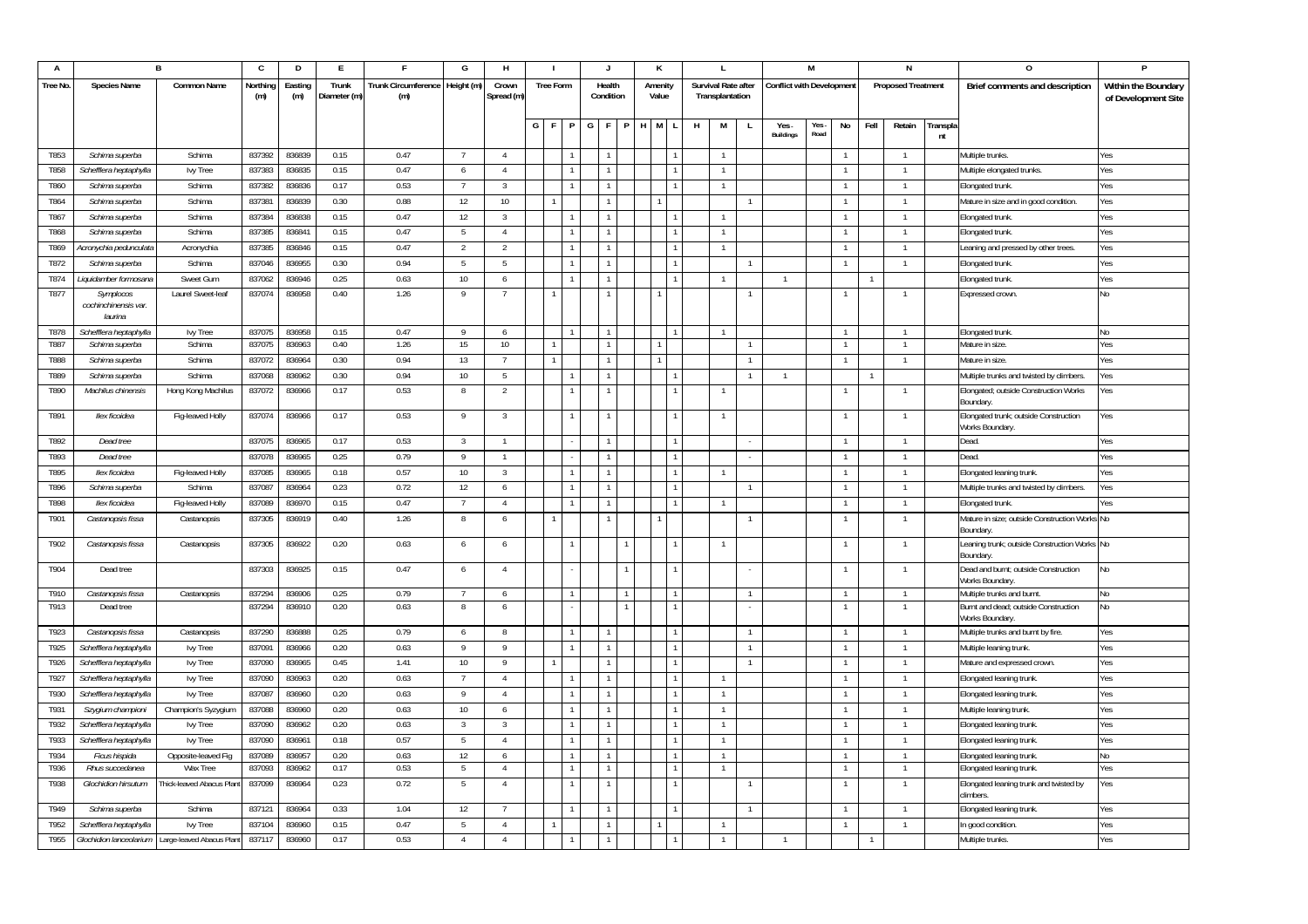| A              |                                          | B                        | C                | D                | E            |                     | G              | H                |           |                                  |   | $\mathbf{J}$   | К       |                     | L              |    |                                  | М    |                   |      | N                         |          | 0                                                                        |                     |
|----------------|------------------------------------------|--------------------------|------------------|------------------|--------------|---------------------|----------------|------------------|-----------|----------------------------------|---|----------------|---------|---------------------|----------------|----|----------------------------------|------|-------------------|------|---------------------------|----------|--------------------------------------------------------------------------|---------------------|
| Tree No.       | <b>Species Name</b>                      | <b>Common Name</b>       | Northing         | Easting          | Trunk        | Trunk Circumference | Height (m)     | Crown            | Tree Form |                                  |   | Health         | Amenity | Survival Rate after |                |    | <b>Conflict with Development</b> |      |                   |      | <b>Proposed Treatment</b> |          | Brief comments and description                                           | Within the Boundary |
|                |                                          |                          | (m)              | (m)              | Diameter (m) | (m)                 |                | Spread (m)       |           |                                  |   | Condition      | Value   | Transplantation     |                |    |                                  |      |                   |      |                           |          |                                                                          | of Development Site |
|                |                                          |                          |                  |                  |              |                     |                |                  |           |                                  |   |                |         |                     |                |    |                                  |      |                   |      |                           |          |                                                                          |                     |
|                |                                          |                          |                  |                  |              |                     |                |                  | GF        |                                  | G | F              | H M     | H                   | М              | L. | Yes.                             | Yes. | No                | Fell | Retain                    | Transpla |                                                                          |                     |
|                |                                          |                          |                  |                  |              |                     |                |                  |           |                                  |   |                |         |                     |                |    | <b>Buildings</b>                 | Road |                   |      |                           | nt       |                                                                          |                     |
| T957           | Glochidion lanceolariun                  | Large-leaved Abacus Plar | 837121           | 836956           | 0.22         | 0.69                | $\overline{4}$ | $\overline{A}$   |           |                                  |   |                |         |                     |                |    |                                  |      |                   |      |                           |          | unbalanced tree form.                                                    | Yes                 |
|                |                                          |                          |                  |                  |              |                     |                |                  |           |                                  |   |                |         |                     |                |    |                                  |      |                   |      |                           |          |                                                                          |                     |
| T960           | <b>Glochidion hirsutum</b>               | Thick-leaved Abacus Plar | 837134           | 836940           | 0.12         | 0.38                | - 5            | -5               |           |                                  |   | $\overline{1}$ |         |                     |                |    |                                  |      | $\mathbf{1}$      |      | $\overline{1}$            |          | unbalanced tree form.                                                    | Yes                 |
| T966           | Glochidion hirsutum                      | Thick-leaved Abacus Plar | 837165           | 836919           | 0.20         | 0.63                | 6              | -6               |           |                                  |   | $\overline{1}$ |         |                     |                |    | $\overline{1}$                   |      |                   |      |                           |          | Multiple trunks                                                          | Yes                 |
| T967           | Schima superba                           | Schima                   | 837399           | 836917           | 0.20         | 0.63                | 9              | 6                |           | $\overline{1}$                   |   | $\overline{1}$ |         |                     |                |    |                                  |      |                   |      | $\mathbf{1}$              |          | Multiple elongated trunks                                                | No                  |
| T970           | Melaleuca quinquenerv                    | Paper-bark Tree          | 837399           | 836921           | 0.17         | 0.53                | -8             | -5               |           |                                  |   |                |         |                     |                |    |                                  |      |                   |      |                           |          | Elongated leaning trunk.                                                 | No                  |
| T971           | Schima superba                           | Schima                   | 837400           | 836921           | 0.17         | 0.53                | -8             | -5               |           |                                  |   |                |         |                     |                |    |                                  |      | 1                 |      |                           |          | Elongated leaning trunk.                                                 | No                  |
| T972           | Schima superba                           | Schima                   | 83740            | 836923           | 0.24         | 0.75                | $\mathsf{Q}$   | $\overline{7}$   |           | $\overline{1}$                   |   | $\mathbf{1}$   |         |                     |                |    |                                  |      | $\overline{1}$    |      |                           |          | Multiple leaning trunks                                                  | <b>No</b>           |
| T973           | Schima superba                           | Schima                   | 837403           | 836923           | 0.20         | 0.63                |                | 6                |           |                                  |   |                |         |                     |                |    |                                  |      |                   |      | $\mathbf{1}$              |          | Elongated leaning trunk; outside                                         | No                  |
|                |                                          |                          |                  |                  |              |                     |                |                  |           |                                  |   |                |         |                     |                |    |                                  |      |                   |      |                           |          | Construction Works Boundary                                              |                     |
| T974           | Schima superba                           | Schima                   | 837403           | 836925           | 0.25         | 0.79                | $\mathsf{Q}$   |                  |           |                                  |   |                |         |                     |                |    |                                  |      |                   |      |                           |          | Elongated leaning trunk; outside                                         | No                  |
|                |                                          |                          |                  |                  |              |                     |                |                  |           |                                  |   |                |         |                     |                |    |                                  |      |                   |      |                           |          | Construction Works Boundary                                              |                     |
| T975           | Schima superba                           | Schima                   | 837399           | 836927           | 0.23         | 0.72                | 11             |                  |           |                                  |   |                |         |                     |                |    |                                  |      | $\mathbf{1}$      |      |                           |          | Multiple trunks                                                          | <b>No</b>           |
| T976           | Schima superba                           | Schima                   | 837397           | 836926           | 0.30         | 0.94                | q              |                  |           |                                  |   |                |         |                     |                |    |                                  |      | 1                 |      |                           |          | Expressed crown                                                          | No                  |
| T978           | Schima superba                           | Schima                   | 837397           | 836925           | 0.13         | 0.41                | 8              | 3                |           |                                  |   | $\mathbf{1}$   |         |                     |                |    |                                  |      | $\mathbf{1}$      |      | $\mathbf{1}$              |          | Elongated leaning trunk.                                                 | No                  |
| T979           | Schima superba                           | Schima                   | 837398           | 836931           | 0.18         | 0.57                | -8             | 6                |           |                                  |   |                |         |                     |                |    |                                  |      |                   |      |                           |          | Multiple leaning trunks                                                  | No                  |
| T987           | Schima superba                           | Schima                   | 83739            | 836942           | 0.15         | 0.47                | 8              | $\overline{a}$   |           |                                  |   |                |         |                     | $\mathbf{1}$   |    |                                  |      | $\mathbf{1}$      |      |                           |          | Elongated leaning trunk.                                                 | No                  |
| T988           | Schima superba                           | Schima                   | 837396           | 836941           | 0.18         | 0.57                | -8             | $\overline{4}$   |           | $\overline{1}$                   |   | $\mathbf{1}$   |         |                     | $\overline{1}$ |    |                                  |      | $\overline{1}$    |      | $\overline{1}$            |          | Multiple leaning trunks.                                                 | No                  |
| T989           | Schima superba                           | Schima                   | 837395           | 836945           | 0.15         | 0.47                | -8             | $5\overline{2}$  |           | $\overline{1}$                   |   | $\overline{1}$ |         |                     | $\mathbf{1}$   |    |                                  |      | $\mathbf{1}$      |      | $\overline{1}$            |          | Elongated leaning trunk.                                                 | No                  |
| T991           | Schima superba                           | Schima                   | 837393           | 836947           | 0.18         | 0.57                | 8              | $\overline{4}$   |           |                                  |   |                |         |                     | $\mathbf{1}$   |    |                                  |      | $\mathbf{1}$      |      | $\mathbf{1}$              |          | Elongated leaning trunk.                                                 | No                  |
| T992           | Schima superba                           | Schima                   | 837393           | 836948           | 0.20         | 0.63                | $\mathbf{q}$   | 6                |           |                                  |   |                |         |                     | $\mathbf{1}$   |    |                                  |      |                   |      |                           |          | Elongated leaning trunk.                                                 | <b>No</b>           |
| T997           | Schefflera heptaphylla                   | lvy Tree                 | 837393           | 836951           | 0.13         | 0.41                | 6              | $\overline{a}$   |           |                                  |   |                |         |                     |                |    |                                  |      | $\mathbf{1}$      |      |                           |          | Multiple trunks                                                          | No                  |
| T1001          | Schima superba                           | Schima                   | 837395           | 836949           | 0.17         | 0.53                | -8             | -6               |           | $\overline{1}$<br>$\overline{1}$ |   | $\overline{1}$ |         |                     | $\overline{1}$ |    |                                  |      | $\overline{1}$    |      | $\overline{1}$            |          | Multiple trunks                                                          | No                  |
| T1003          | Schima superba                           | Schima                   | 83739            | 836946           | 0.20         | 0.63                | 6              | $\overline{a}$   |           |                                  |   |                |         |                     | $\mathbf{1}$   |    |                                  |      | 1                 |      |                           |          | Iongated leaning trunk.                                                  | No                  |
| T1004          | Schima superba                           | Schima                   | 837398           | 836946           | 0.20         | 0.63                | 8<br>6         | 3                |           |                                  |   |                |         |                     |                |    |                                  |      | 1<br>$\mathbf{1}$ |      |                           |          | Elongated leaning trunk.                                                 | No                  |
| T1006          | Schima superba                           | Schima                   | 83737            | 836957           | 0.25         | 0.79                |                | 5                |           |                                  |   |                |         |                     |                |    |                                  |      |                   |      |                           |          | Crown spread evenly                                                      | N <sub>o</sub>      |
| T1012          | Cinnamomum Camphora                      | Camphora Tree            | 837365           | 837010           | 0.30         | 0.94                | $\mathsf{Q}$   | -6               |           |                                  |   |                |         |                     |                |    |                                  |      | $\mathbf{1}$      |      |                           |          | Multiple trunks and mature in size.                                      | No                  |
| T1014          | Schima superba                           | Schima                   | 83737            | 837009           | 0.20         | 0.63                | 12             | -5<br>$\sqrt{2}$ |           | $\overline{1}$<br>$\overline{1}$ |   | $\mathbf{1}$   |         |                     |                |    |                                  |      | $\overline{1}$    |      | $\overline{1}$            |          | Elongated leaning trunk.                                                 | No                  |
| T1015<br>T1018 | Schefflera heptaphylla                   | <b>Ivy Tree</b>          | 837375           | 837008           | 0.25<br>0.17 | 0.79                | -5             |                  |           |                                  |   |                |         |                     |                |    |                                  |      |                   |      |                           |          | Elongated leaning trunk twisted by                                       | No                  |
| T1019          | Ficus variegata                          | Common Red-stem Fig      | 837362<br>837363 | 837001           | 0.18         | 0.53<br>0.57        | 6              | -7<br>5          |           | $\overline{1}$                   |   |                |         |                     |                |    |                                  |      | 1<br>$\mathbf{1}$ |      | -1.                       |          | Elongated leaning trunk twisted by                                       | No<br>No            |
| T1021          | Schefflera heptaphyll                    | <b>Ivy Tree</b>          | 837363           | 837001<br>837002 |              | 0.63                |                |                  |           |                                  |   |                |         |                     |                |    |                                  |      | $\mathbf{1}$      |      |                           |          | Elongated leaning trunk twisted by                                       |                     |
|                | Viburnum odoratissimur                   | Sweet Viburnum           |                  |                  | 0.20         |                     |                | 8                |           | $\overline{1}$                   |   | $\overline{1}$ |         |                     | $\overline{1}$ |    |                                  |      | $\overline{1}$    |      |                           |          | Contorted and leaning trunk                                              | No                  |
| T1024<br>T1025 | Schima superba                           | Schima<br>Schima         | 837367<br>837368 | 837000<br>837000 | 0.22<br>0.18 | 0.69<br>0.57        | 10             | -5               |           | $\overline{1}$                   |   | $\overline{1}$ |         |                     | $\mathbf{1}$   |    |                                  |      | $\overline{1}$    |      | $\mathbf{1}$              |          | Multiple trunks twisted by climbers.                                     | No                  |
| T1026          | Schima superba                           | Schima                   | 837369           | 837000           | 0.17         | 0.53                | -5             | $\mathbf{A}$     |           |                                  |   | $\mathbf{1}$   |         |                     | $\mathbf{1}$   |    |                                  |      | $\mathbf{1}$      |      | -1                        |          | Elongated leaning trunk twisted by                                       | No<br>No            |
| T1027          | Schima superba                           | Schima                   | 837369           | 836999           | 0.15         | 0.47                | $\overline{4}$ | 2                |           | $\overline{1}$                   |   | $\mathbf{1}$   |         |                     | $\mathbf{1}$   |    |                                  |      | $\overline{1}$    |      | $\mathbf{1}$              |          | Elongated leaning trunk twisted by<br>Elongated leaning trunk twisted by | <b>No</b>           |
| T1029          | Schima superba<br>Schefflera heptaphylla | lvy Tree                 | 837368           | 837004           | 0.20         | 0.63                | 8              | $\mathbf{R}$     |           |                                  |   |                |         |                     |                |    |                                  |      | $\mathbf{1}$      |      |                           |          | Multiple leaning trunks.                                                 | No                  |
| T1030          | Schefflera heptaphylla                   | lvy Tree                 | 837368           | 837003           | 0.18         | 0.57                |                | 4                |           | $\mathbf{1}$                     |   | $\mathbf{1}$   |         |                     | -1             |    |                                  |      | $\mathbf{1}$      |      | $\mathbf{1}$              |          | Contorted and leaning trunk.                                             | No                  |
| T1031          | Schima superba                           | Schima                   | 837369           | 837004           | 0.40         | 1.26                | 8              | 6                |           |                                  |   | $\mathbf{1}$   |         |                     |                |    |                                  |      | $\overline{1}$    |      | $\overline{1}$            |          | Mature in size and crown spread evenly.                                  | No                  |
| T1032          | Schefflera heptaphylla                   |                          | 837368           | 837006           | 0.20         | 0.63                | 8              | 5.               |           |                                  |   |                |         |                     |                |    |                                  |      |                   |      |                           |          |                                                                          | No                  |
| T1033          | Schefflera heptaphylla                   | lvy Tree<br>lvy Tree     | 83737            | 837004           | 0.20         | 0.63                |                | $\overline{a}$   |           | $\overline{1}$                   |   |                |         |                     |                |    |                                  |      | $\overline{1}$    |      | $\overline{1}$            |          | Contorted and leaning trunk<br>Multiple leaning trunks                   | <b>No</b>           |
| T1035          | Dead tree                                |                          | 837371           | 837004           | 0.20         | 0.63                | 5              |                  |           |                                  |   |                |         |                     |                |    |                                  |      | $\mathbf{1}$      |      |                           |          | The tree was dead.                                                       | No                  |
| T1036          | Sterculia lanceolata                     | Lance-leaved Sterculia   | 837371           | 837002           | 0.30         | 0.63                | 6              | -8               |           | $\overline{1}$                   |   |                |         |                     |                |    |                                  |      | $\overline{1}$    |      | $\mathbf{1}$              |          | Multiple leaning trunks                                                  | No                  |
| T1038          | Schefflera heptaphylla                   | lvy Tree                 | 83737            | 837001           | 0.17         | 0.53                | 6              | -5               |           |                                  |   |                |         |                     |                |    |                                  |      | $\overline{1}$    |      | $\mathbf{1}$              |          | Multiple leaning trunks                                                  | No                  |
| T1040          | Schima superba                           | Schima                   | 837367           | 836993           | 0.25         | 0.79                | 12             |                  |           |                                  |   |                |         |                     |                |    |                                  |      |                   |      |                           |          | Multiple leaning trunks.                                                 | No                  |
| T1042          | Schima superba                           | Schima                   | 837365           | 836995           | 0.15         | 0.79                | 14             | 6                |           |                                  |   | $\mathbf{1}$   |         |                     |                |    |                                  |      |                   |      | $\mathbf{1}$              |          | Contorted and leaning trunk with fungal                                  | No                  |
|                |                                          |                          |                  |                  |              |                     |                |                  |           |                                  |   |                |         |                     |                |    |                                  |      |                   |      |                           |          | infection on the tree bark.                                              |                     |
| T1049          | Schima superba                           | Schima                   | 837360           | 836991           | 0.22         | 0.79                | 12             | 8                |           |                                  |   |                |         |                     |                |    |                                  |      | $\mathbf{1}$      |      | $\overline{1}$            |          |                                                                          | No                  |
| T1066          | Schima superba                           | Schima                   | 837082           | 836969           | 0.15         | 0.38                | 10             | 6                |           |                                  |   |                |         |                     |                |    |                                  |      |                   |      | $\mathbf{1}$              |          | Elongated leaning trunk; outside                                         | Yes                 |
|                |                                          |                          |                  |                  |              |                     |                |                  |           |                                  |   |                |         |                     |                |    |                                  |      |                   |      |                           |          | Construction Works Boundary                                              |                     |
| T1067          | Schefflera heptaphylla                   | lvy Tree                 | 837079           | 836970           | 0.15         | 0.47                |                | 5                |           |                                  |   |                |         |                     |                |    |                                  |      |                   |      | $\overline{1}$            |          | Elongated leaning trunk; outside                                         | Yes                 |
|                |                                          |                          |                  |                  |              |                     |                |                  |           |                                  |   |                |         |                     |                |    |                                  |      |                   |      |                           |          | Construction Works Boundary                                              |                     |
| T1068          | Schima superba                           | Schima                   | 837075           | 836967           | 0.28         | 0.88                | 12             | -7               |           |                                  |   | -1             |         |                     |                |    |                                  |      |                   |      | $\mathbf{1}$              |          | Multiple trunk; outside Construction Works Yes                           |                     |
|                |                                          |                          |                  |                  |              |                     |                |                  |           |                                  |   |                |         |                     |                |    |                                  |      |                   |      |                           |          | Boundary                                                                 |                     |
| T1073          | Schefflera heptaphylla                   | lvy Tree                 | 837091           | 836972           | 0.25         | 0.79                | -8             | 6                |           |                                  |   |                |         |                     |                |    |                                  |      |                   |      |                           |          | Leaning trunk and deformed tree form;                                    | No                  |
|                |                                          |                          |                  |                  |              |                     |                |                  |           |                                  |   |                |         |                     |                |    |                                  |      |                   |      |                           |          | outside Construction Works Boundary.                                     |                     |